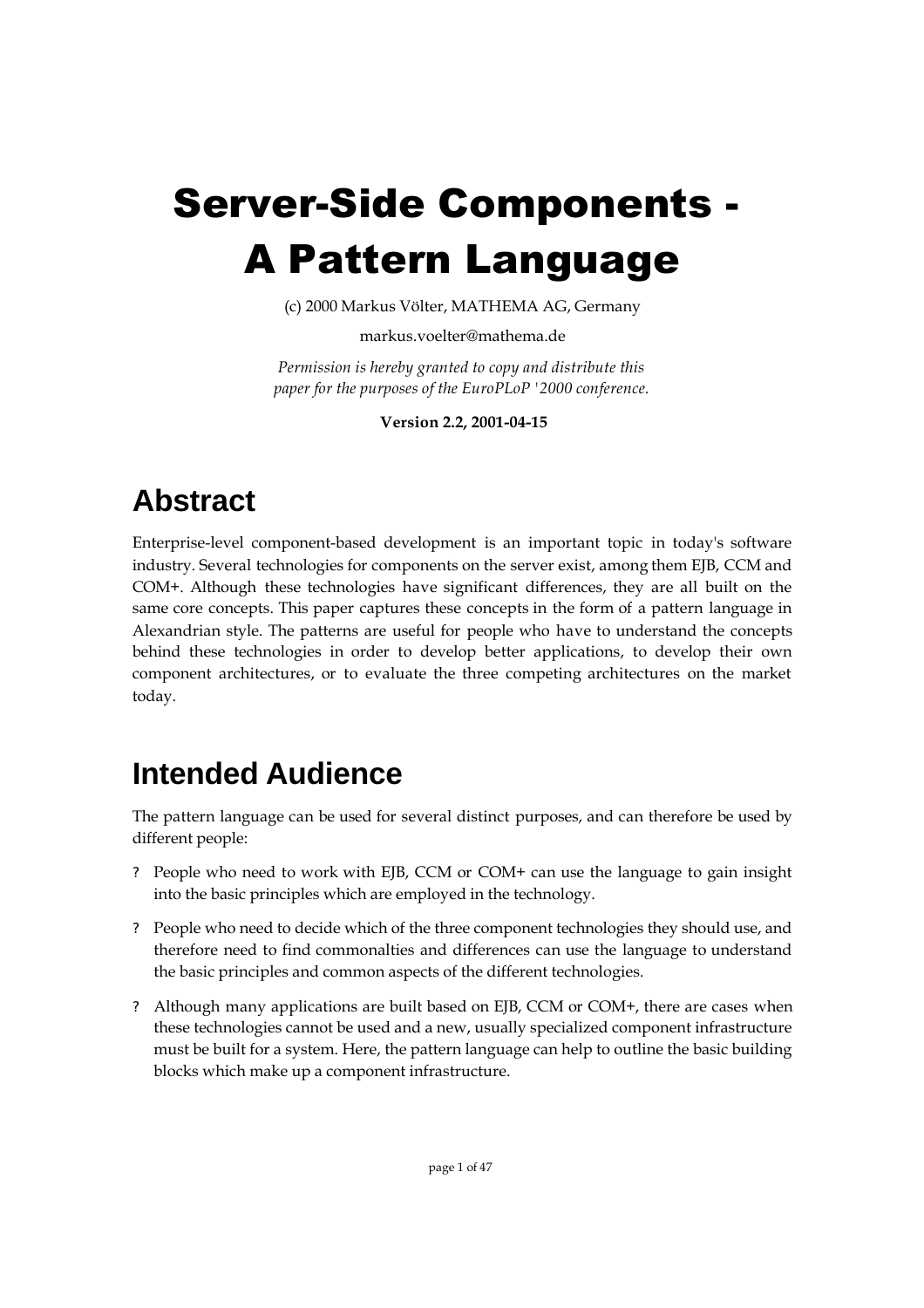## **More Information about the technologies**

The information found in this pattern language is not enough to really start working with the respective technologies. Therefore, I have included a couple of references to information on the technologies themselves.

- ? **Enterprise Java Beans (EJB):** A good introduction to EJB is Monson-Haefel's Enterprise Java Beans [MH00]. Of course, Suns EJB Specification [SUNEJB] is also worth reading. Java Server Program [JSP00] gives a broader look at J2EE, including EJB.
- ? **CORBA Component Model (CCM):** The CCM is still quite new, therefore there is not too much available. The Specification by the OMG [OMGCCM] is of course very informative, Jon Siegel's CORBA 3 book [JS00] also contains a chapter on CCM.
- ? **Component Object Model + (COM+):** The book market is full of titles about this topic, I found Alan Gordon's COM+ Primer [AG00] to be a good introduction.

For information on these and other OO and component technologies you can also refer to Cetus-Links [CETUS]. For more, detailed patterns about distributed objects and server architecture I recommend [POSA2].

## **Pattern Form**

This pattern language uses the Alexandrian pattern form. For brevitiy, a description of this form is ommitted in the submission.

## **Basic Principles**

Every software architecture builds on certain principles. The understanding and acceptance of these principles is crucial in understanding the architecture, because they guide architectural decisions. Information Hiding is such a principle, it is important for understanding object oriented programming.

Component architectures are no exception. There are a number of principles underlying component architectures, and this part explains them. In particular, this principles are Separation of Concerns, Multitier Systems and Functional Variability.

You might ask what is the difference between patterns and principles. The most important distinction is that patterns define a specific structure and interactions. Principles, on the other hand, do not have a specific structure, they are a kind of guideline, or rationale, for the structure of specific patterns. Principles can also be regarded as high-level goals, which we want to reach with by applying the patterns. Many patterns will reference the principles in order to explain why a pattern has some specific structure.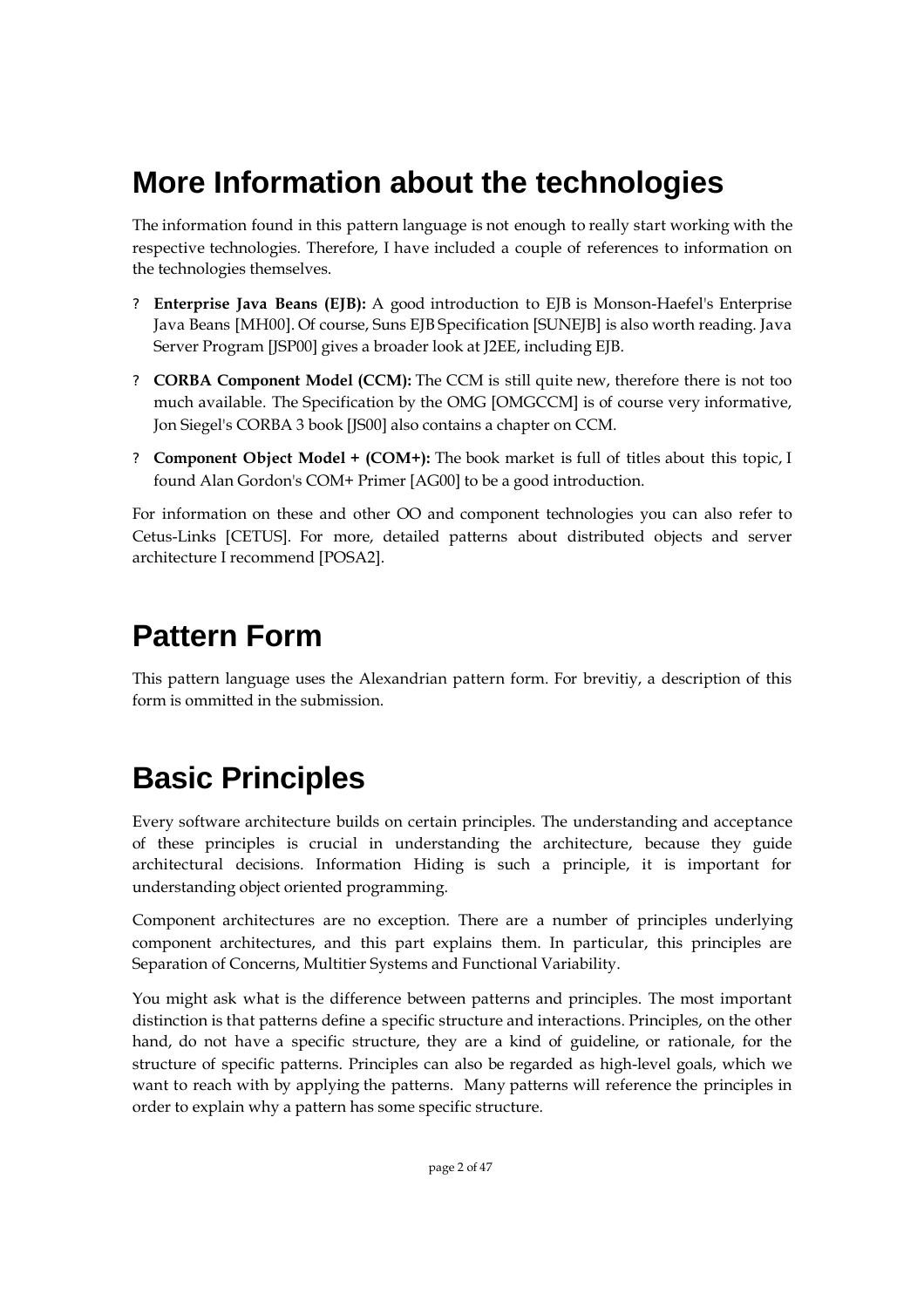## **Principle: Separation of Concerns**

In today's rapidly changing world businesses and processes and changing at a very fast pace, and it is crucial for a business to adapt its software systems to support these changing processes. Todays business systems are so complex and expensive, that it is crucial to preserve the investments, even when the business and the requirements are changing significantly. Thus the primary goal when building mission-critical applications is to make sure they are maintainable.

There is another kind of change to be taken care of: Technology. Every couple of months, new technological possibilities arise, and usually, businesses want to use them. The reasons are many: Sometimes there are real advantages of using new technologies, so adapting them results in a more efficient system, less cost, or other "measurable" advantages. In many cases, however, new technologies are adapted because of the hype-factor. Take WAP as an example. Currently, there are few useful WAP applications, but already many systems support it in order to be "modern".

Looking at software systems, two fundamentally different concerns can be identified: Functional concerns and technical concerns.

## **Functional Concerns**

Functional concerns are the realization of the business requirements in a system. Another name for functional concerns is "business logic". They are usually described by domain experts in a requirements document. For example, look at the following requirement for a ecommerce application:

A customer can add products to a shopping cart by selecting the appropriate link in the catalog view. When a new product is added, the new total price of the shopping cart has to be recalculated. VAT and shipping is only added when the customer selects to "buy" the elements in the shopping cart.

This requirement could have been written by a person who does not know anything about how to implement an e-commerce application, technically. The definition of these kinds of concerns is the work for a domain expert.

## **Technical Concerns**

When creating a software system, the functional requirements have to be implemented using specific software artifacts. A system architecture has to be defined, and things like transactional integrity, security, load balancing, failover, etc. have to be considered. This is not of interest for the domain expert, and completely different qualifications are required.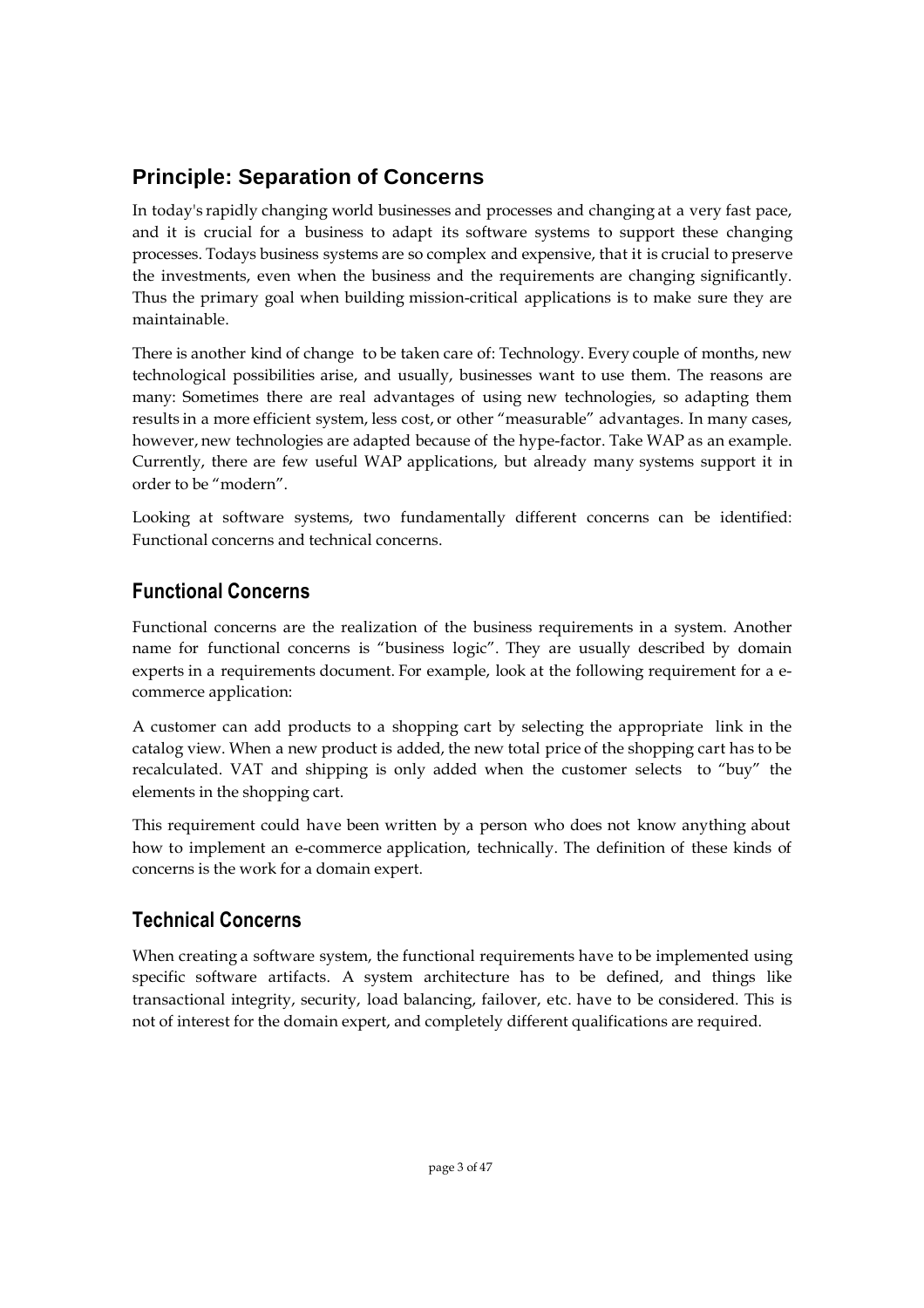### **Benefits of separating the concerns**

Key to efficient software development is the separation of concerns, if this is possible<sup>1</sup>. This has the following advantages:

- ? **Overall Reduction of Complexity:** If the two concerns can be separated, this results in reduced complexity of the system as a whole, because the two aspects can be considered independently. Basically, this is a specific kind of modularization, and the goal of modularization is to make complexity manageable.
- ? **Separation of Roles:** The developers working on the business logic, the functional requirements, don't need to care about technical concerns. They need not be experts in transactional programs, security, etc. They can focus completely on their business requirements. On the other side, technically skilled people who know the ins and outs of transactions, load-balancing, etc. don't need to care about the functional requirements (in which they are usually not interested anyway). As a consequence, developers can work on what they know best, and are thus more productive (and usually happier!).
- ? **Independent Evolution:** Because the two different concerns of the application are separated, both can evolve independently of the other (at least, to some extent). For example, a business process can easily be modified without changing the underlying transaction processing infrastructure, and on the other side, a new load-balancing algorithm can be introduced without chances to the business logic.
- ? **Reuse of technical infrastructure:** If the technical infrastructure is isolated, and therefore independent of the functional requirements, then the infrastructure can be reused in several different projects, independent of their functional requirements. Once the technical infrastructure is standardized, it can even be purchased from a third-party vendor. For example, EJB is such a standardized component architecture.

Of course, separation of the two concerns also has some drawbacks. Sometimes it is not really possible to cleanly separate out different concerns, at least not with the facilities provided by mainstream languages and tools. Multi-Dimensional Separation of Concerns [MDSOC] and aspect-oriented programming [AOP] are experimental systems which aim to solve this problem. However, as we will see, in component architectures, this principle is one of the most important ones.

Later on, the complete system is assembled from the artifacts which cover functional and technical requiremens. To make this possible, both sides have to stick to some conventions, or contracts, which are defined by the component infrastructure.

<sup>1</sup> Separation of concerns does not contradict approaches like for example XP, which advocates that developers should integrate regularly and as many people as possible know as many parts of the system as possible. Within each concern, techniques like XP, etc. can and should be applied.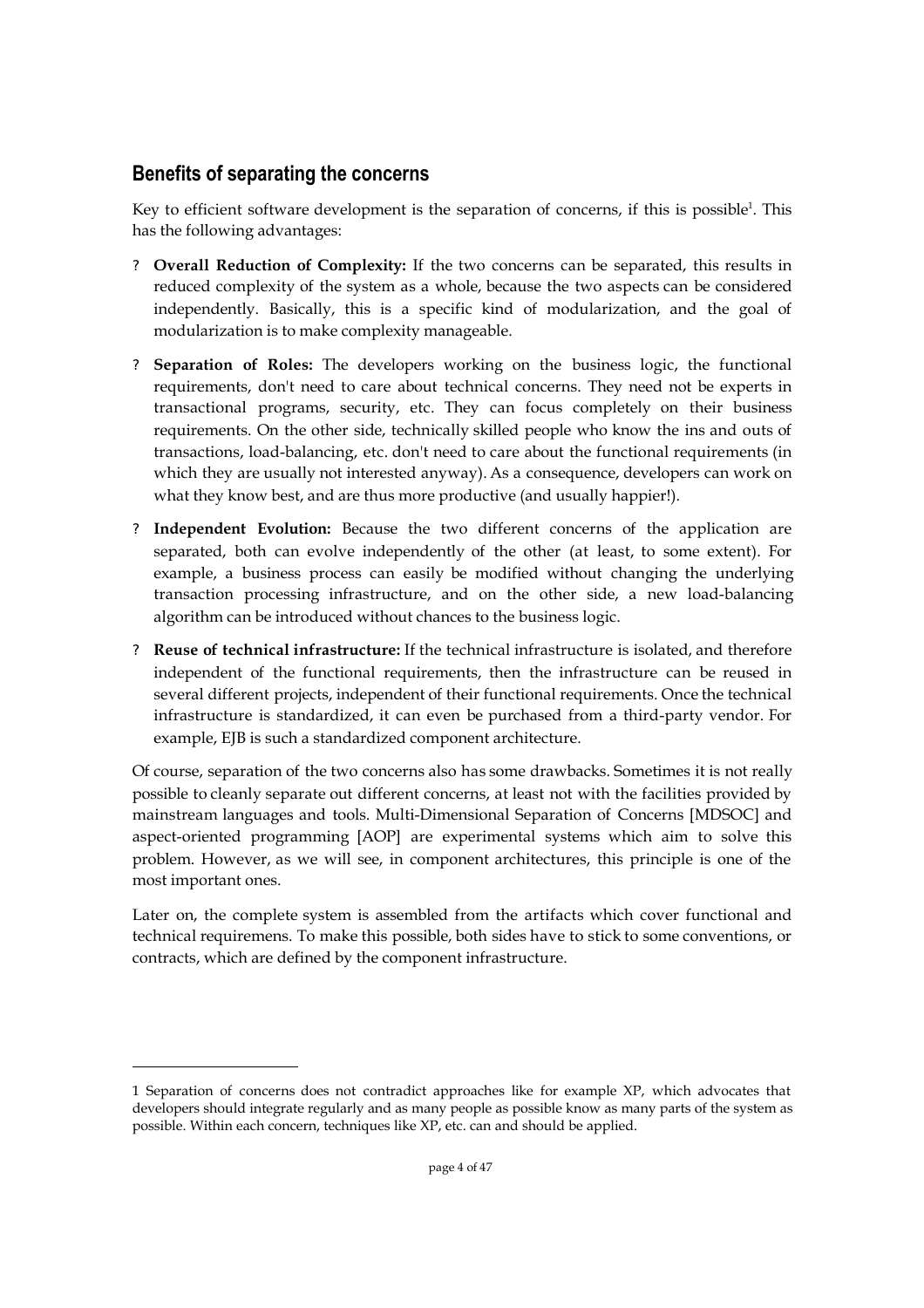## **Principle: Multitier Architecture**

Once again, have a look at "the old world". A piece of software was more or less selfcontained. A program running on a certain operating system. Later on, external resources like databases, etc. were becoming a substantial part of IT application systems. Today, the requirements for mission-critical enterprise systems are different, some requirements are outlined below:

? An application has several different groups of users. Each of these groups uses the software for a different purpose. Imagine an e-commerce application. The customers browse the catalog, and buy products. Naturally, they use a web-based interface (browser) for this purpose. On the other side, the employees of the company offering the e-commerce application might want to manage orders, package them, and manage invoices and cash flow. This is a completely different requirement, and other, more flexible kinds of userinterfaces are required, such as Java or C++ application.

To make this kind of flexibility possible, the user interface should be decoupled from the business logic itself, remote access to the business logic is necessary.

? Applications today must scale heavily. Imagine a small e-commerce site, having 1000 users per day. This can easily be hosted on one single machine, which runs the database, the webserver, etc. Now imagine this site is voted "Best innovative web shop of the month" by a popular magazine: Within a couple of days, the website may have to cope with 10 or 100 times more users. This cannot be easily handled by one machine. So the database might run on a separate host, the web server(s) could run on a cluster, and possibly, the application has to be partitioned, according to some partitioning scheme.

To allow for such kinds of flexibility, it must be possible to distribute the different parts (or layers, see [POSA]) of an application over different hosts without requiring fundamental changes to the application itself, in order to allow for load-balancing.

? Again, consider a business which relies completely on its software applications, such as in banking, insurance, e-commerce, etc. If their system goes down for ten seconds, the business will be bankrupt. So, reliability is a very important concern here, critical system components will be installed redundantly, and fail-over strategies have to be put in place. Because hardware failure is even more critical than software failure in these kinds of applications, it is necessary to run specific services on more than one machine, once again requiring the possibility to distribute functionality over several machines.

A proven solution to many of these problems is a system structure known as multitier architecture. Here, the system is logically separated into several different layers. There are many possible layering structures, the most well known in the one shown in the following illustration:

The "Application client" structure is a typical application that can keep track of the state of the program. Only if real business-logic has to be used, the business logic tier is accessed. The business logic tier itself uses the data tier for storing its persistent state.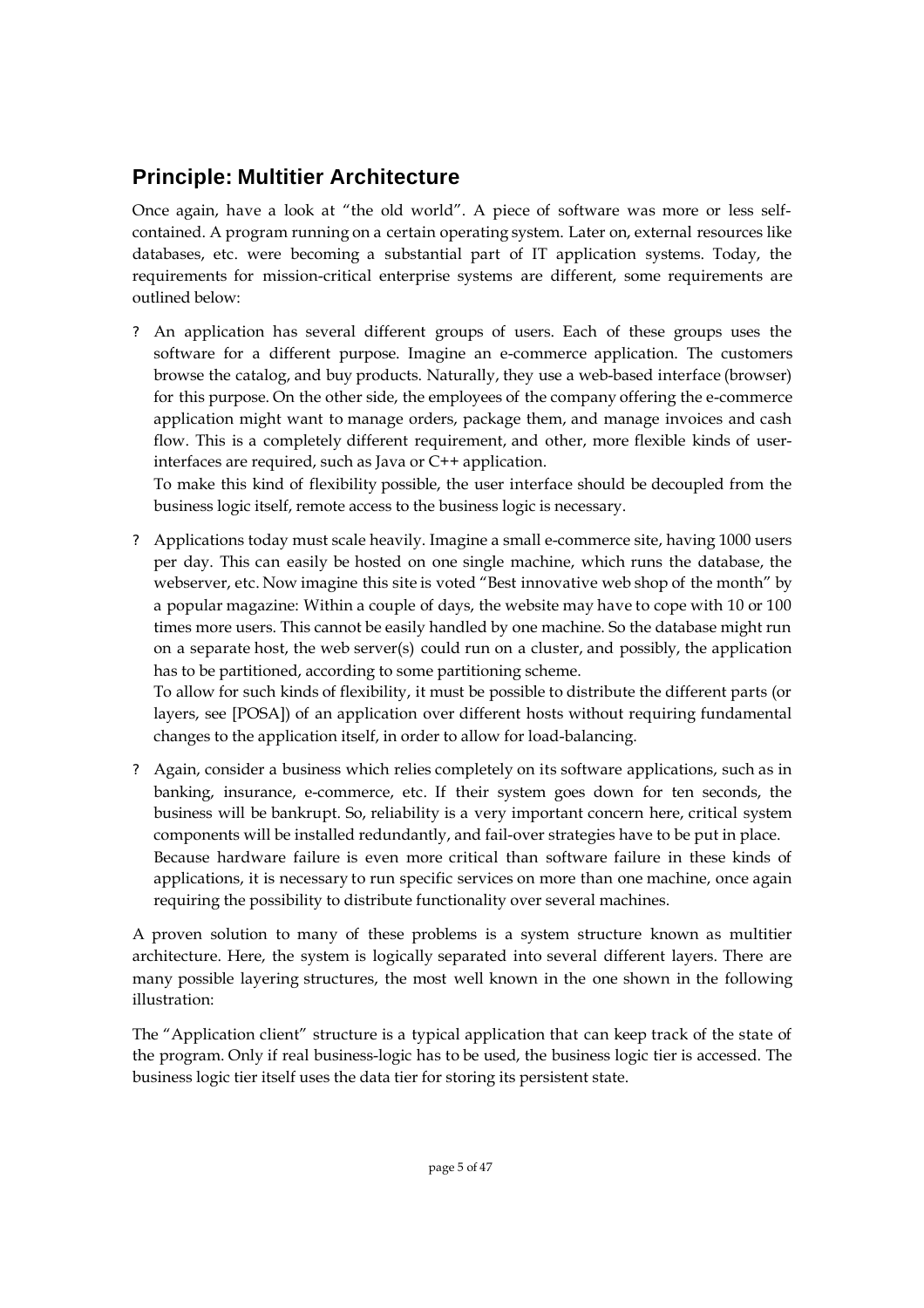

*Illustration 1Different tier configurations in n-tier systems*

The "Browser client" scenarios are different. A browser can only show content and collect user input (much like a 3270 terminal in the old days). The content that should be displayed has to be prepared in order for the browser to display it. This is the responsibility of the webserver. In addition, the browser itself cannot keep track of the application state. Therefore, this state has to be managed somewhere else. Usually, as in "Browser client (I)" this is done by the web server's session management. If this is not possible (e.g. because a system features several web servers, and therefore the session state has to be kept in a central place), the session management can also be achieved by a separate layer (as in "Browser client  $(II)$ "), usually this is technically a part of the business logic.

To be able to realize all the requirements outlined above, each of these layers must be accessible remotely. This allows each of the layers to run on a separate machine. It is also possible to split each of the layers and distribute the parts over different machines. How a real-life configuration actually looks like, depends on the required performance, load factor, reliability, etc. A typical installation can be seen in the following illustration:



In the illustration, the system is partitioned in several ways: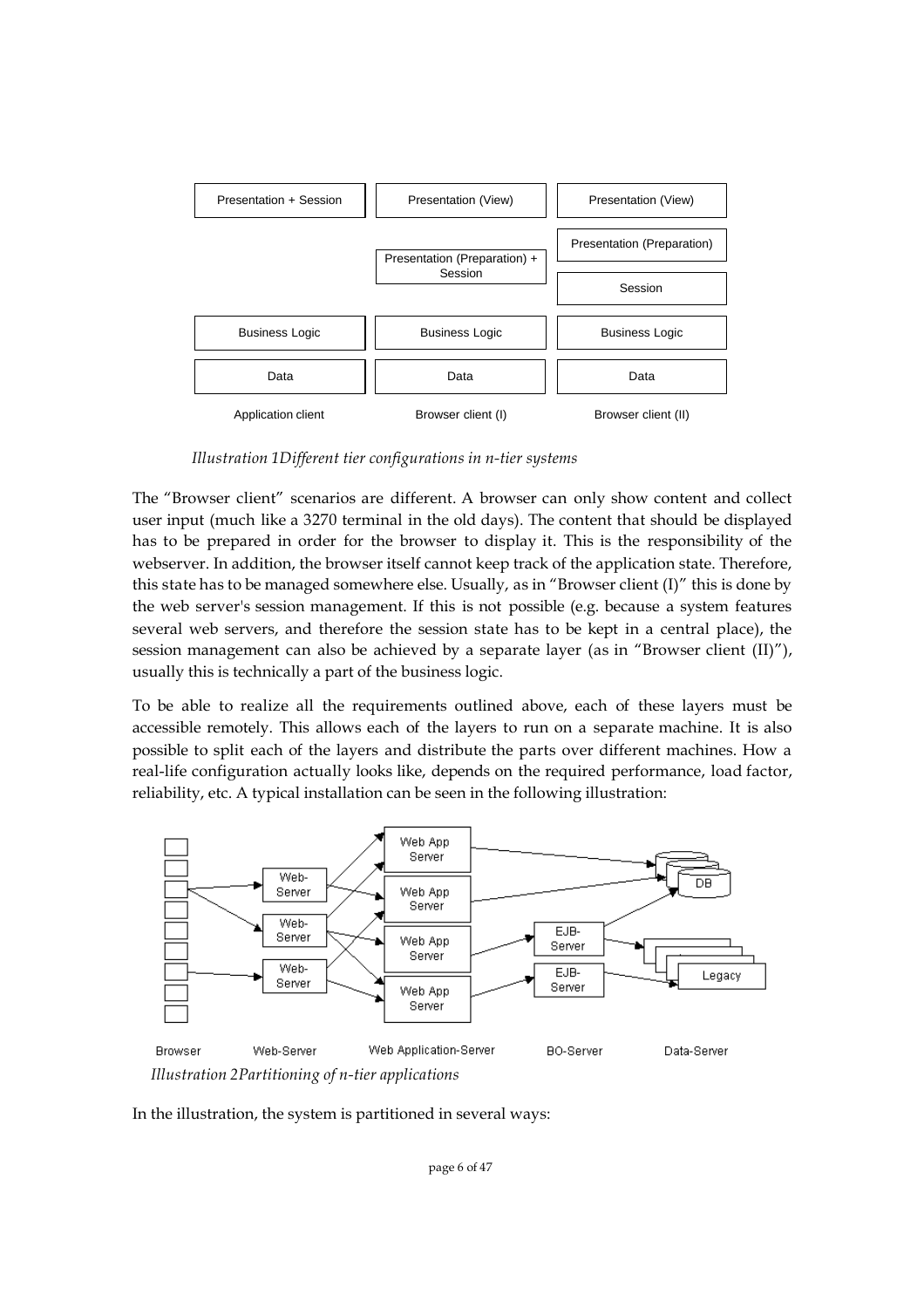- ? The static HTML content is provided by "normal" web servers.
- ? Dynamic content is forwarded to web application servers which directly access a database for catalog data, user preferences, etc, usually for read-only access. They also manage sessions.
- ? Whenever interactive business logic is needed, the web application servers use business object servers in the next layer, which in turn access the databases or legacy systems.

This configuration ensures that the load is handled as early in the system as possible. The BO (Business Object-) servers are only accessed when they are really needed, this is also true for the web application servers. As a consequence, each of the layers can be scaled individually according to the usage profile encountered in real life.

Please note, that all of the described requirements are technical in nature. The business logic programmer should not need to care about these problems. Therefore, the application architecture should take care of this. This concern is at the heart of component architectures, as will be seen later.

## **Principle: Functional Variability**

To be able to cope with today's requirements regarding time-to-market and flexibility, it is important to be able to reuse available software assets. The principles introduced above already help in this respect, especially separation of concerns: By separating out the technical concerns, these can be reused independently from the concrete business requirementsm and they can be purchased from third-party suppiers, which is especially important for the technical concerns.

But reuse is also necessary for the functional concerns. Have a look at the following example: A company wants to define an entity called *Employee*. To define it, the attributes and the behavior of an Employee has to be defined. This requires a sound analysis of the entity Employee. The requirements of all departments of the company have to be taken into account, which is very hard, if not even impossible. What is even harder, is to find out in which way the entity will change over time. To be able to reuse effectively, this kind of change needs to be taken into account.

Several approaches are have been proposed in order to overcome this problem. On conceptual level, domain analysis and product line architectures try to explicitly model a whole domain, creating an architecture for a family of systems as the output. These are usually implemented using frameworks or code generation. Frameworks are especially interesting, because they explicitly point out the places in the system, where it is possible to "adjust" something to the concrete requirements of an application.

Generalizing the solutions leads to a concept we call functional variability. This means, that the business logic embedded in a software system needs to be configurable to some extend. It is important to realize that this has nothing to do with technical concerns, e.g. on which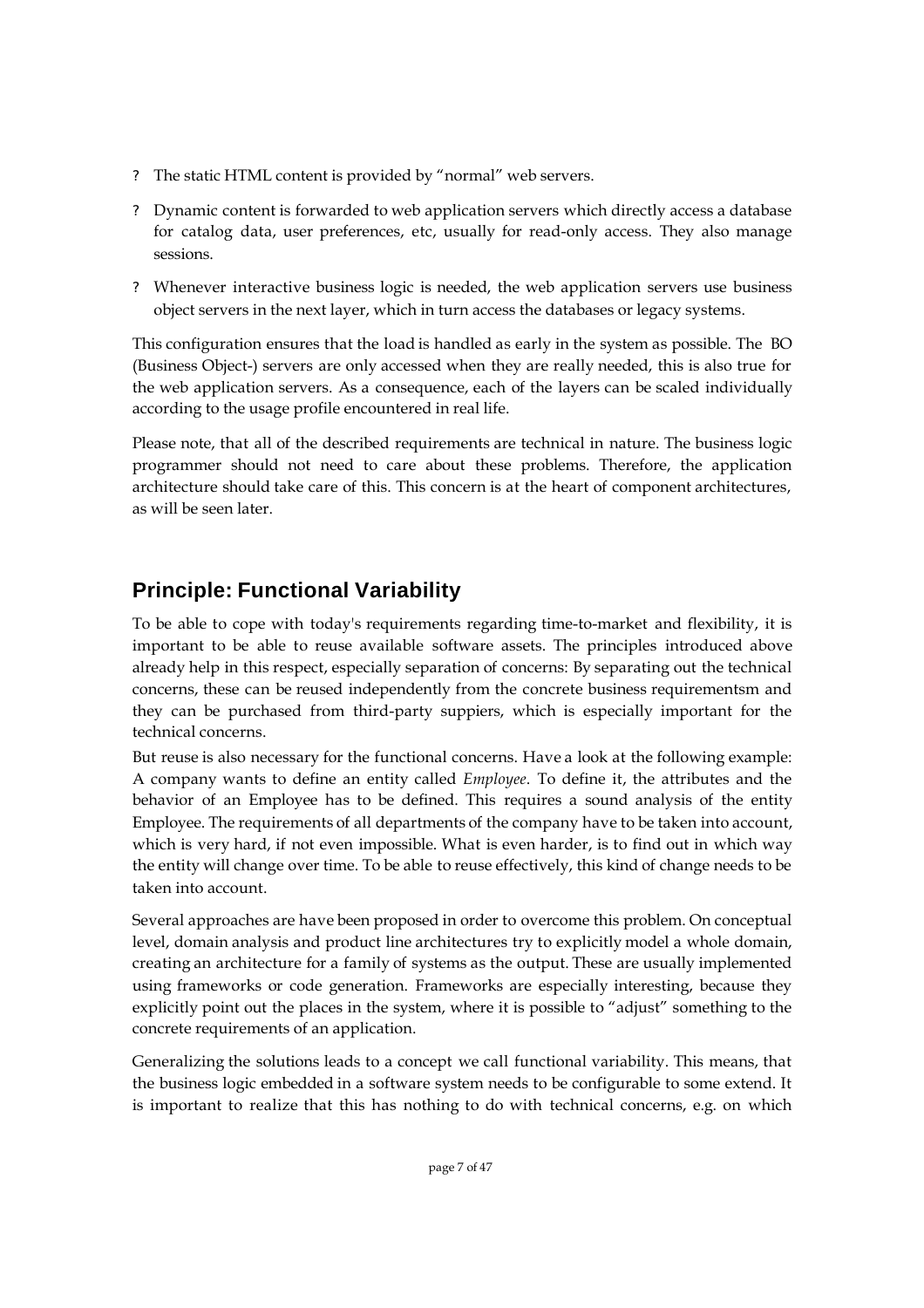machine runs which part of the system or how security or transactions a re handled. Instead, we aim for flexibility in the concept of the entity itself. For example, an *Employee* entity could be designed to contain only the core attributes and behaviour, and can, in addition, store a list of name-value pairs to store additional attributes, which can be defined specifically for each use case (or department, in our example). The component need not be changed, and reuse is encouraged and simplified<sup>2</sup>.

This kind of flexibility is especially important for software that is intended explicitly for reuse, which is the case in an open market of off-the-shelf components that can be used to assemble applications. Here, in order to gain a significant market share, the manufacturer needs to take into account the requirements of many customers – otherwise they will prefer to customdevelop their software and not buy off-the-shelf components.

While the component architectures usually only provide a very limited support for this kind of flexibility, some application design patterns can help significantly.

## **Pattern Overview**

A pattern language takes its power mainly from the way, the patterns are related among each other. We have identified three distinct relationship types among the patterns. The following table shows their semantics and the graphical notation used in the above language map

<sup>2</sup> Of course, you must make sure that the *Employee* component is still conceptually an *Employee* component. So, these additional attributes should only be used for additional data which does not change the nature of the concept. Otherwise, you just introduce a kind of weak typing, and reuse is made harder because everybody uses the component completely differently.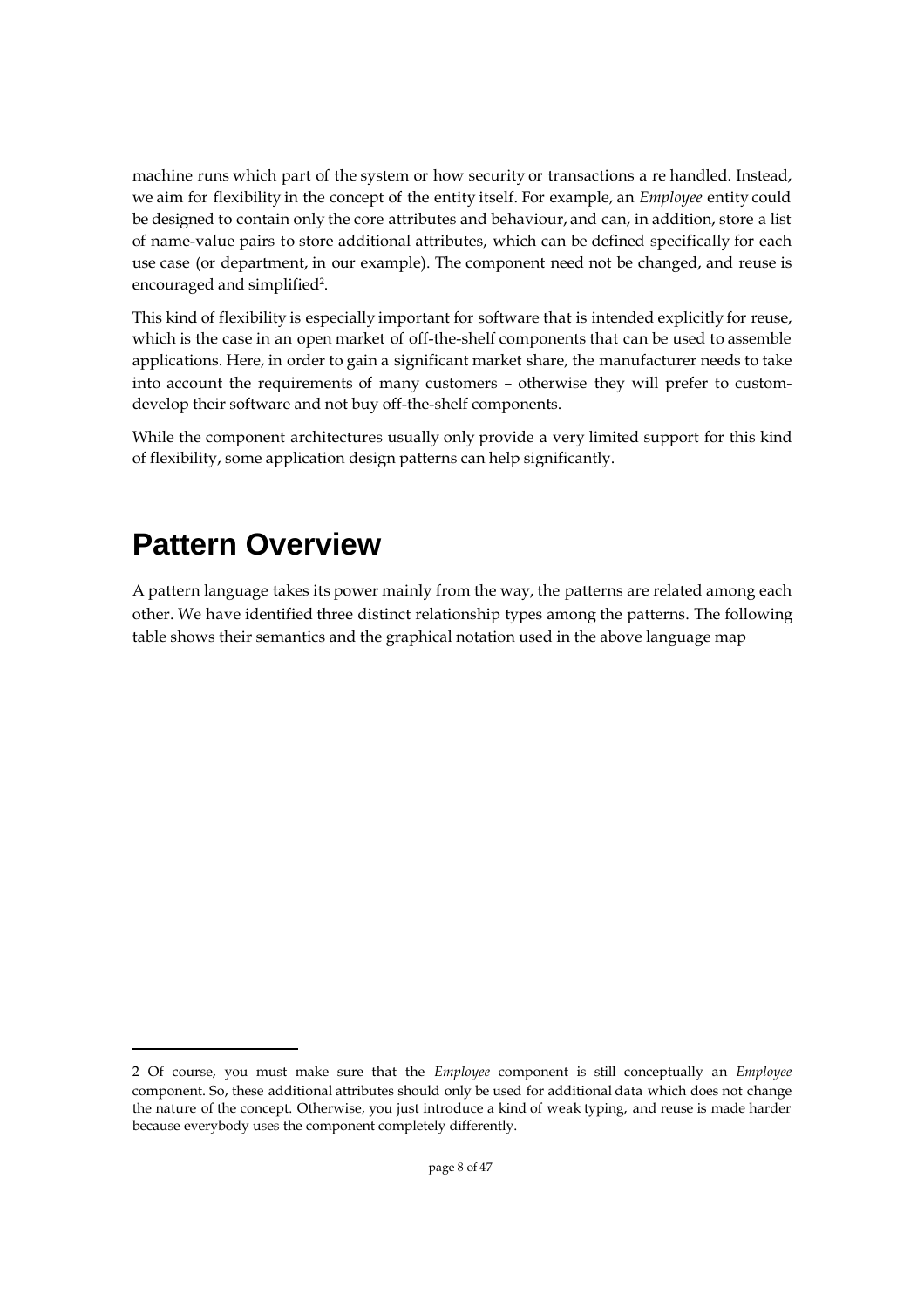

 $A \bullet$  B

#### **A provides context for B**

As in Alexander's patterns, the Pattern A provides the context for pattern B. That means, that once you implemented pattern A, you can also implement B. However, B is not necessary for A to work.

 $A \leftarrow B$ 

#### **B is required to make A work**

If you want to apply pattern A, you also need to implement pattern B, because A does not work otherwise. However, B can also be used in other contexts, that is the reason why it is a separate pattern from A. Usually, A is a higher level pattern than B, B helps to solve a particular aspect of A.

 $A \triangleleft$  B

#### **B is a specialization of A**

B is a specific form of A, i.e. usually it has a more specific context than A. It provides a specific adaptation of A for certain circumstances.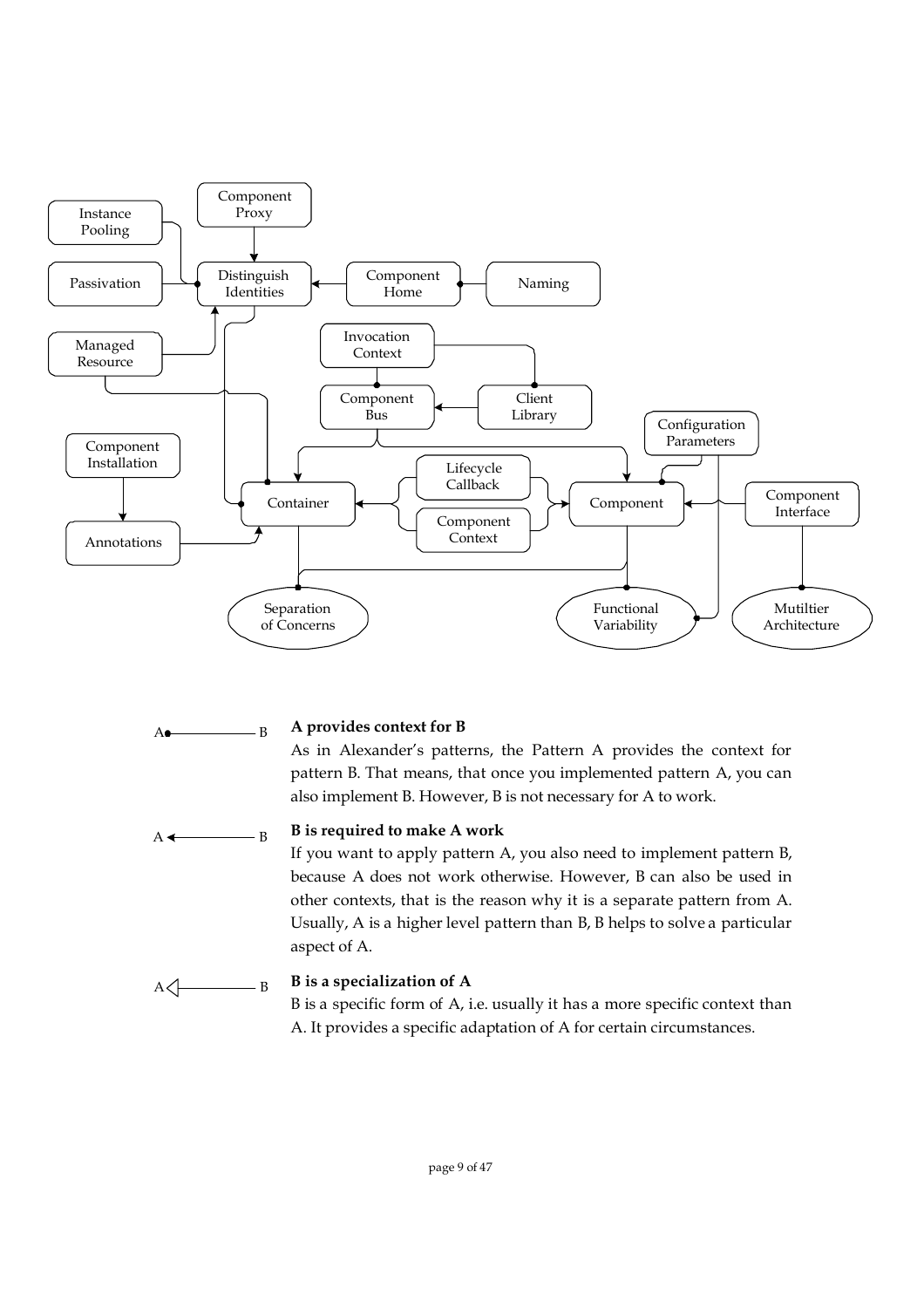## **A hypothetical Conversation**

The following is conversation heard in a software development company. The two people talking Eric, a component software consultant and John (*italics*), a Java programmer from the company's development staff. If you don't understand all of it – don't worry. Just read the patterns and come back to the short story afterwards.

#### ? ? ?

Ok, Eric, we have to do this new Enterprise System for iMagix, Inc. They want us to create an *eBusiness solution for their rapidly growing internet site. They expect significant growth in the* future - so the system must be scalable. And because they have strong competitors, they must be able to add new features quickly to always be one step ahead of them... You know, the usual things, and it *must be out until next November. This is just six months to go...*

Is it just this system they want to build, or is the system a starting point for further systems. What I want to say is: Is reuse necessary and welcomed?

*Mmh, think so.*

Are they focussed on a specific technology?

*They like Java. But they say, we're free to do anything, as long as it works…*

Ever thought of using a component based approach?

*Of course! I mean, everything is component based today. Another buzzword. Can't get around it, can you?*

Yes, but actually, beyond the hype, CBD has some pretty neat advantages. Should we talk about that a little bit?

*Well, why not.*

Ok. So the basic assumptions are two things: You want to build an N-TIER SYSTEM in order to separate user interface from data storage and from business logic, and to distribute your system over several machines for load-balancing and failover. The second thing is: you want to SEPARATE CONCERNS.

#### *What's that?*

This means, that you explicitly distinguish between functional aspects of your application usually called business logic - and technical requirements, such as transactions, scalability, persistence, security…

*Yeah, but why? I mean you always somehow separate the two, but…*

But: If you do this systematically, you can buy something that takes care of your technical requirements. A so-called CONTAINER. This saves a lot of work.

*Ok, sounds interesting. And where do I put my business logic?*

You put it into COMPONENTS, which live in the CONTAINER. Each COMPONENT represents a process or an entity. Together, COMPONENTS and the CONTAINER the two make up the business tier of the application. Of course, you might need databases and webservers/browsers in addition...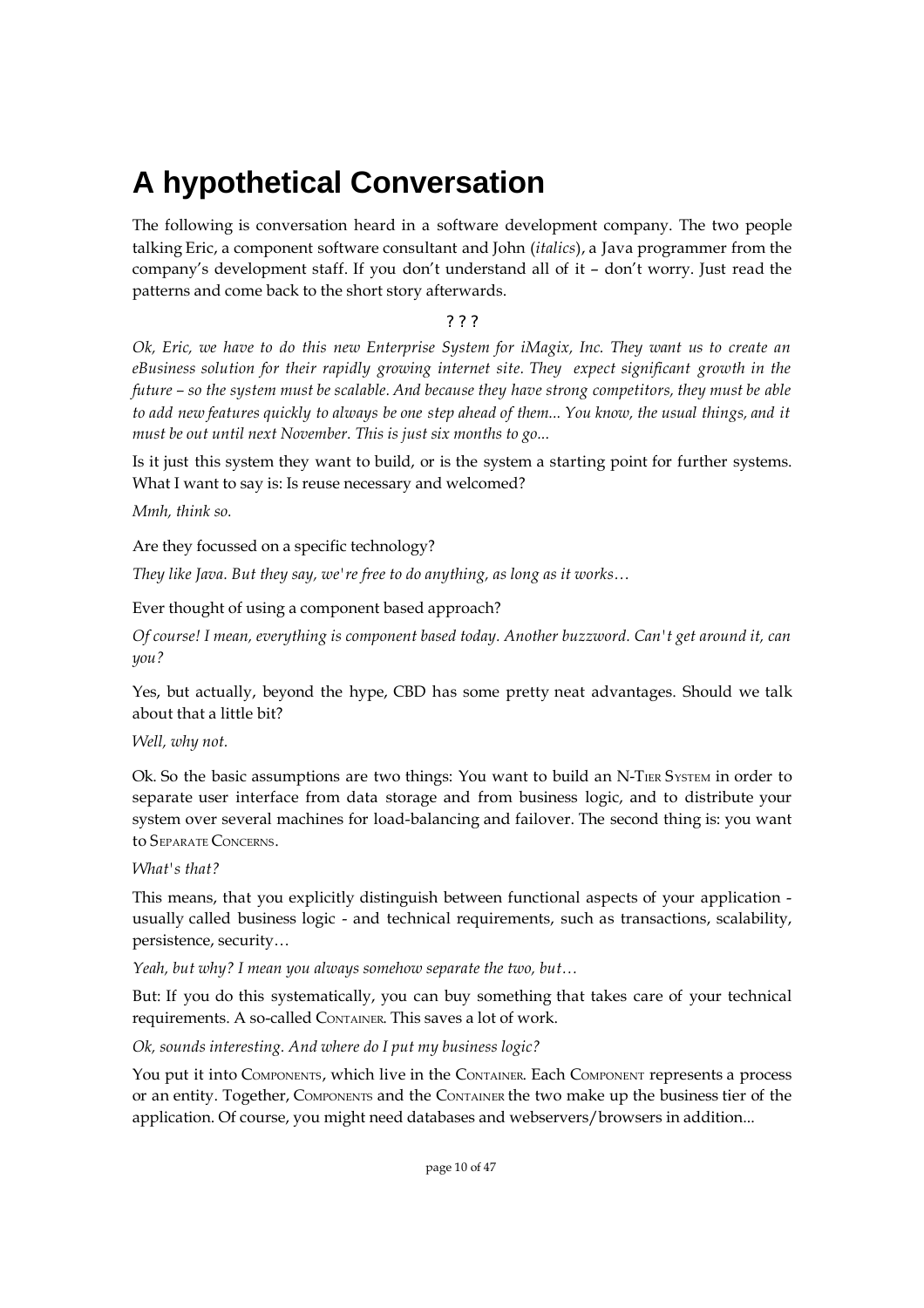#### *And what does that mean regarding maintenance and evolution of the software?*

First thing is, you can reuse technical and functional concerns separately, because they are kept separate throughout the lifecycle. Second, your components need to have some characteristics. Each component should only be accessed via a well-defined COMPONENT INTERFACE. Second, each component must exhibit a certain degree of FUNCTIONAL VARIABILITY or flexibility in order to be reused in several contexts.

*But life isn't that simple, Eric. You cannot completely separate technical and functional concerns. For example, you have to demarcate transactions or check security restrictions…*

Yes that's why you use ANNOTATIONS. These let you specify - not program - the way the CONTAINER should handle your COMPONENTS, from a technical point of view.

*Mmmmmh, ok. Sounds as if that could work. So, we have a component for each business entity and process - can get quite many over time… The, how did you call it?*

Container ?

*Yes, CONTAINER, the CONTAINER probably needs to do something to keep memory usage low.*

Yes, absolutely. Basically, the CONTAINER DISTINGUISHES IDENTITIES. There is a logical identity, for example a customer McDill, and the physical identity of a specific component instance - both can be mapped as required using PASSIVATION and INSTANCE POOLING. This helps to manage resources effectively.

*Ok, I understand that the* CONTAINER *assigns logical identities to physical identities as needed - but how can he know which one is needed?*

Basically it uses a COMPONENT PROXY as a placeholder for the real instance, and it uses it to "catch" an incoming request and make sure that the required logical identity has a physical instance assigned. And by the way: LIFECYCLE CALLBACKs can be used to let a COMPONENT instance impersonate different logical identities over time.

You're beginning to convince me. But hmm, how do I get in touch with these COMPONENETS, I mean, *basically they are some kind of remote object, aren't they?*

Yes you're right. There is a two step process to obtain a reference to a COMPONENT instance. You use COMPONENT HOMEs to create the concrete instances and a NAMING service to get a reference to the home.

*Ok, I understand NAMING, know it from CORBA. But what is a COMPONENT HOME?*

You know the GoF book?

*Of course!*

Good. So, a COMPONENT HOME is basically an extended version of the factory pattern, it manages all instances of a specific COMPONENT.

*Mmh, you talked of ANNOTATIONS which determine the behaviour of the CONTAINER. Isn't this too much overhead at runtime?*

Yes it would be if these ANNOTATIONS were interpreted at runtime. But there is an additional step called COMPONENT INSTALLATION, where, among other things, the ANNOTATIONS are read by the CONTAINER and adapter-code is generated. This code is directly executed at runtime.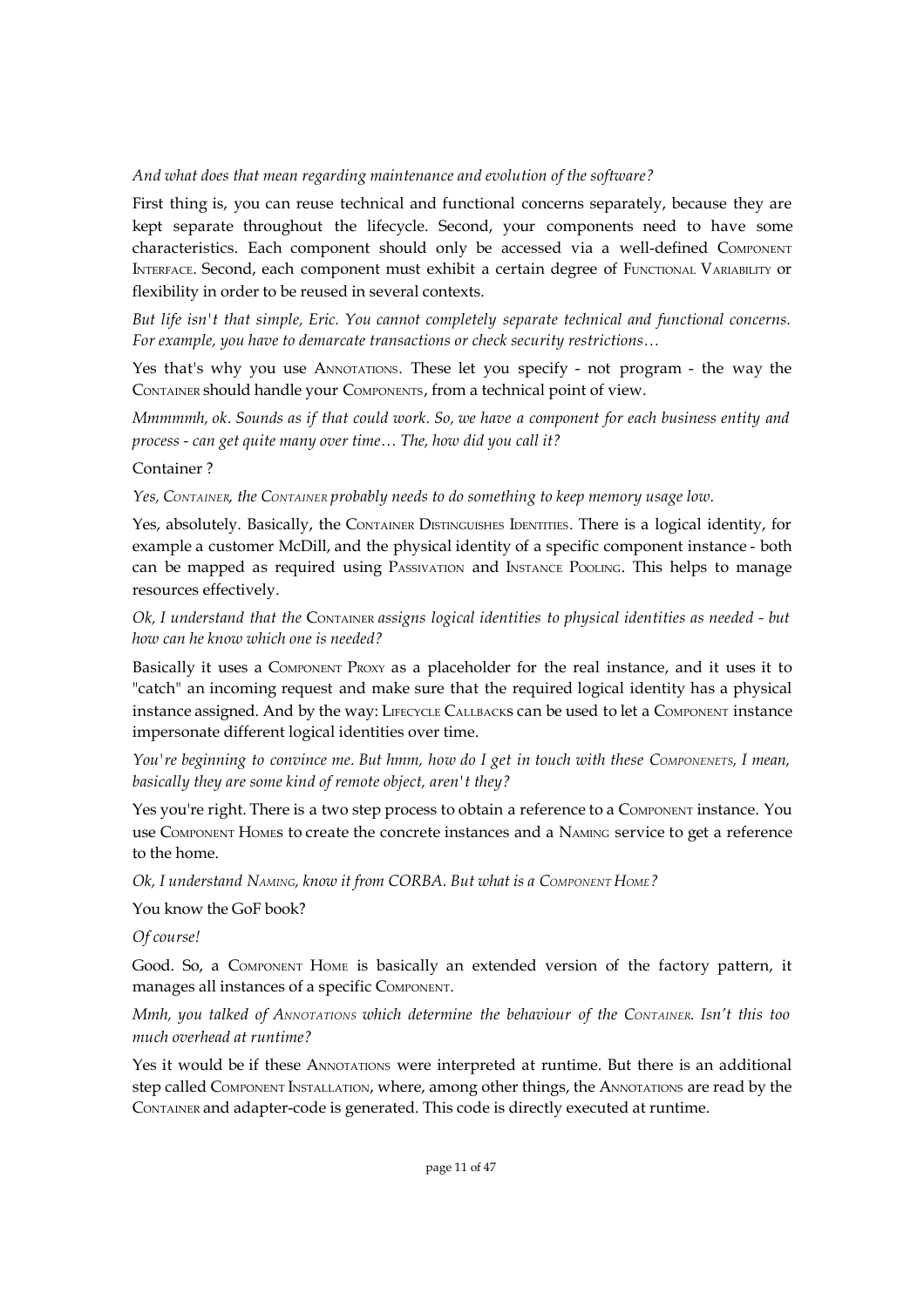But listen, a COMPONENT cannot live on its own. You have to access certain parts of the environment *at times, for example for database connections, or – I guess – to look up other COMPONENTS.*

Right. The CONTAINER provides each COMPONENT instance with a COMPONENT CONTEXT, to access the world outside the COMPONENT. Or at least parts of it. Only those parts, the CONTAINER wants the COMPONENT to access.

*Yes, but…*

And! In addition, the CONTAINER also MANAGES RESOURCES. It automatically creates and control database connection pools, for example.

Ok ok, I give up! One last question: If the CONTAINER manages transactions and security for me, then *he must have more information than what is available in a regular method call. I know that CORBA OTS uses a mechanism called context propagation. Is this also true for CBD?*

Yes, we generally call the INVOCATION CONTEXT. The transport protocols allow for that.

*Ok. I think I will have a more detailed look at these patterns...*

## **The Patterns**

This part contains the pattern language that "generates" a server-side component architecture. Enterprise Java Beans, CORBA Components, and COM+ are used to illustrate the concepts briefly, and show that the patterns have practical relevance.

The part is structured as follows. First, a hypothetical conversation between a developer and a component technology consultant is shown, that shows how the patterns can be applied in order to generate a component architecture. Then, each of the patterns is explained.

The patterns are divided into two groups – mandatory and optional patterns. Mandatory patterns have to be applied in order to generate a useful component architecture. The optional pattern may help, but the a system can also work without them. This paper only contains the mandatory patterns.

### **Component**

According to the principle of SEPARATE CONCERNS, you have separated the functional part from the technical infrastructure. The functional part is now "one big chunk" of features .

#### ???

**Your business is changing quickly, so do the functional requirements for your system. You want to benefit from functional reuse on an enterprise wide level on a high granularity level (in contrast to objects). You want to evolve parts of your system(s) independently from others.**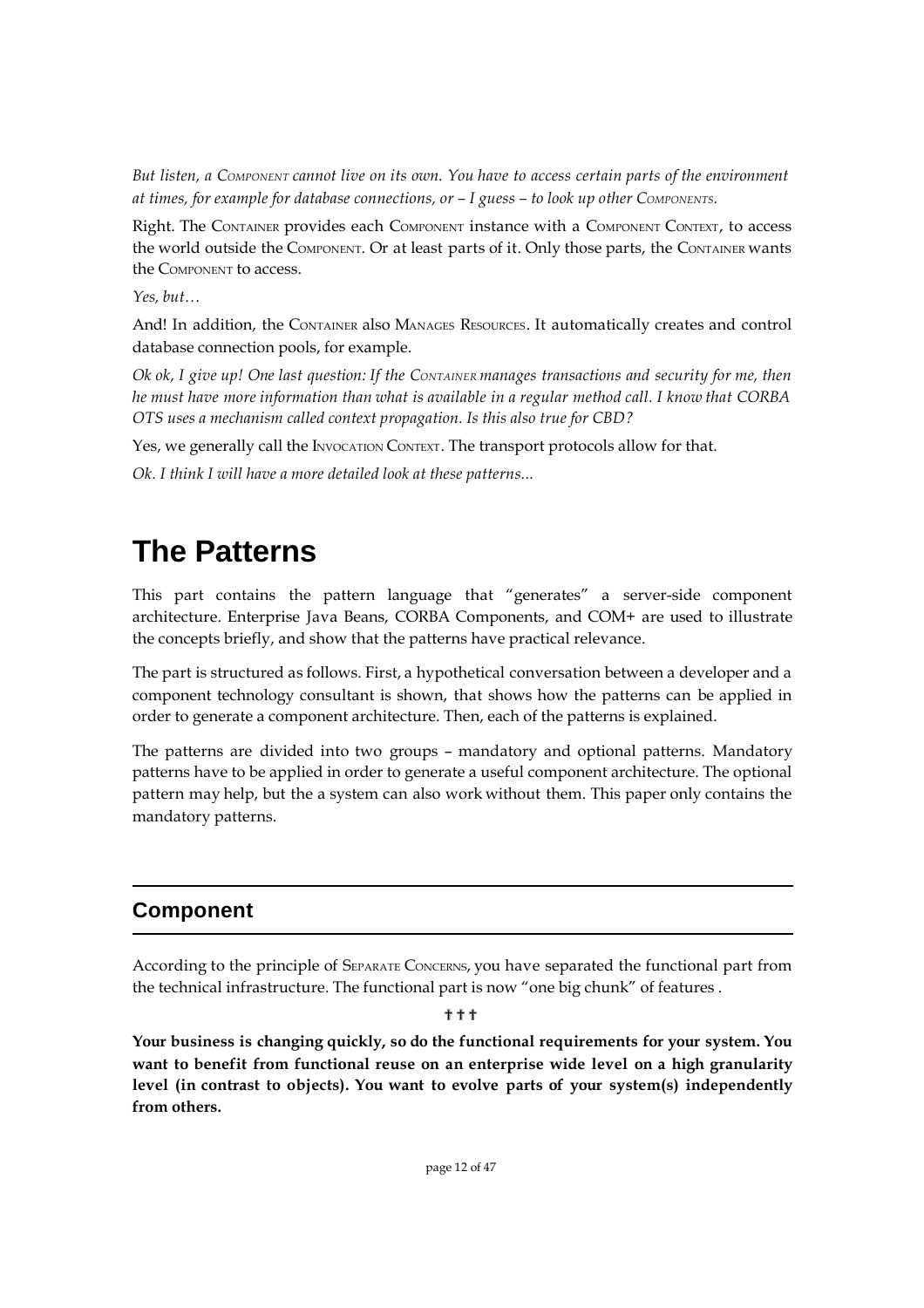An enterprise system usually contains requirements from many stakeholders. It is a collection of entities and processes which, together, define the structure and behavior of a business application.

Because of the quickly changing environment, markets, company structures, etc. all these requirements are changing quickly and you have to adapt your software implementation accordingly. These changes should be possible with as few work as possible and with modifications in as few places as possible. The main reason is that changing deployed software is expensive because you need to retest and redeploy.

Therefore:

**Decompose your application into several distinct parts called components. Each of these COMPONENTS is responsible for a specific part of the whole application's functionality, and implements this part completely. A component does not directly depend on other component's concrete implementation, only on their COMPONENT INTERFACE. An application is made up of a set of loosely coupled components.**



???

There are two important concepts here: cohesion and coupling. Using these two characteristics, it is important for a component to exhibit a high level of cohesion, while the components are coupled loosely with each other. This means that each component provides features that naturally belong together; but it does not directly depend on other components' internals. To achieve this loose coupling, COMPONENT INTERFACES are used.

As a consequence, each component becomes a small application in its own right during every phase of the project. The functionalities are well encapsulated. Changes to one functionality are therefore localized to one component. Only this one component has to be redeployed Using a clearly defined COMPONENT INTERFACE which is also physically separated from the component implementation, clients need not be changed when the implementation is changed. In a way, this approach is a very sophisticated and consequent form of modularization.

Testing is also simplified. If the COMPONENT's specification is clear enough and the changed component's operations are semantically unchanged, only the changed COMPONENT needs to be tested, clients will not notice the difference. Of course, if you receive a new version of a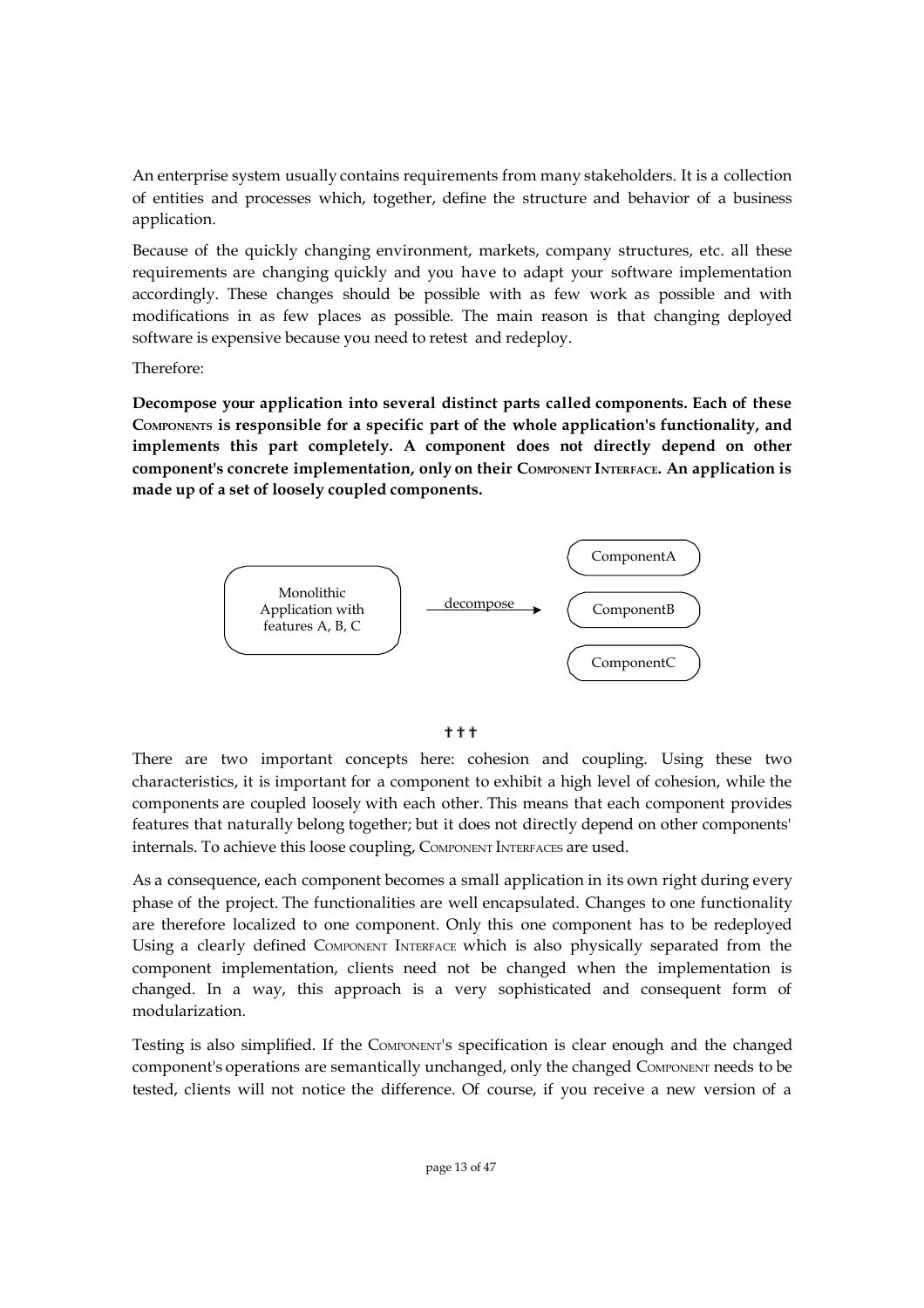COMPONENT from your vendor, or if it exhibits significant FUNCTIONAL VARIABILITY, you might want to test the clients which depend on specific semantics of the changed COMPONENT.

To get the most of the component based approach, stick to the defined components all through their software development lifecycle, i.e. design, development, implementation, test, deployment, maintenance, etc. This reduces your overall project complexity and simplifies project management and organization. This approach is possible, because an application is assembled from the single Components using their clearly defined COMPONENT INTERFACE only.

For components to be really reusable, the principle of VARIABILITY must be employed. This allows them to be used in several different, but similar, contexts. Part four of this book provides a couple of patterns that can be used to achieve variability.

For different aspects of the application, different kinds of components will be necessary, such as ENTITY COMPONENTS, SERVICE COMPONENTS OF SESSION COMPONENTS.

#### ???

EJB, CCM and COM+ are based on the concept of a component. In all three cases, an application can be built by assembling ("wiring") components. All three technologies consider the components the smallest technical building block of a component based system. There is another notion of "component" which is also called a business component [HS00]. It spans several layers (user-session-application logic-persistence) and can therefore consist of several components (component as defined here).

EJB is a relatively new component model that has no "legacy history". CCM has two ancestors: CORBA and EJB. It takes the EJB component model to the CORBA world, retaining (almost) all of the aspects of CORBA and still being compatible to EJB. Because of this, normal CORBA clients can use CCM components, of course some features (such as multiple interfaces) are not accessible for them.

COM+ is the successor to MTS and DCOM, which in turn is an extension of COM to allow remote access to components.

### **Component Interface**

You have decomposed functional requirements into COMPONENTS. You now have to "reassemble" your application by letting your COMPONENTS collaborate.

#### ???

**A COMPONENT needs to collaborate with other COMPONENTS in order to be really useful. COMPONENTS should exhibit loose coupling with other components, i.e. they should not depend on other components' implementations. In practice, you do not even want to know how another component is implemented, as long as it does what it is supposed to do.**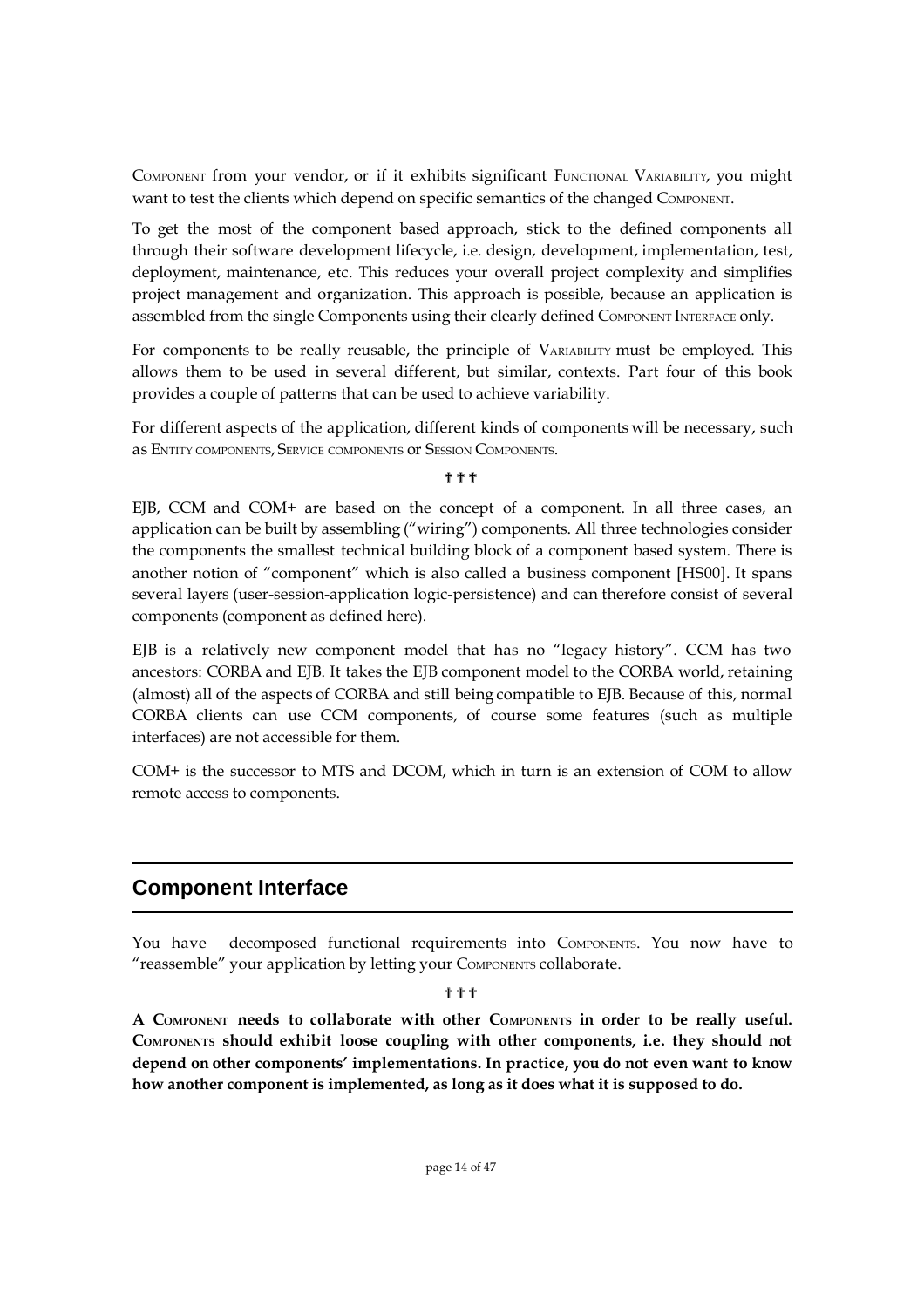COMPONENTS are reused as black box entities. When you build applications from COMPONENTS, you assemble them based on the functionality they provide, you reuse a component as a building block, adding "glue code" to "wire" them.

To realize the potential advantages of localized functionality as described in the COMPONENT pattern, you want to minimize dependencies among components. For example, you want to be able to change the implementation of a COMPONENT without consequences for the clients of this component. You might even want to implement it in another programming language, or buy an implementation from another vendor.

Therefore:

**Define a public interface to the component that declares all provided operations and defines their semantics. A client accesses a COMPONENT using only the interface. Accessing this interface should be standardized, i.e. a binary standard should provided through the COMPONENT BUS. Make sure that the interface definition contains no assumptions about the implementation.**

The following illustration shows the UML notation for a COMPONENT and its INTERFACE.



Note, that it is also possible for a component to have several interfaces. It depends on the technology if and how this is supported. Another, often used notation for components and their interfaces is the following:



???

Clients of a COMPONENT will only see (and depend) on the public interface, making the implementation exchangeable. It is possible to allow the CONTAINER to provide implementations for component interfaces, which is usually provided during COMPONENT INSTALLATION.

The approach has other advantages. For example, attachment to the COMPONENT BUS and DISTINGUISHING IDENTITIES is simplified, because a component can be represented by a COMPONENT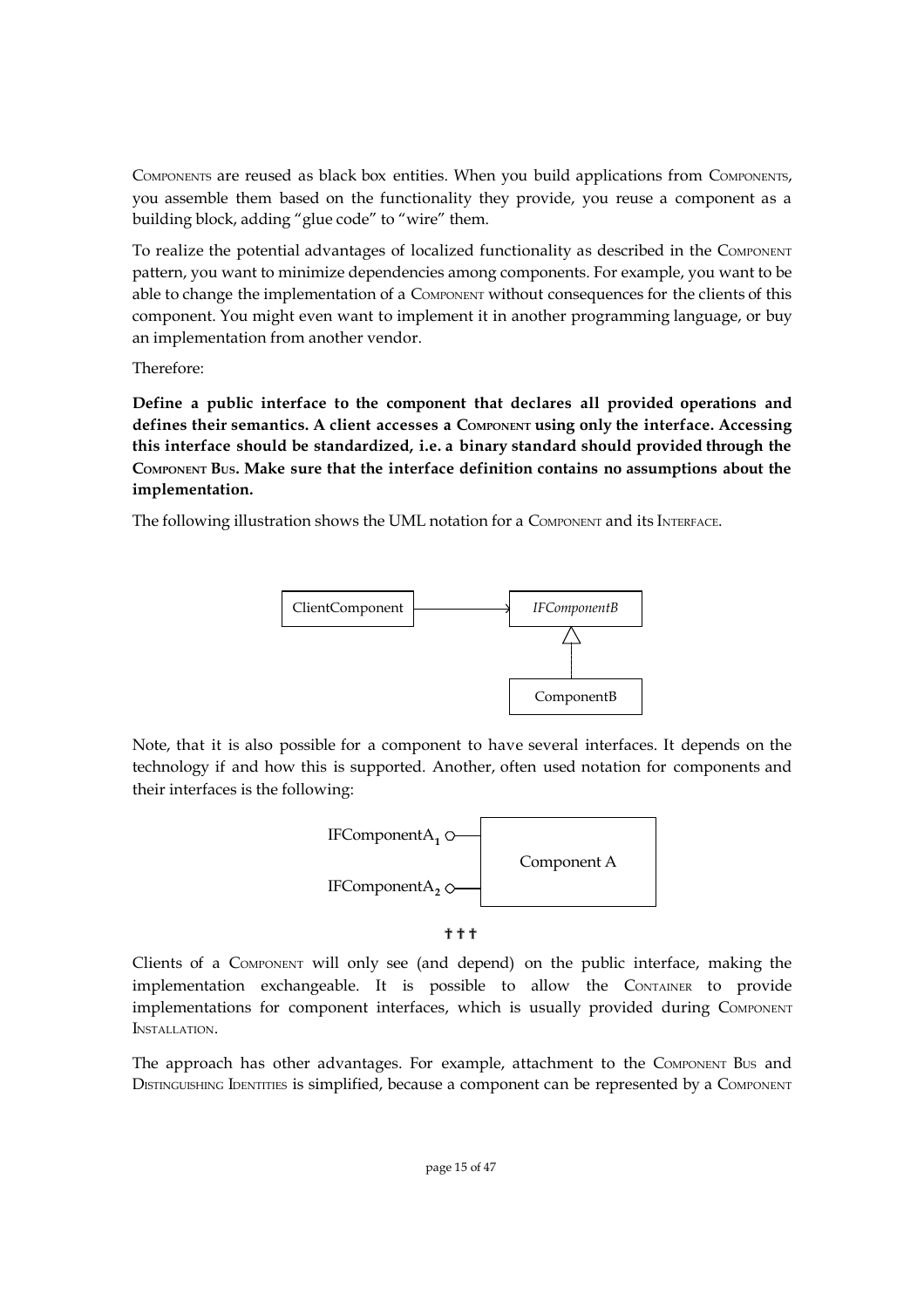PROXY. In addition, the CONTAINER can implement the COMPONENT INTERFACE in any way it wishes, providing for different additional benefits, e.g. using INTERCEPTION.

The definition of an interface should be done in a way that does not imply anything about the implementation of the interface. An interface definition language can be used for this purpose.

A component implementation can have multiple interfaces. You might then also provide a way for a client to query the component about the available interfaces and access them separately. Using version tags, this can help to evolve each interface separately from the others. In addition, this allows a more role-oriented way of software development, where the interfaces define roles which can be "played" (i.e. implemented) by several components. As roles are a kind of *Adapter* [GHJV94], they allow COMPONENTS with completely unrelated interfaces to be used by the same client, because the role gives them the interface the client expects.

In current practice, a component interface only specifies the signature of the defined operations. The semantic meaning of an operation is usually defined only in plain textual specifications. As a consequence, a client cannot be sure, that the component does what he expects because

- $\mathscr Z$  The client might expect the wrong thing
- $\mathscr Z$  The implementer got the requirements wrong and implemented the interface in the wrong way.

To overcome these problems, you can use design-by-contract (i.e. you define pre- and postconditions for each operation which would have to be enforced by the container, see [ISE]) or state machines.

To define the technical semantics of the interface, (such as transactional integrity, security, etc.) you can use ANNOTATIONS. It is the CONTAINERs job to implement them. The business logic programmer does not need to care – this is an example of the principle of Separation of Concerns.

Some people advocate the use of completely generic interfaces. For example, the interface could consist of exactly one operation called *do( taskXML )* which takes an XML string as parameter, which, conforming to a certain DTD, specifies the task to be executed. The advantage of this approach is, that a change in functionality never requires changes to the interface – you never need to recompile clients. However, usually you still have to change the component implementation, because it has to be able to accomplish the new tasks, therefore reinstallation of the component is still necessary. Although not externally visible, you still have dependencies among the components, they are just not visible (and enforcable) through the interface. In addition, you cannot use ANNOTATIONS in the way they are intended. In can be questioned whether this is actually an advantage. For some kinds of applications it is useful, though, see WEAKLY TYPED INTERFACE in part 4.

???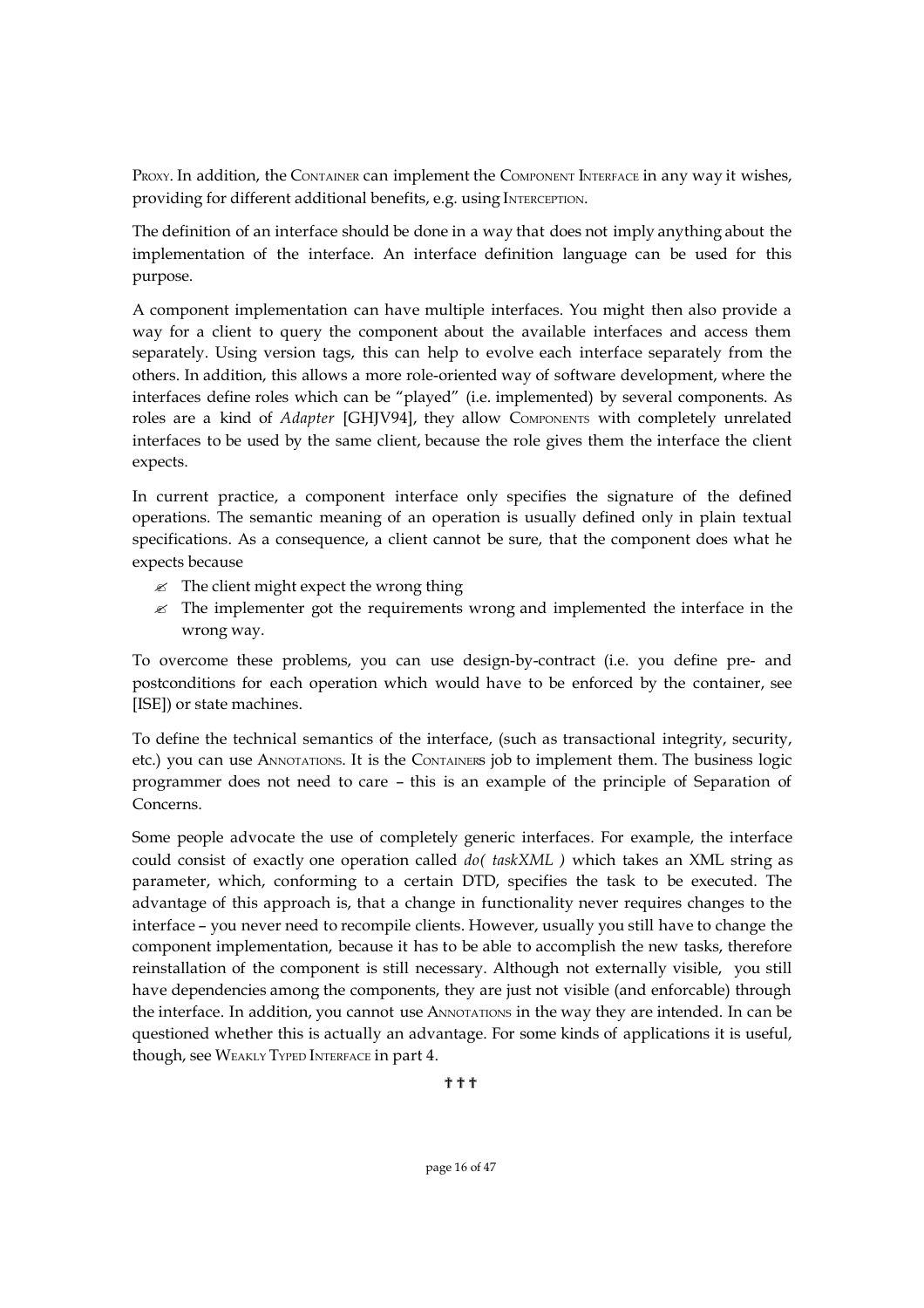All component technologies use this pattern. Because EJB is limited to Java (for component implementations, not for clients) the interface is specified using Java's interface feature although with some rules and restrictions on the operation parameters (see below). All EJB interfaces must inherit from javax.ejb.EJBObject. and must throw the java.rmi.RemoteException to allow for infrastructure-related error information (such as failed network connection). An EJB component (a bean) can formally only implement one interface, which can of course be created by inheriting from several base interfaces. Client references to component instances are declared using this interface(or any of its base interfaces) as their static type, therefore the code only depends on the interface.

In the CCM, the programmer starts by defining one or more interfaces in IDL, CORBA's Interface Definition Language (IDL). These interface are not yet related to any component. Each could be implemented by an ordinary CORBA object. In a second step, a component is defined, which supports or provides one or more interfaces. Supported interfaces are implemented by the component directly, provided interfaces are implemented as a separate facet, i.e. a client has to request this interface from the component at runtime explicitly. This definition of components is done using Component IDL (CIDL), an extension of IDL which allows a more succinct notation for components. Because IDL (and CIDL) is language independent and many language mappings exist, it is easily possible to implement CCM components with several different programming languages, among others C++, Java, Ada, Cobol, Smalltalk, and Perl (of course only, if a CONTAINER is available). Each interface is given a unique repository ID, for which different formats exist. It is up to the developer to ensure its uniqueness over time and space.

In COM+, a component can also have multiple interfaces. All interfaces must inherit from IUnknown, an interface that allows a client to query the component for the other supported interfaces. Each interface is identified by a globally unique interface id which is automatically generated and therefore guaranteed to be unique. Again, clients are programmed against the interface, and know nothing about how the interface is implemented. COM+ uses type libraries, a form of COMPONENT REFLECTION, to make type information for operations available to clients.

Have a look at *Extension Interface* pattern described in [POSA2]. It describes how "[..] multiple interfaces [can be] exported by a component, to prevent bloating of interfaces and breaking of the client code when developers extend or modify the functionality of the component."

## **Container**

You accept the principle of SEPARATION OF CONCERNS. You have decomposed your functional requirements into COMPONENTS.

???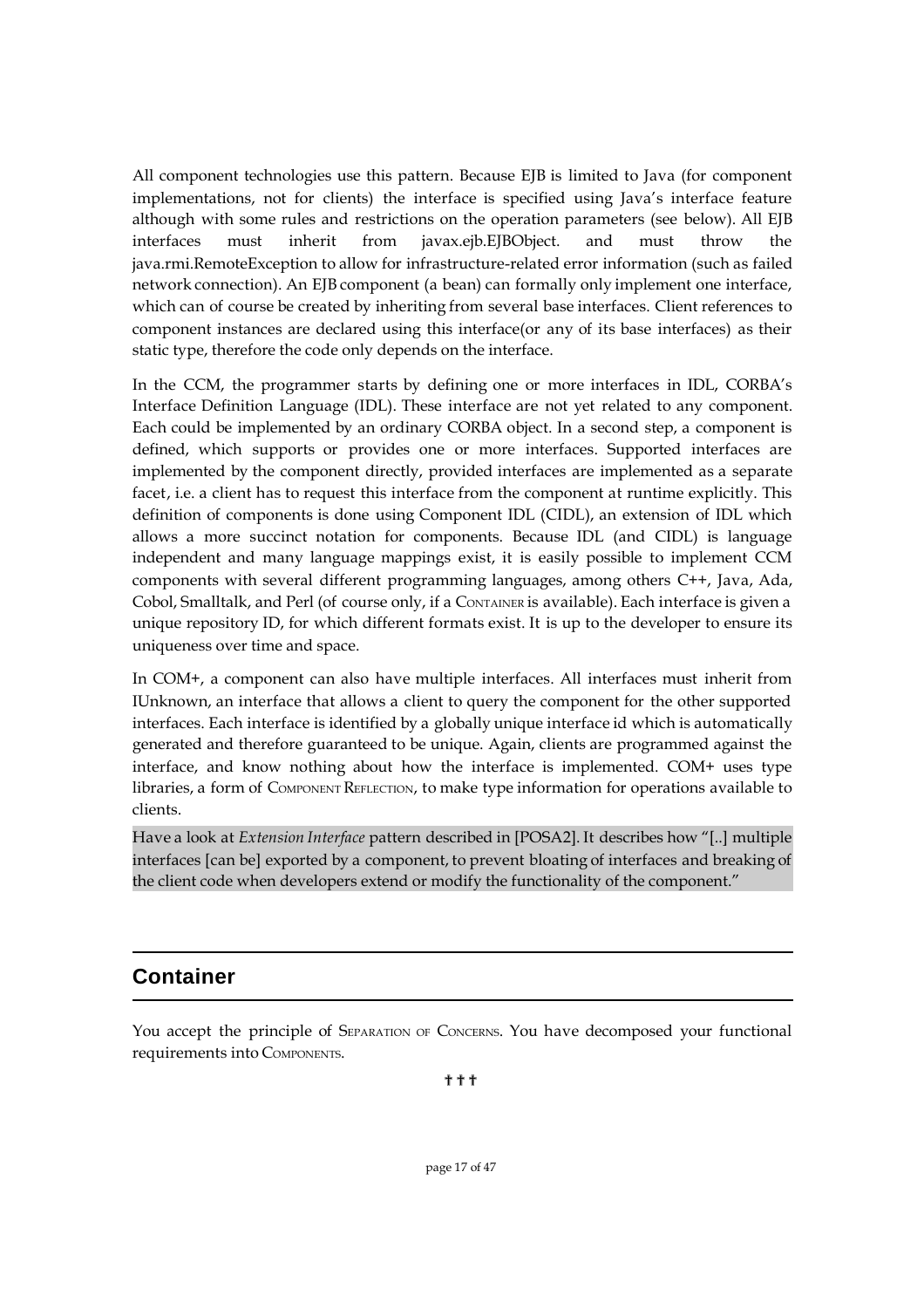**Your COMPONENTS only contain functional logic (business logic). They don't care about technical concerns. To allow the application to run, you need something that provides the technical concerns. You have to recombine the functional and technical concerns into a complete application.**

Your COMPONENTS rely on "something from the outside" to supply the technical concerns of the application. Examples for such technical concerns are Persistence, Transactions, Security, Load-balancing, etc. This "external entity", the technical application architecture, should be reusable on its own. You do not want to reinvent the technical concerns for each application you create. Many of the services provided by it can be standardized implemented generically, e.g. in the form of a framework, code generation, etc.

Therefore:

**Create a container for the COMPONENTS in which the COMPONENTS are executed. The container is responsible to enforce all technical requirements on the components, using standardized frameworks and other techniques such as code generation. The container and the INTERFACES of the COMPONENTS it hosts are accessed using the COMPONENT BUS.**



#### ???

Once you have the container in place, you will need ANNOTATIONS to specify to the container how exactly it should behave for a specific component. The COMPONENTS have to be explicitly installed in the container to give the container the chance to implement the ANNOTATIONS. This process is called COMPONENT INSTALLATION. The Container will provide MANAGED RESOURCES and COMPONENT HOMES to the COMPONENTS using a COMPONENT CONTEXT. The Container uses LIFECYCLE CALLBACK to manage the lifecycle of physical component instances. To optimize performance, it will DISTINGUISH IDENTITIES.

#### ???

EJB requires a special piece of software to play the role of the Container. Usually, it is embedded in a larger application, a so-called application server. An J2EE conforming application server has to provide additional services, such as Naming and Transactions. Other services, such as messaging, are optional. Usually, J2EE application servers are implemented in Java, too, and provide a separate container for each component type.

CCM also uses the concept of a Container, although no implementations are on the market (at the time of writing). CCM defines different container types for the different types of components, thus there are entity, service, process and session container types. To implement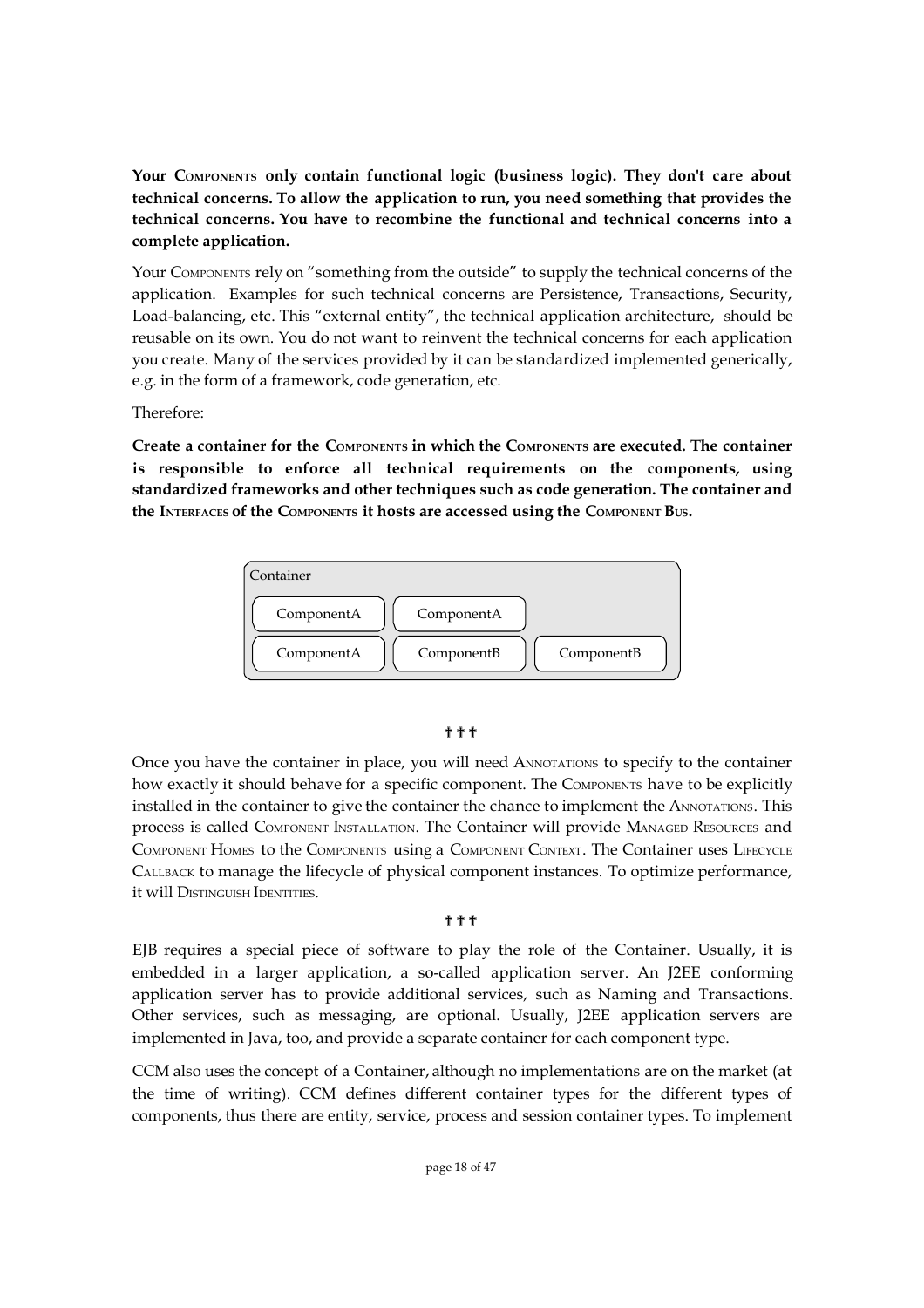these different types of containers, the facilities already provided by the POA are used. This means, that a particular container is created based on settings for Threading, Lifespan, Activation, Servant Retention and Transaction settings. Doing this, it is possible to access a component from a client that does not know, that the CORBA object to which it has a reference is actually a component. Some features (such as multiple interfaces) are of course not accessible.

In COM+, the role of the container is played by parts of the Windows 2000 operating system. Every COM+ application, which consists of several components in their own DLLs, runs in a (surrogate) process controlled by COM+. It handles threading, remoting, synchronization, pooling, etc.

A Container and its different technical aspects can be implemented using several other patterns. The remote communication aspect is usually implemented using DOC middleware based on the *Broker* pattern [POSA].

## **Component Bus (aka Broker)**

You have a CONTAINER to host your COMPONENTS. You want to implement a multitier system (see principles)

#### ???

**CONTAINERS (and therefore, your COMPONENTS) reside on different machines than your client application, or possibly your client COMPONENTS. You must make sure that the location of the COMPONENTS remains transparent to the clients. COMPONENTS must be remotely accessible without taking care of the mechanics of remote access and the underlying tranport protocol.**

Client applications and other COMPONENTS need to communicate with a specific COMPONENT. Because location is a technical aspect of an application, it should be possible to relocate a COMPONENT without affecting clients and the COMPONENT itself. This is necessary to be able to realize the principle of a multitier system, to cope with increasing load or fail-over requirements.

Therefore:

**Provide a component bus, a communication infrastructure to communicate remotely. The component bus should hide the underlying low-level transport protocol. The component bus must be able to transport more information than just method names and paramters, in particular, it must be possible to transport an INVOCATION CONTEXT . Attach the component to the bus during COMPONENT INSTALLATION. The CONTAINER takes care of how to attach to the bus.**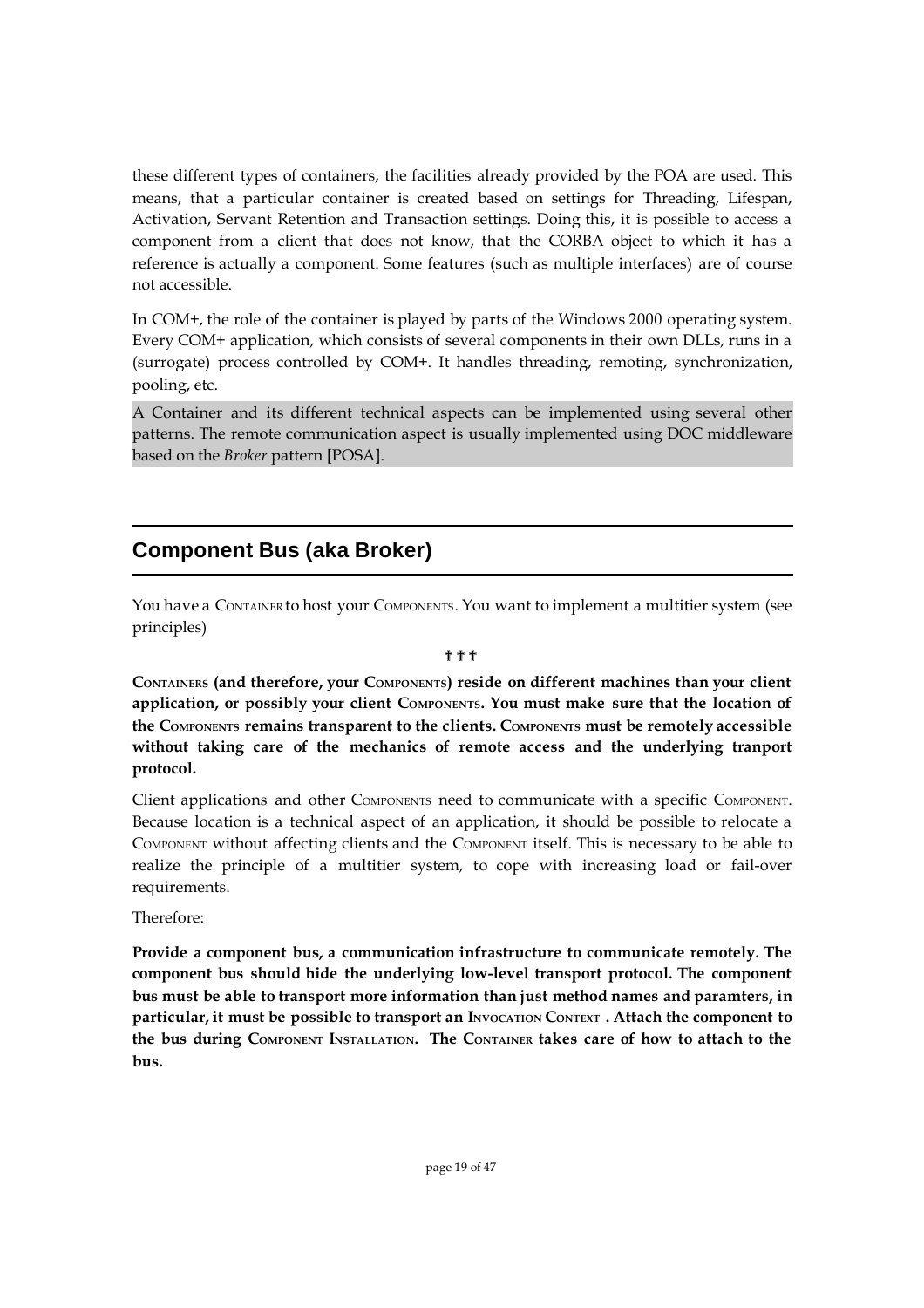

???

A generic component bus into which clients and COMPONENTS can plug allows you to relocate COMPONENTS and their clients in any way you like. Also, the communication protocols can be switched according to the technical requirements, such as quality of service, performance, standard conformance or the underlying physical transport. Usually, the standard distributed object communication technologies (such as CORBA, RMI) are used.

In addition to the INVOCATION CONTEXT, the bus must also transport the logical id of the COMPONENT at which the request is targetted, because of the DISTINCTION OF IDENTITIES, they usually all talk to the same remote object (proxy).

To make sure that client can access the COMPONENT BUS, it is usually used in conjunction with a CLIENT LIBRARY.

???

In EJB, the component bus is implemented using Java's Remote Method Invocation feature (RMI). RMI itself can work with different lower-level communication protocols, e.g. JRMP, RMI's native transport protocol, or IIOP, CORBA's TCP/IP transport protocol.

COM+ uses the same communication protocol as DCOM, namely Microsoft's version of DCE RPC.

CCM, as it is CORBA-based uses CORBA as its component bus. CORBA itself has pluggable protocols – they can be native to the ORB or can be one of the standard communication protocols (GIOP, IIOP).

## **Distinguish Identities**

You have separated the COMPONENT INTERFACE from its implementation. Your design results in potentially many logical component identities, especially when you use ENTITY COMPONENTS.

???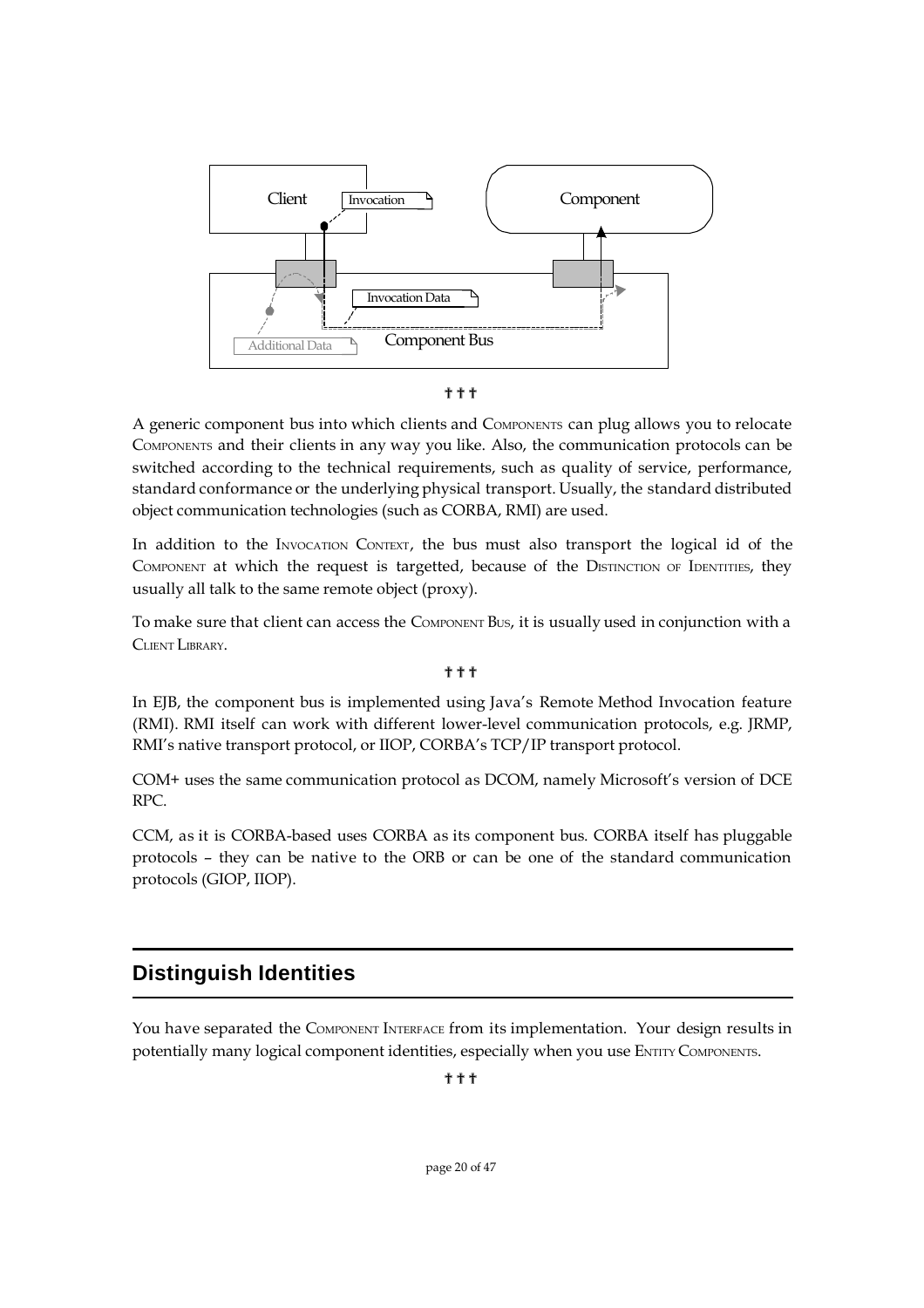**Your application will probably consist of many logical component instances which are referenced by clients at the same time. Each Component instance takes requires memory and other resources. For a large number of instances your container will run into resource (especially memory) problems.**

Imagine employees in a big company. Say, the company has 10.000 employees, which might result in 10.000 employee component instances. Because logically, they exist all the time, your component system must be able to work on each of them, basically all the time. However, it is not possible to keep all instances active (i.e. in memory) all the time, because this would require too many resources.

Therefore:

#### **Distinguish logical and physical component identities. A phyical COMPONENT instance can represent several logical identities at the same time. Make sure that only those logical instances are actually in memory that are really invoked upon at any given time.**

???

The total number of instances which are in memory at any given time will be much lower than the number of logically active instances. The workload and memory usage of your CONTAINER will drop. In practice, it is not possible to build reasonably sized component based systems without using this pattern. Because you still want the clients to be able to keep references to logical instances which currently have no physical identity, you will want to use COMPONENT PROXY.

There are several ways how this pattern can be implemented. For SESSION and ENTITY COMPONENTS the CONTAINER can use INSTANCE POOLING. It keeps a pool of prepared physical instances and assigns them to logical entities when needed, using LIFECYCLE CALLBACK operations on the component instances. In the case of SESSION COMPONENTS, PASSIVATION can be used, which means that components which have not been used for a specific period of time, can be removed from memory, storing the state on disk or in a database. Note that the programmer might have to do something in order to make this possible, specifically, he has to implement the LIFECYCLE CALLBACK operations correctly. The CONTAINER invokes them inform the component of the upcoming state changes.

#### **...**<br>?

In EJB, the CONTAINER usually uses INSTANCE POOLING and PASSIVATION. To make this possible, the distinction of identities must be implemented.

In CORBA, the Portable Object Adapter (POA) allows to do exactly the same for CORBA object instances. A CORBA object is the logical instance. A Servant is a physical object that "implements" the logical CORBA object. Each CORBA object is associated with a POA instance, and each POA provides activation and deactivation policies to handle the swapping of identities. This technique is also used in CCM.

In COM+, the distinction of identities is also realized. This is easily proven by the fact that COM+ allows just-in-time activation, a feature where the physical component instance is created only when a request arrives. Pooling is also possible.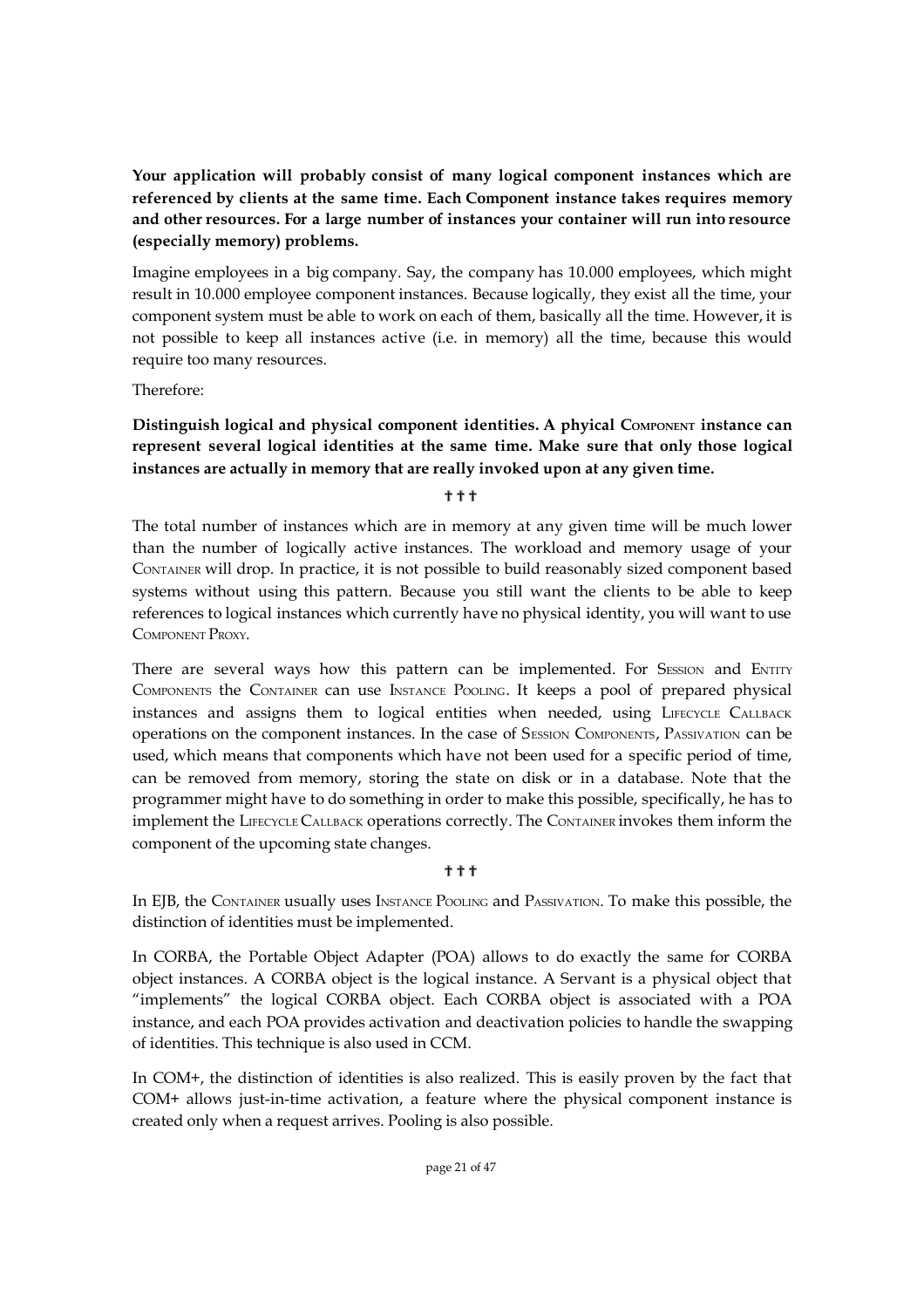## **Component Proxy**

You are using DISTINGUISH IDENTITIES to keep resource usage in acceptable limits.

???

**When DISTINGUISHING IDENTITIES, your clients will need to hold references to logical COMPONENT instances which are not really in memory. If the client invokes an operation on such a COMPONENT, the CONTAINER must have a way to obtain a real instance.In addition, the Container will need to do additional stuff before an invocation actually reaches a physical instance.**

Consider the situation when a client calls an operation on a COMPONENT for which the Annotations specify that a transaction is required. The CONTAINER must have a chance to start the transaction before the operation reaches the COMPONENT instance – and commit it or roll it back afterwards.

If security does not allow the client to invoke the particular operation, a security exception must be thrown – again, just before the invocation reaches its target.

Therefore:

**Provide a proxy for the phyiscal COMPONENT instances. Clients never have a reference to the physical component instance, they only talk to a** *proxy* **(usually provided by the CONTAINER). This proxy can take care of the enforcement of the technical requirements as specified in the ANNOTATIONS. In particular, it can create or assign a phyiscal COMPONENT instance to temporarily represent the logical instance, necessary to DISTINGUISH IDENTITIES. One proxy is usually responsible for several logical COMPONENT instances.**



???

As a consequence, the client always has valid references to something he considers the actual COMPONENT, although in reality he only references a proxy. Of course, this proxy implements the COMPONENT INTERFACE of the target COMPONENT. The proxy forwards the invocation to the real instance, possibly after obtaining one.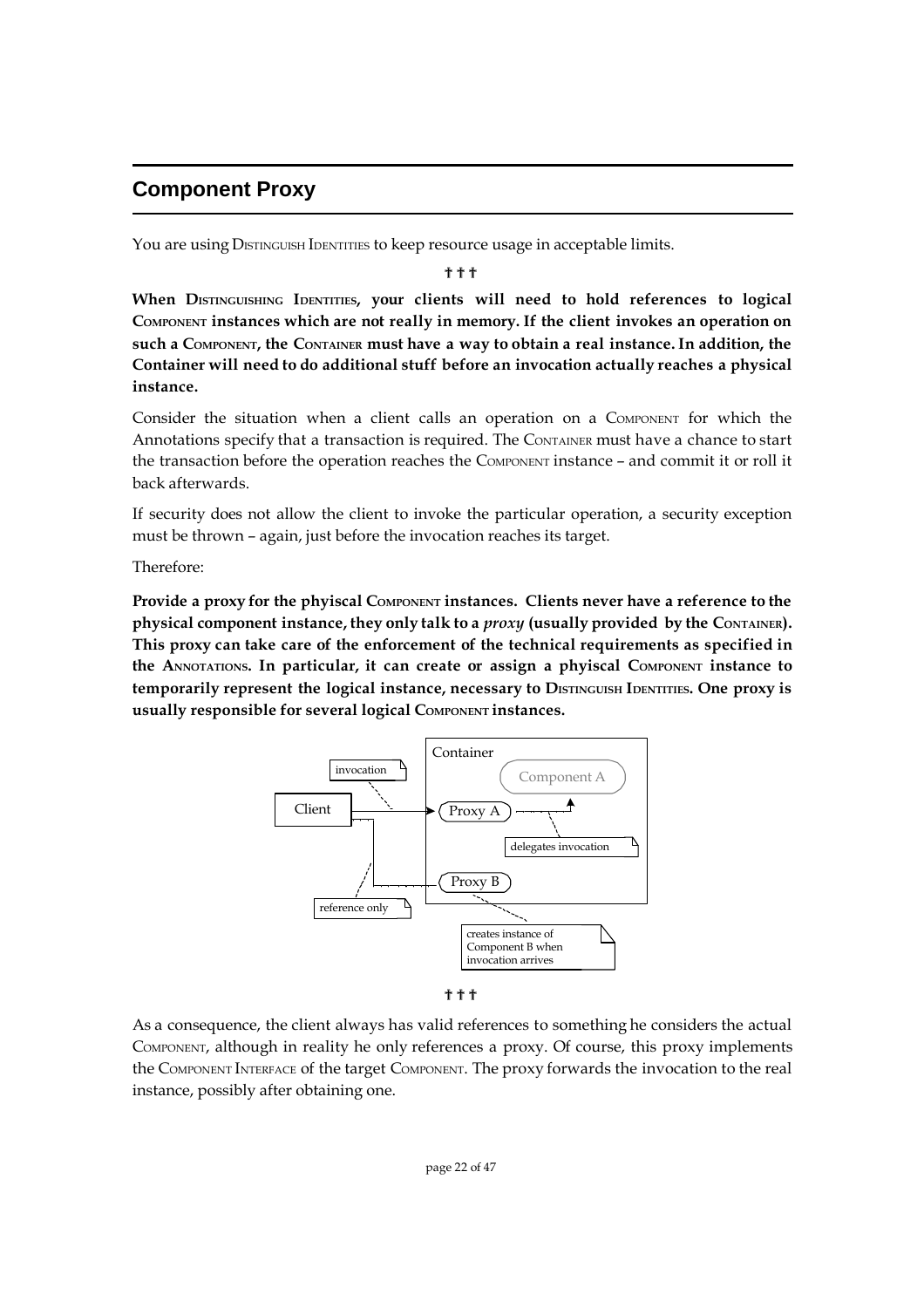Usually, the proxy is responsible for several logical identities (of the same COMPONENT), then an invocation from the client must include the logical COMPONENT id, in order for the proxy to do the forwarding correctly. The id must be transported by the COMPONENT BUS, it is usually part of the INVOCATION CONTEXT and supplied by the CLIENT LIBRARY. It is the responsibility of the CONTAINER to find out and use a suitable number of proxies.

The proxy has a quite simple behaviour: check security, start transaction (if necessary), obtain a physical instance, forward request, finish transaction. Thus it can easily be generated, which is usually done during COMPONENT INSTALLATION.

If you need extensible functionality the proxy is a good place to plug in INTERCEPTORS.

#### ???

In EJB, an object called the *EJBObject* serves as the proxy. It implements the COMPONENT INTERFACE (implements in a true Java sense) and forwards the invocation to the real implementation object provided by the bean programmer. The proxy is generated during COMPONENT INSTALLATION.

The concept is also implemented by CCM, although concrete implementations are not yet available.

COM+ uses the same technique. The server-side stub (part of the marshalling-DLL) plays this role.

COMPONENT PROXY is basically an implementation of the *Proxy* pattern [GHJV94]. It plays the role of a virtual proxy, a remote proxy, and a security proxy.

## **Lifecycle Callback**

Your COMPONENTS live in a CONTAINER and you DISTINGUISH IDENTITIES. You use INSTANCE POOLING or PASSIVATION to keep resource consumption acceptable.

#### ግ ግ

**A physical COMPONENT instance will represent different logical identities during its** lifetime, i.e. it has to change its logical identity (INSTANCE POOLING). Every COMPONENT has to **be initialized after birth. If you use PASSIVATION, the COMPONENT needs to return its resources before it is passivated, and has to reacquire them upon reactivation.**

Imagine an ENTITY COMPONENT in a CONTAINER. When the physical COMPONENT is created, it must be initialized (at least) with the COMPONENT CONTEXT to allow it to get the MANAGED RESOURCES it requires. Then it is perhaps placed into a pool, where it resides until the CONTAINER needs a COMPONENT that impersonates a certain logical identity. To do this, the pooled COMPONENT must be told to "become" this logical entity, e.g. by retrieving its persistent state from a database. After it has been used by a client, the COMPONENT might be put back into the pool, or it might be passivated. Both activities require the release of MANAGED RESOURCES.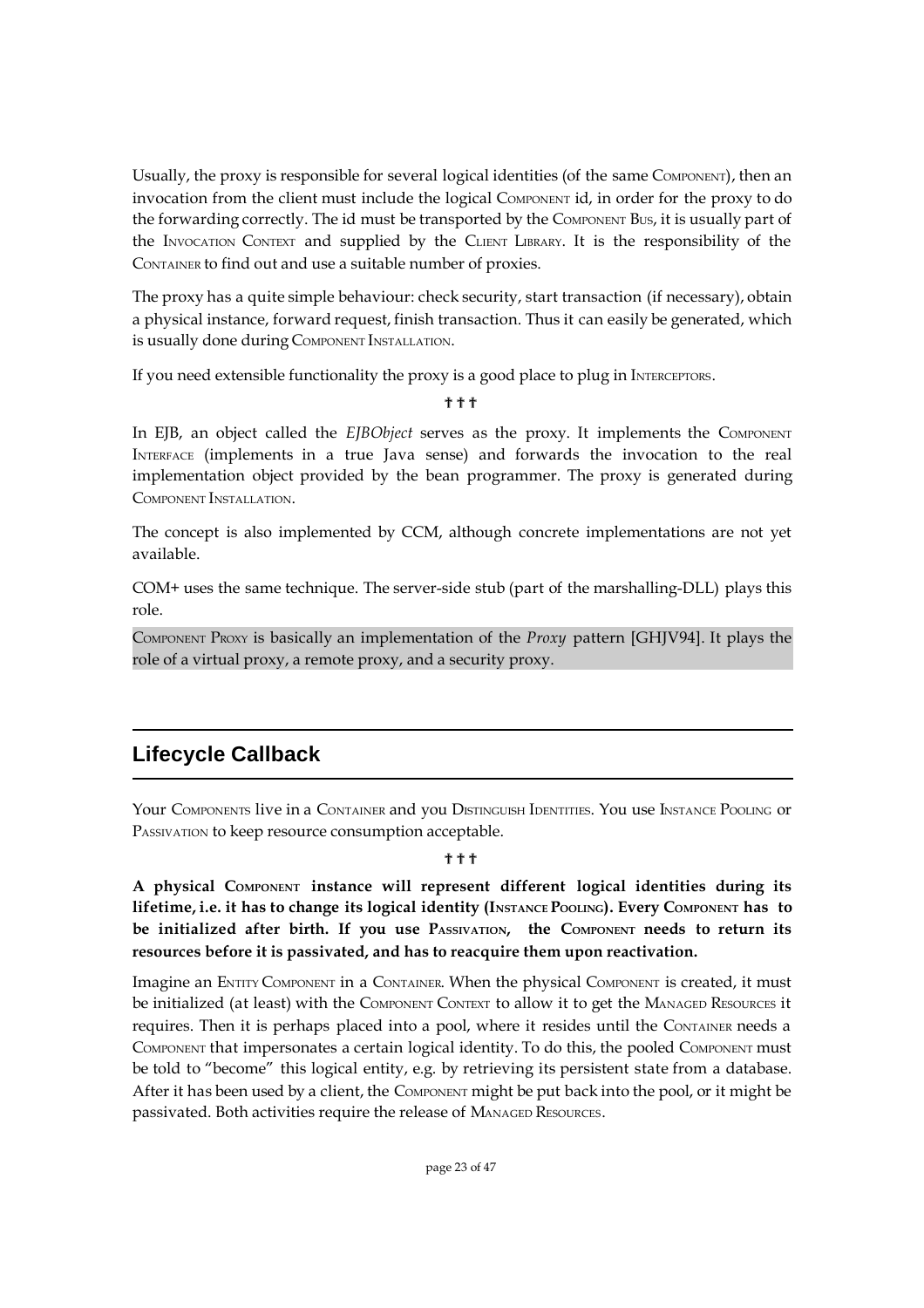Therefore:

**Provide a set of lifecycle callback operations. The CONTAINER calls them whenever it feels it is necessary. They have to be implemented correctly by the COMPONENT programmer, or, in some circumstances, they can be implemented automatically by the CONTAINER.**



#### ???

This pattern allows the CONTAINER to implement very different policies regarding pooling, activation, passivation, reuse, load-balancing, etc. The programmer need not care about these policies as long as he implements the required callback operations semantically correct. To ensure portability across different CONTAINERS (potentially implementing different lifecycle policies), the programmer must not assume any particular policy, implicitly or explicitly. This is not always trivial.

As a variant, some of the lifecycle methods can be default-implemented by a base class, or their implementation can be created using a framework/code generator.

#### ???

In EJB, several lifecycle callback operations are defined. For example (ENTITYBEANS): setEntityContext() and unsetEntityContext() are used by the CONTAINER to supply the COMPONENT with the COMPONENT CONTEXT after assigning it a logical identity. ejbLoad() and ejbStore() are used to synchronize the COMPONENT with its persistent state in case of entity beans. ejbActivate() and ejbPassivate() are used to handle activation and passivation. ejbCreate() and ejbRemove() handle the creation and deletion of logical identities. Beans can only be deployed when these operations are available (the CONTAINER checks this using COMPONENT REFLECTION), but it is the responsibility of the programmer to implement them correctly.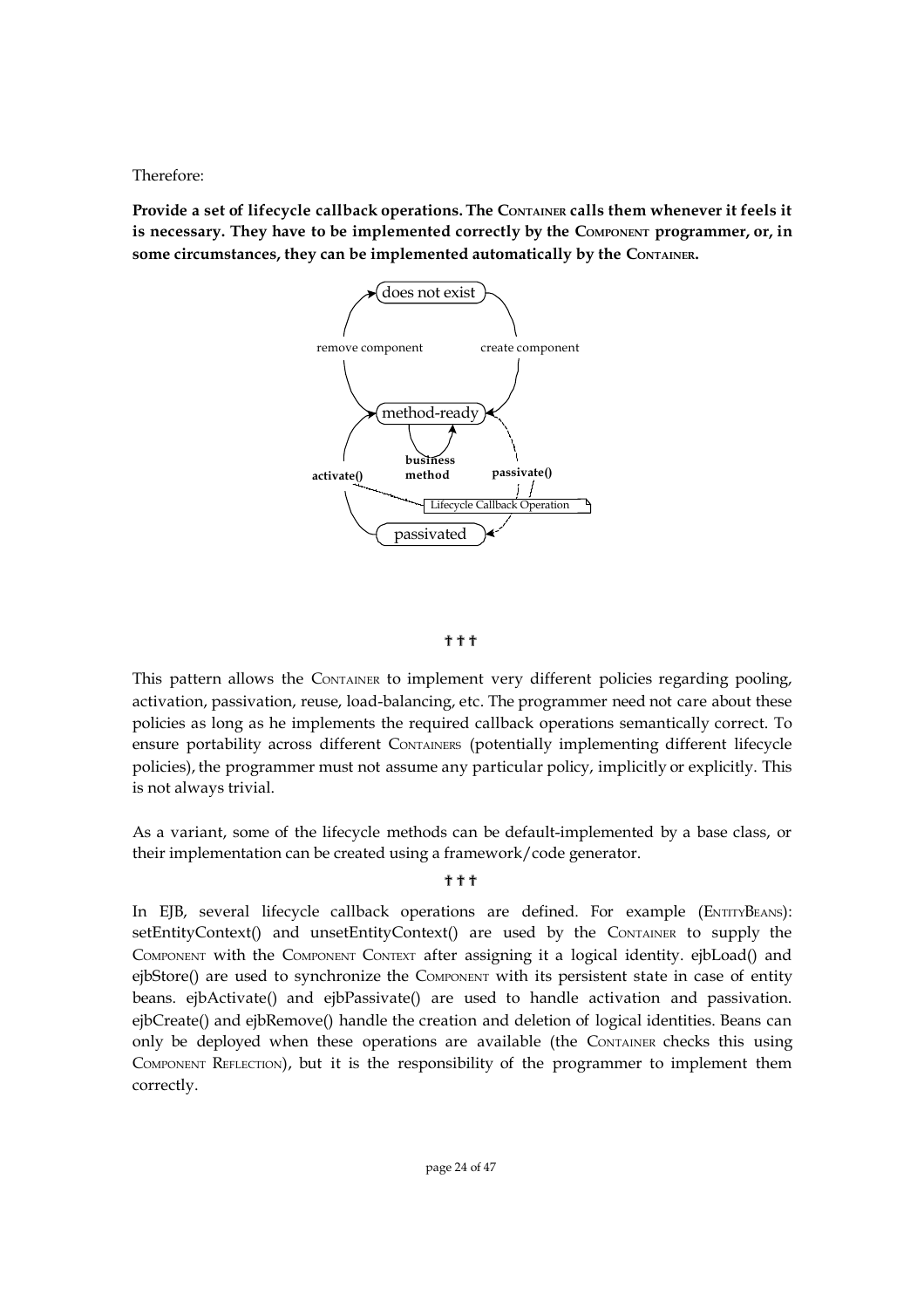CCM provides roughly the same operations as EJB. The set of operations of course depends on the type of component. There are operations to set the COMPONENT CONTEXT, the Session Component supports activate(), deactivate() and remove() (see POOLING and PASSIVATION for details). For ENTITY COMPONENTS, CCM provides the same operations (with other names) as EJB.

EJB and CCM provide an interesting interface called Synchronization (SessionSynchronization in EJB). It has two operations *before\_completion()* and *after\_completion()*. These are used to notify a component about the transaction boundaries. For example, an explicit (in-memory) rollback can be done if the transaction is rolled back.

In COM+, poolable components can be notified before they are deactivated, and after they have been activated again. If they wish to be informed, they have to implement the IObjectControl interface. It provides three operations, of which two (activate() and deactivate()) are related to lifecycle management. The COM+ runtime calls them whenever necessary.

## **Client Library**

You are using a COMPONENT Bus to access your COMPONENTS in the CONTAINER.

#### **...**<br>?

**To build a client application, the client programmer needs to access the COMPONENT BUS an needs to know the interfaces of the components. In addition, every method invocation must contain security and other information in the INVOCATION CONTEXT. Sometimes, specific marshalling code also needs to be available on the client side.**

For example, the client must access the correct NAMING context when its initial context is created. The security principal must be set on the client, in order to allow the security features to work correctly. In general, there is some cooperation on the client side required, in order for the system to work correctly.

In addition, usually, the lower level transport mechanisms (see COMPONENT Bus) require some automatically generated stubs or proxies on the client side. They take care of marshalling, etc.

Therefore:

**Create a client library upon COMPONENT INSTALLATION. This library contains all the interface definitions, the automatically generated code for accessing the COMPONENT BUS, and any other parametrization or initialization parameters that are necessary for the client.**

???

Using this pattern allows the client application developer to "transparently" access the components and take part in security, etc. without too much manual programming. Only some settings (like security principal) have to be made manually.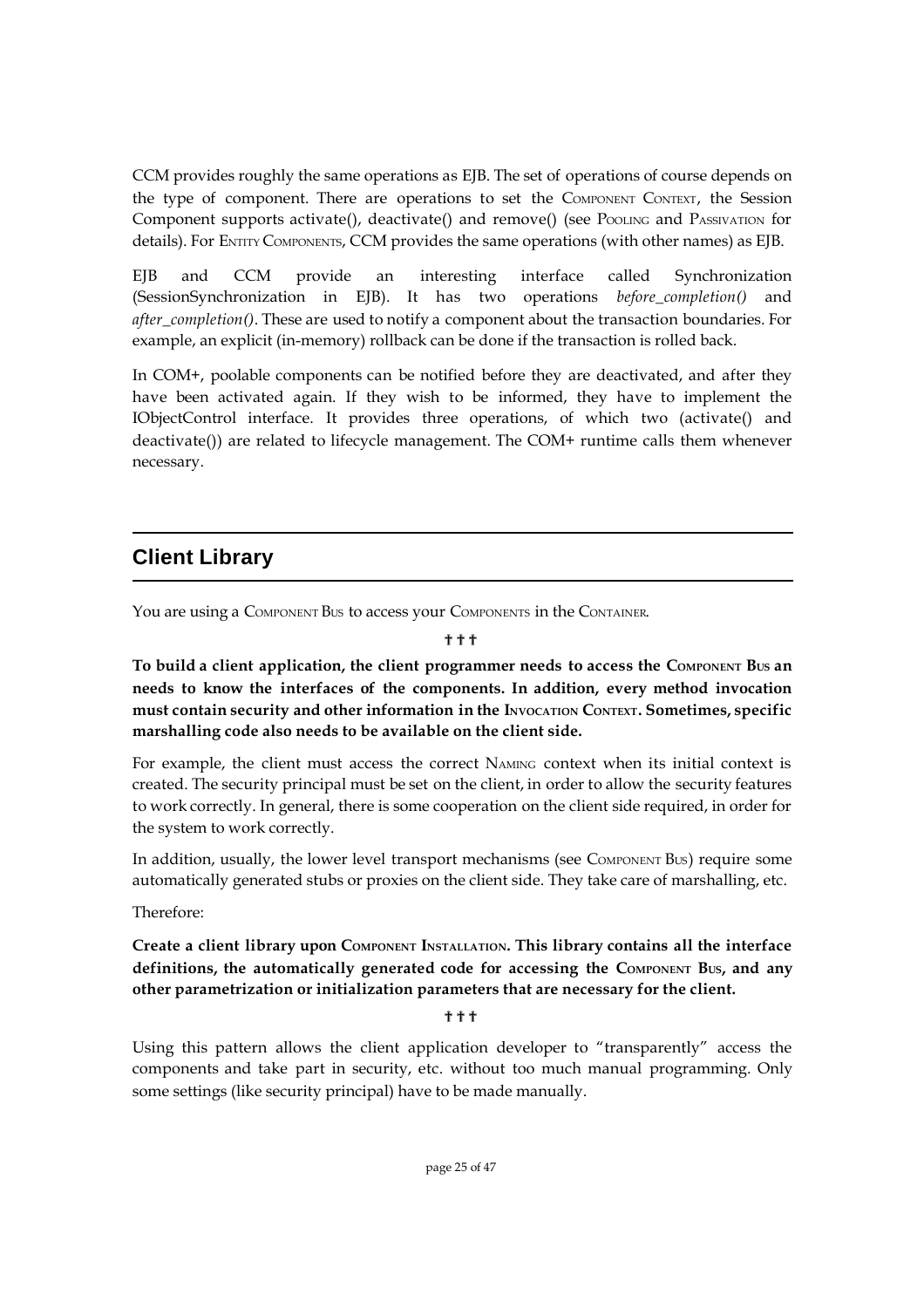It depends on the COMPONENT BUS whether real code is required as part of the library, or just sime definitions and properties. If the client programming environment supports the COMPONENT BUS directly then, the library does not need to contain code to access it. However, usually, at least some stubs and marshalling code must be provided. The bare minimum is usually header files or other programming language artifacts which define the COMPONENT INTERFACE of the COMPONENT that should be accessed.

#### **中中中**

In EJB, most deployment tools automatically create a client JAR file which you simply copy into your client's classpath. It is used at runtime, when the client runs. The infrastructure aspects, such as security classes, and the component bus access itself it provided in the form of a JAR file that's generic for the CONTAINER.

In CCM, because of the lack of implementations, there are no concrete examples, but it is expected that it will work in basically the same way as in the case of EJB. CORBA, the underlying transport, also uses generated classes, in CCM it will be the same.

In the case of COM+, a DLL is generated, called the marshalling DLL, that contains proxies and stubs to allow the client to contact the server object. It is (dynamically) linked into the client application.

### **Collaboration Scenario**

This section describes the collaborations between the following patterns:

- ? COMPONENT
- ? COMPONENT INTRERFACE
- ? DISTINGUISH IDENTITIES
- ? CONTAINER
- ? LIFECYCLE CALLBACK
- ? CLIENT LIBRARY

The illustration shows, how the patterns collaborate, explanations follow below: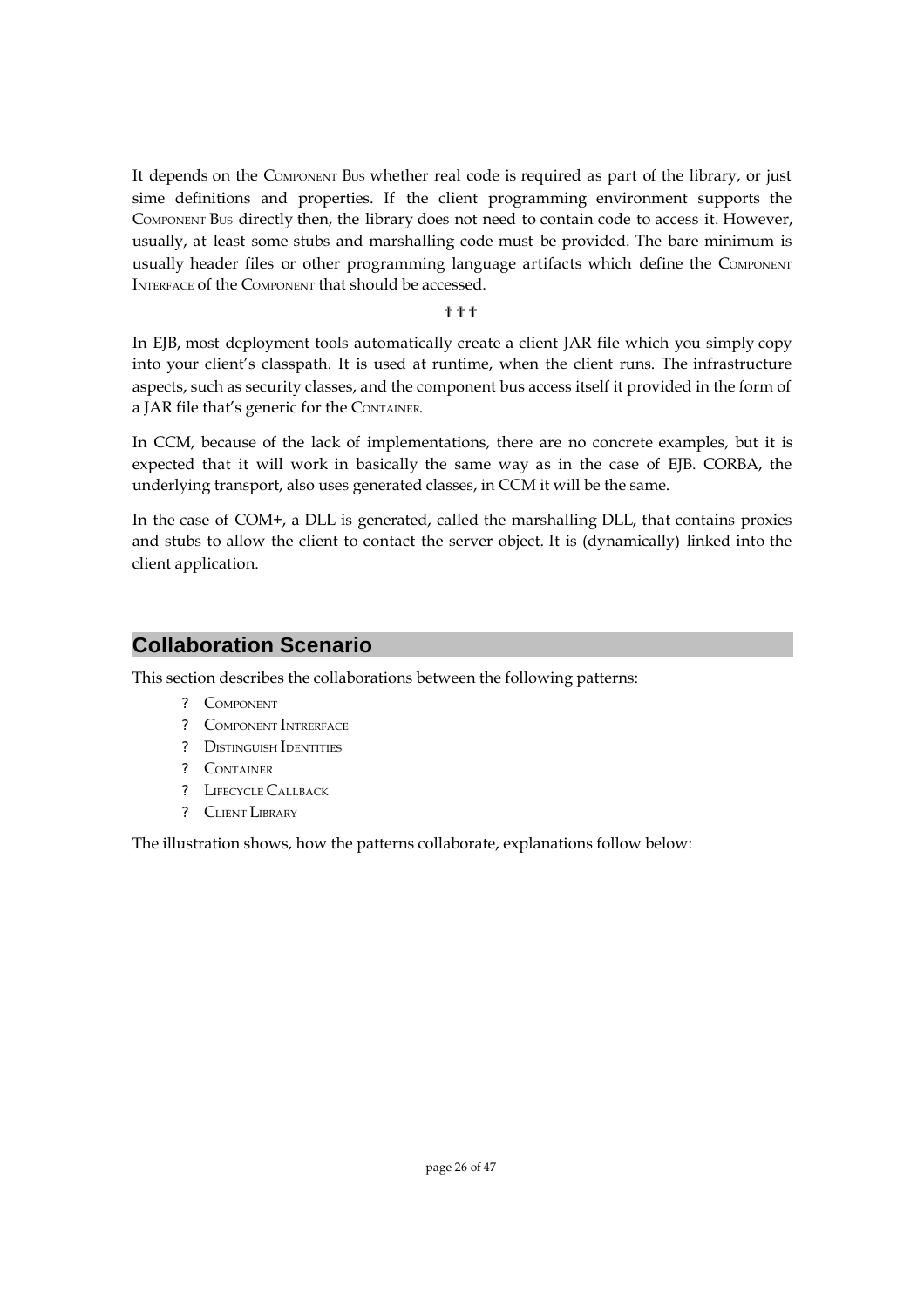

A client, because it should be independent of any technical concerns on the part of the CONTAINER is programmed exclusively against the COMPONENT INTERFACE of the COMPONENT it wants to work with. Because, as with any remote object access technology, the client should not care about the remoteness of from a programming model point of view, the CLIENT LIBRARY provides a proxy, that implements the COMPONENT INTERFACE. The COMPONENT BUS is responsible for packaging the request and transporting it to the CONTAINER.

Because of the DISTINCTION OF IDENTITIES the client side proxy does not directly talk to the COMPONENT in the CONTAINER. Instead, a server side proxy is used. It does three different things:

- ? It uses to COMPONENTS business interfaces (those from the COMPONENT INTERFACE) to forward the calls from the client side proxy to the implementation that does the work.
- ? Before this, it uses the LIFECYCLE CALLBACK operations provided by the implementation to prepare the invocation.
- ? It uses hooks in the CONTAINER to check security or to manage transactions.

### **Component Home**

You have decomposed the functionality into COMPONENTS. Your application is assembled of collaborating, loosely coupled components, i.e. one COMPONENT uses the services of another COMPONENT.

#### ???

**A COMPONENT needs to get in contact with (find old or create new) instances of other COMPONENTS. You might not know the exact procedure of how to create or find such COMPONENTS, because this depends largely on the technical concerns (which you do not care**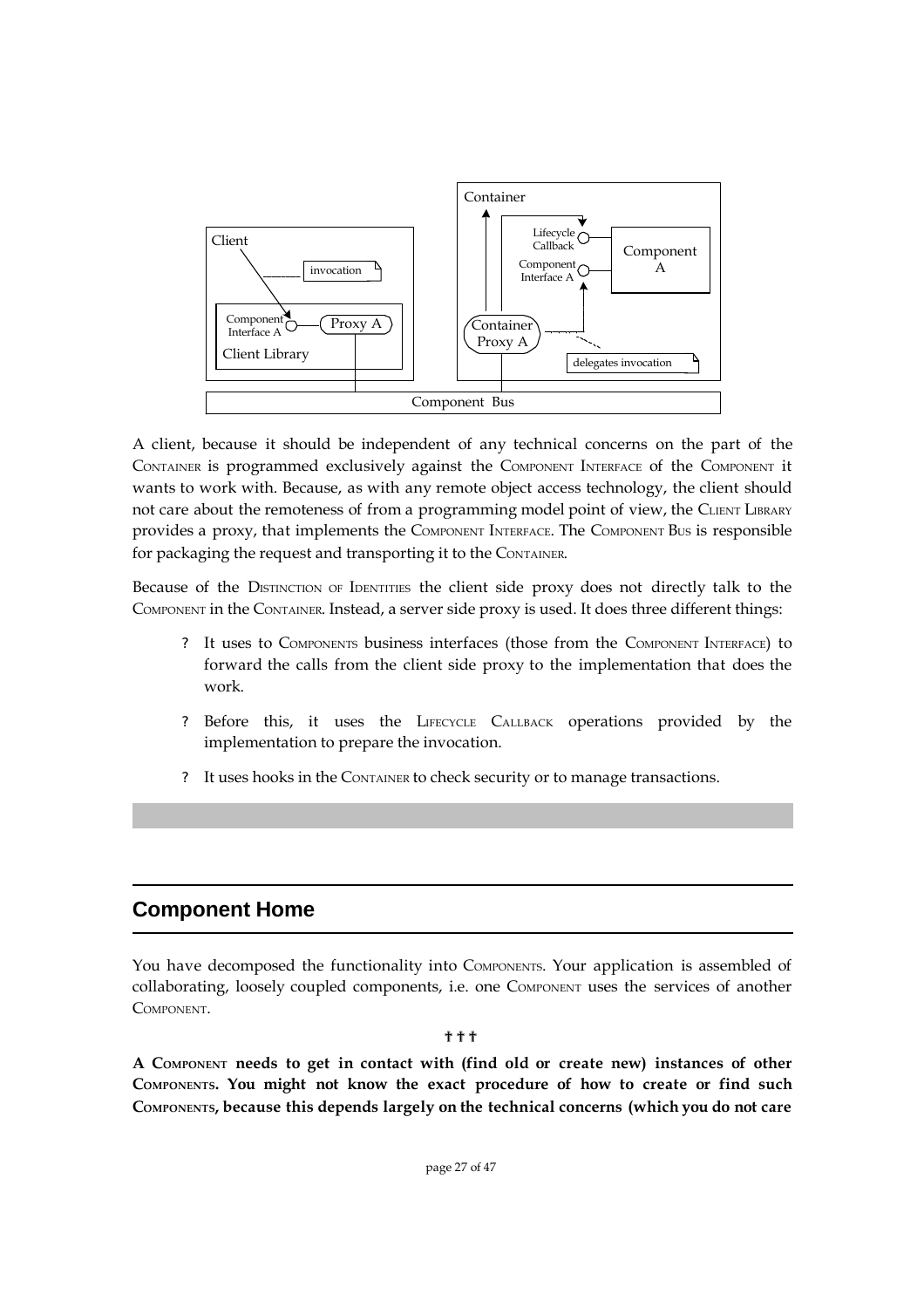#### **about because they are the responsibility of the CONTAINER.) You do not want to code this knowledge into your COMPONENTS.**

For example, an instance of a required COMPONENT can live in another CONTAINER which possibly resides on another machine. Depending on the component technology, the COMPONENT might even be implemented in another programming language.

In addition, because of the DISTINCTION OF IDENTITIES, you do not know whether really a new instance is created when you require one, or whether only a previously existing one is reused (see INSTANCE POOLING). All this is the responsibility of the CONTAINER.

For Component that have no state, there is no use in the notion of "finding" the same COMPONENT instance has you had before, thus, conceptually, you can use a new instance every time. But for stateful COMPONENTS, there is a difference in creating a new instance or finding a previuos one. Both must be possible.

Therefore:

**For each COMPONENT, provide a management interface ( a** *factory***) that can be used by clients to create and find COMPONENT instances of the respective type. It can provide different ways (operations) how to create and find component instances, depending on the COMPONENT type (ENTITY, SERVICE, PROCESS).**



#### ???

The component home is also an interface. I.e. the CONTAINER is free to implement it, in a way that suits its technical requirements. The steps required to implement the interface can be arbitrarily complex. This is usually done during COMPONENT INSTALLATION.

The component home is actually an implementation of the *Factory* and *Finder* patterns. As such, it is the clients' one and only access point for component instances, and servers as the lifecycle management interface for component instances.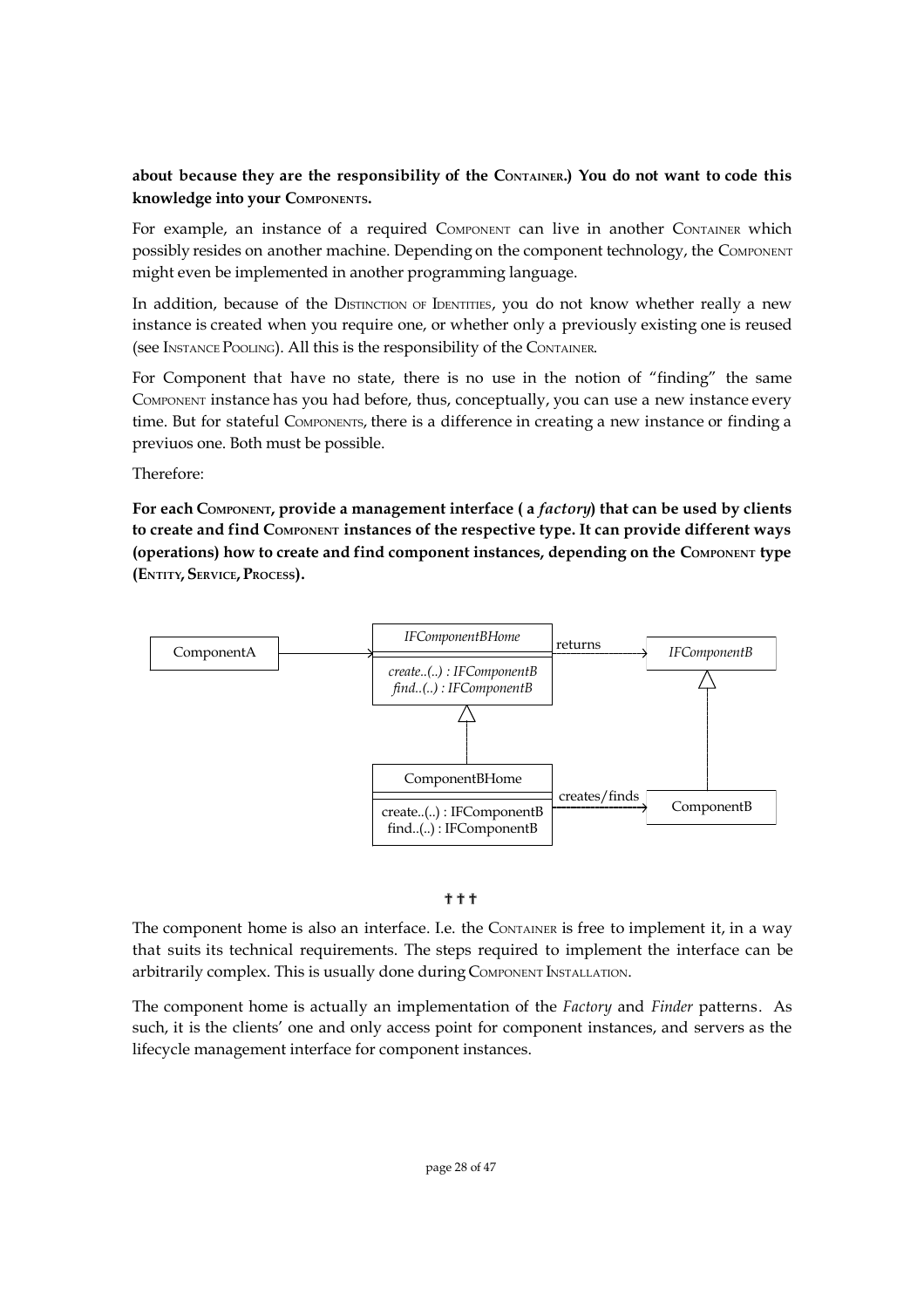To make the programming model simpler, you should make sure that the home has the same "look and feel" for the programmer as any other COMPONENT. I.e. it should be possible to invoke operations on a home just like on any other COMPONENT, etc.

The provided operations in a component home vary depending on the type of component. ENTITY COMPONENTS need to be created and re-found (based on the PRIMARY KEY and probably other attributes), because they have a logical identity and persistent state. The component home therefore needs to provide finder operations. Operations to remove instances ar are also necessary, although they can also be provided as part of the components themselves.

Because a SERVICE COMPONENT has no persistent state and therefore no logical identity, no finder operations are required. Only new (logical) instances can be created. Removing instances also has no meaning here. For SESSION COMPONENTS the same is true. However, a HANDLE to a specific instance (with non-persistent state) can be stored by the client.

Of course, there must be a way to access the component home. NAMING can be used for that. Because the component home is a single access point for all instances of a component type, the global NAMING context is not polluted with entries for each component instance, instead, only the component home needs to be registered there. It can therefore be seen as a way to customize the behavior of the NAMING service.

#### ???

When creating a component (bean) in EJB, the programmer has to define a home interface in addition to the bean's interface. Depending on the component type, he can (must) specify several create, remove, and find operations. The create and find operations can be overloaded with different signatures, they serve as constructors for the component. Note that the programmer never really implements the home interface. Depending on the bean type and whether container managed or bean managed persistence is used, the programmer has to implement some of these LIFECYCLE CALLBACK operations in the bean class itself. The implementation of the home itself is done by the CONTAINER, to allow for INSTANCE POOLING and PASSIVATION.

In CCM, you also have to declare home interfaces for components. A home manages exactly one component type, as in EJB. Home interfaces are (by definition) normal IDL interfaces, however, a CIDL shorthand exists. A Home can work with primary keys or not, depending on the type of component it manages. Homes provide at least a create operation, homes for components with primary keys also have find (based on PK) and destroy operations. In addition to the default create and find operations, the programmer can create factory and finder operations. If such operations are present, the home interface has to be explicitly implemented by the programmer.

In COM+, a component (a CoClass) is the implementation of one or more interfaces. For each component (not interface!) the programmer has to create a factory. Programmatically, the factory is itself a component, and its interface must inherit from IClassFactory. It provides an operation CreateInstance to create a new, non-initialized instance of the component. The client programmer has to use this operation to create a new component instance.Upon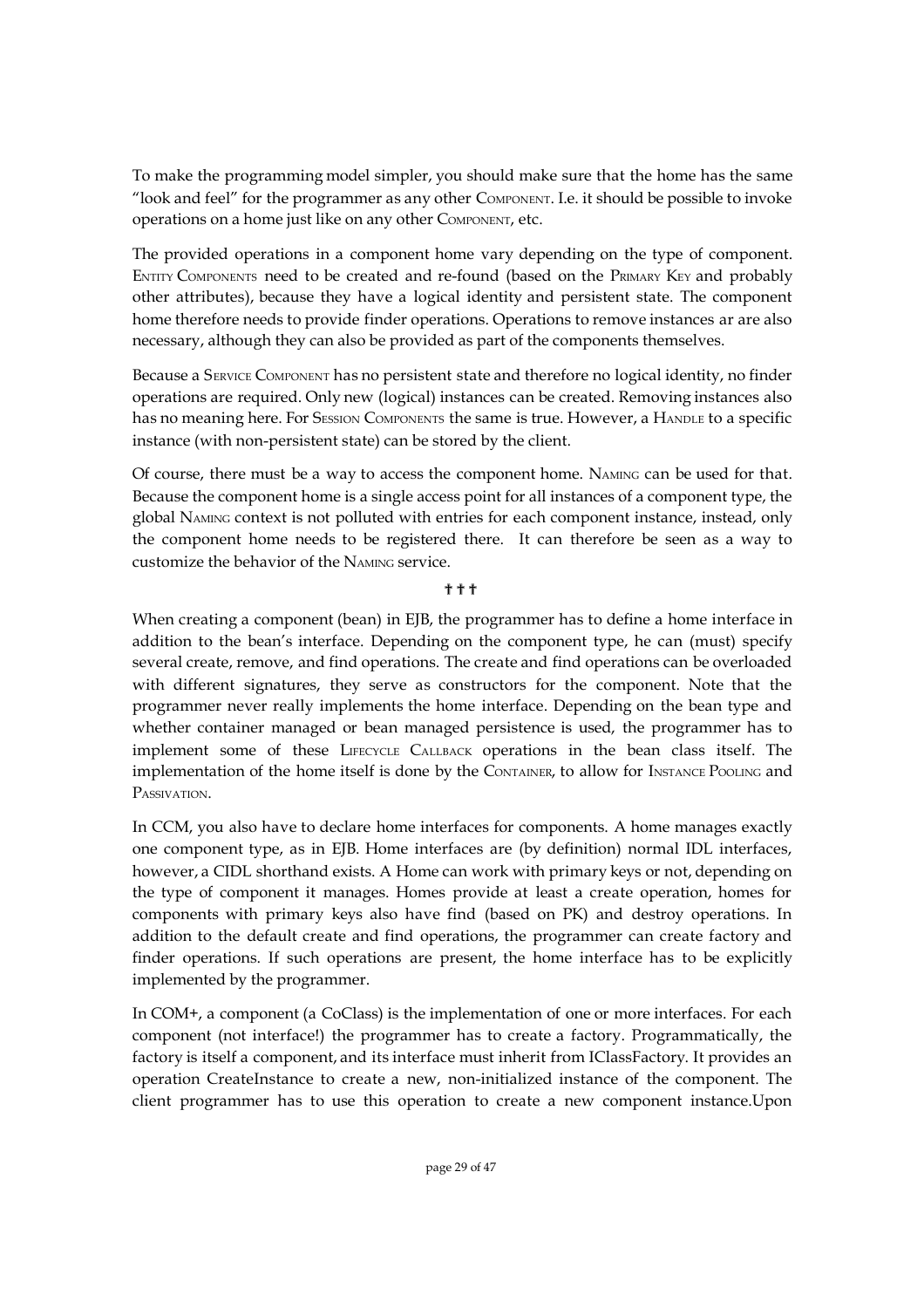creation, he can specify which of the interfaces the component implements he would like to receive.

This pattern is an implementation of the *Factory* pattern, described in [GHJV94].

## **Naming (aka Lookup)**

You have provided a COMPONENT HOME for your components to manage the instances of a specific component type. You are using MANAGED RESOURCES in the CONTAINER.

???

To access the COMPONENT HOME OF MANAGED RESOURCES, you need to get the reference of the **home or the resource. How can you initially get in touch with home or service object references (bootstrapping)?**

As in every system, you have the problem of bootstrapping. Before you can talk to an object, you need to have its object reference. This is true for COMPONENT HOMES as well as for any other service or resource in the CONTAINER. COMPONENT HOME provides a central access point for all instances of a COMPONENT. But to use the COMPONENT HOME, you need to have its own reference.

Therefore:

**Provide a naming service which maps names to object references. Naming can be used uniformly to look up any kind of object/component/resource reference. It can be accessed by clients using a well-known object reference, which is resolved by the COMPONENT BUS.**



#### ???

Naming provides a white pages service. That means, it maps names to object (or component) references. Usually, the name can be structured, just like file names in a file system using NAMING *Contexts*. Contexts are hierarchically structured and serve as a container for other contexts or bindings. Thus, a legal name for a COMPONENT HOME could be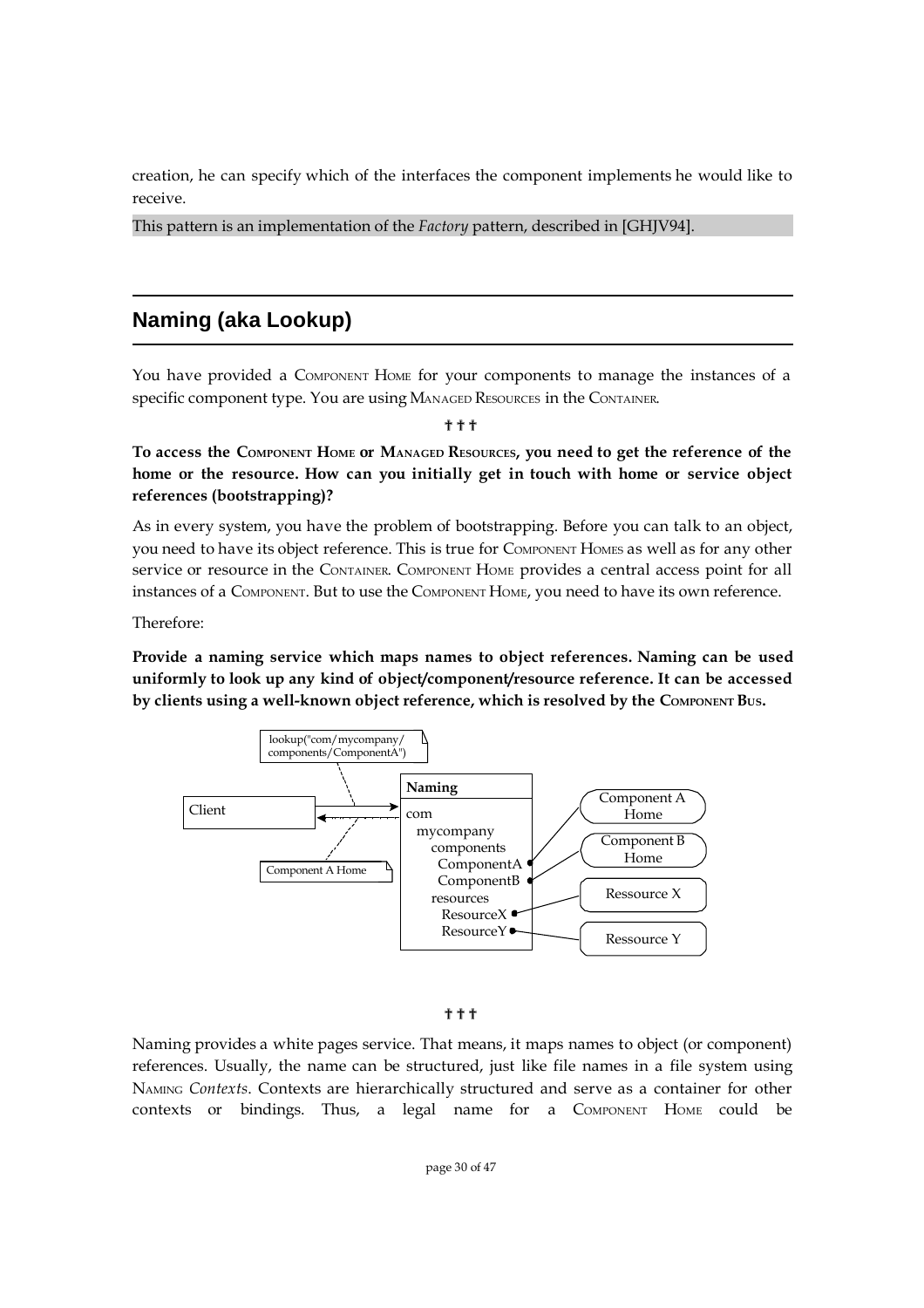*/myCompany/mySystem/myComponentHome*. In component based systems, the naming service has to provide access especially to COMPONENT HOMES and MANAGED RESOURCES. Usually, the naming service is provided by the CONTAINER, and by the COMPONENT BUS for the clients.

To make lookup for Components and their homes simple, you should enforce a uniform naming convention. For example, for each COMPONENT called *X*, the HOME could be called *XHome*. To avoid name clashes, you should also standardize a context structure, such as */myCompany/mySystem/…*

Naming usually provides two sets of operations:

- ? One set is responsible for registering and unregistering objects. Operations are usually called *bind( name, objectRef )* or *unbind( name )*.
- ? The other set of operations can be used to do the actual lookup. Operations are often called *lookup( name)*, and they return the reference to the remote COMPONENT (HOME) or MANAGED RESOURCE. Listing the content of a context is usually also possible through an operation called *list( contextName )*.

Usually, naming services can be federated, i.e. one naming context can be embedded in another one, just like in Unix file systems where you can mount different physical hard drives or partitions in one global directory tree.

If a suitable (non-standard) Naming implementation is used, it can also provide a simple form of load balancing. This works by returning different references for a lookup if the Naming service knows about several COMPONENTS that provide the same COMPONENT INTERFACE. Ideally, they are located on different machines.

#### ???

As mentioned above, every CONTAINER in EJB is usually part of an application server. This application server provides an implementation of JNDI, the Java Naming and Directory Interface. For every COMPONENT HOME of deployed beans, every service, and every MANAGED RESOURCE registered in the CONTAINER, you have to provide a name which will be used for registration in the CONTAINER's naming context. A component instance running in the CONTAINER can access this naming context using the COMPONENT CONTEXT provided to the Component instance when it is initialized and use it for lookup.

In addition, EJB provides an additional step of indirection to enhance portability. Imagine, a Component Customer uses another component Order, i.e. at runtime, it has to create or find instances of Order, using Order's home interface. Therefore, it needs to lookup Order's home in the naming context. As a consequence, Customer depends on the name, under which Order is registered in the naming context. If this Order's home name is changed, e.g. because the Component's home is relocated to another CONTAINER, the implementation of Customer has to be changed. To avoid this, EJB provides a way to map a local name to a real name. In the bean's implementation, only the local name is used. During COMPONENT INSTALLATION, this local name is mapped to a real name in the naming context. If the real name changes, only the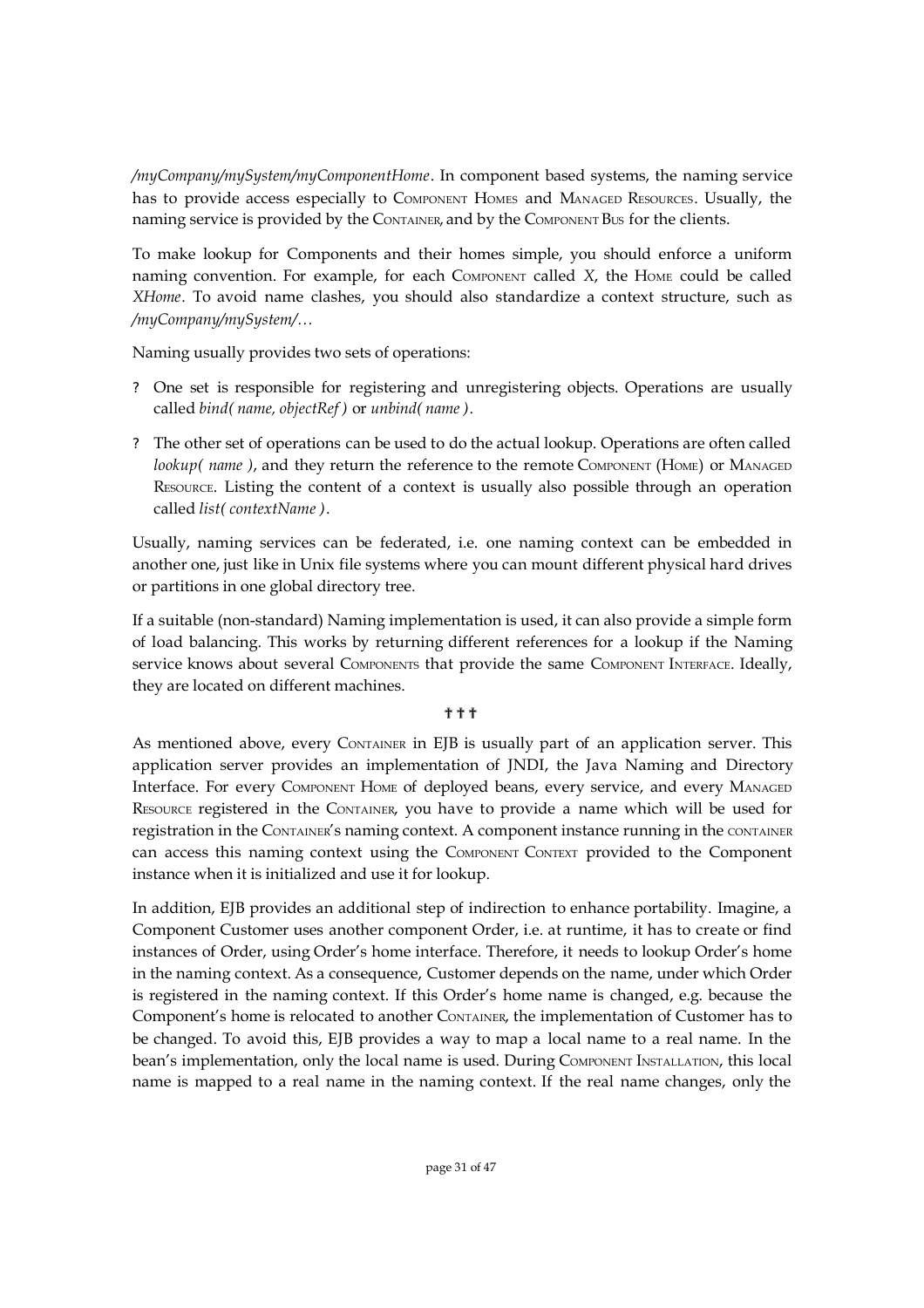mapping has to be adapted. The bean's implementation does not need to be touched, and it does not need to be redeployed.

In CCM, the CORBA Naming is used for this purpose. A client looks up the Home of a component (or other services) using normal CORBA Naming lookup operations. The reference to the Naming service can be obtained using CORBA's built-in resolve\_initial\_references() operation, which is used to lookup well-known names, such as Naming.

There is another possibility to get in touch specifically with home interfaces based on Home Finders. A home finder is a CORBA object that can be used to retrieve references to home objects, either by specifying the repository ID of the component or by passing the repository ID of the factory.

In COM+ there is no real naming service. However, it is of course possible to locate the home for a specific component. There is a COM+ library operation called CoGetClassObject to which you pass the GUID (Globally Unique ID) of the component whose factory you want to have. The Service Control Manager, who is responsible for getting this object, uses the windows registry to find the server machine which hosts the object. It uses the same mechanism to find the server DLL that provides the object, an calls a standard operation in the DLL which returns the class object. This object's reference is then returned.

Naming is described under the name *Lookup* in [KJ00]. It is part of the *Jini Pattern Language* [JiniPL].

## **Collaboration Scenario**

This section describes the collaborations between the following patterns:

- ? COMPONENT HOME
- ? NAMING

The COMPONENT HOME and NAMING collaborate in order to get in touch with a specific Component instance. NAMING stores a reference to the HOME, which is then used to create or retrieve the COMPONENT instance. The following seuquence diagram illustrates this process.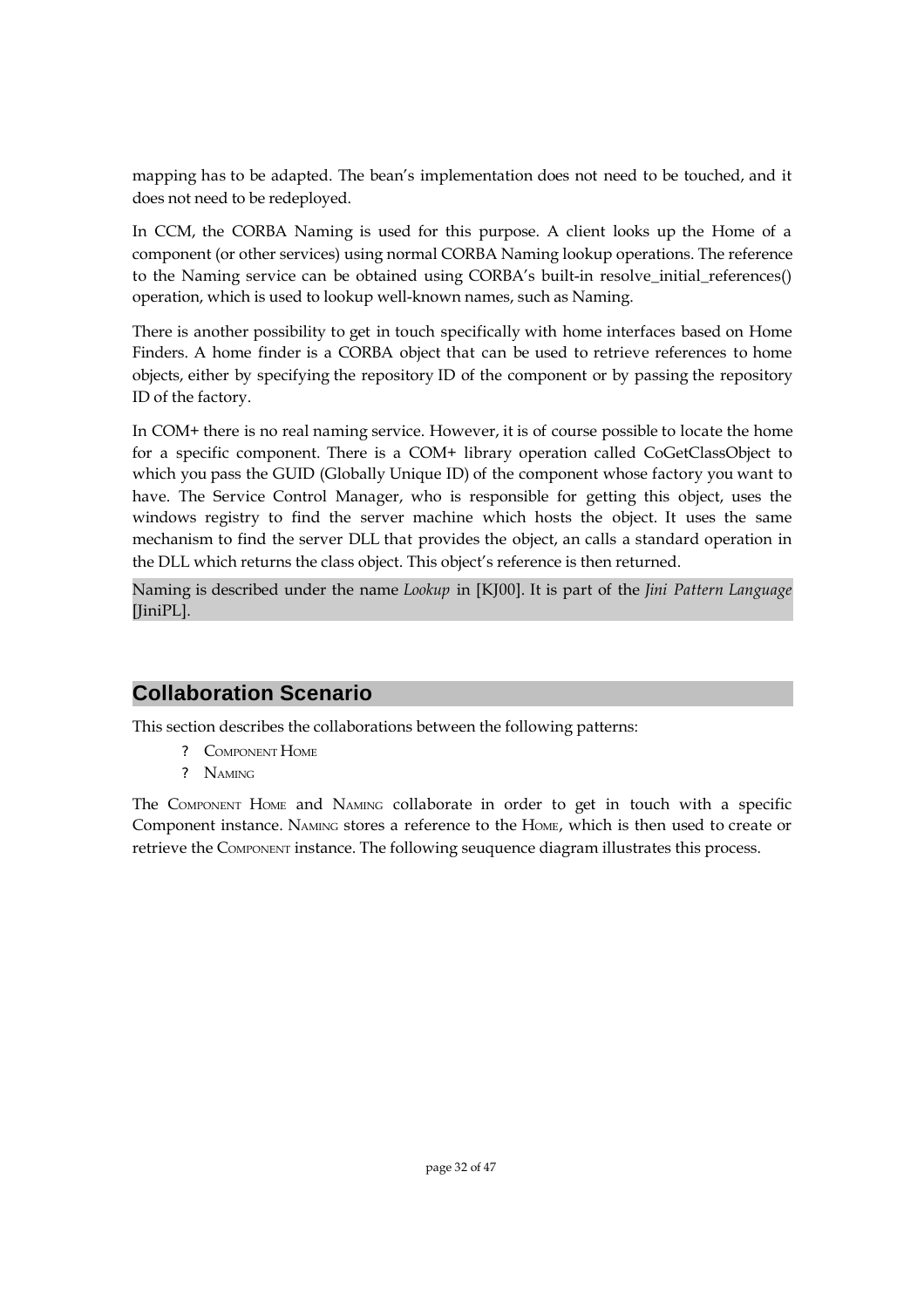

Usually, the COMPONENT BUS provides a way to get in touch with important infrastructure Services such as NAMING. Once the client as a reference to NAMING, it can look up the COMPONENT HOME for a specific COMPONENT. The home, in turn, can be used to manage the instances of the **COMPONENT** 

## **Annotations**

You provide a CONTAINER, the task of which is to take care of the technical requirements such as transactions, security, NAMING registration, etc. As a consequence, the programmer is not required to code these concerns again and again for each application, reducing bugs and enhancing the chances for reuse.

#### ???

**However, you will need a way to control the behavior of the COMPONENTS in the CONTAINER.It is for example not enough, that the CONTAINER will handle transactions for you – you have to tell it** *how* **it should handle transactions for a specific COMPONENT because usually there are different possibilities how such technical concerns can be realized. You need a way to tell the CONTAINER, how it should handle certain aspects of its responsibilities, regarding a specific COMPONENT.**

Take security as an example. Using a COMPONENT PROXY, it is relatively simple for the CONTAINER to enforce security requirements on COMPONENT instances. Every operation invocation is is intercepted, and the permissions are checked against a security database. But you need to tell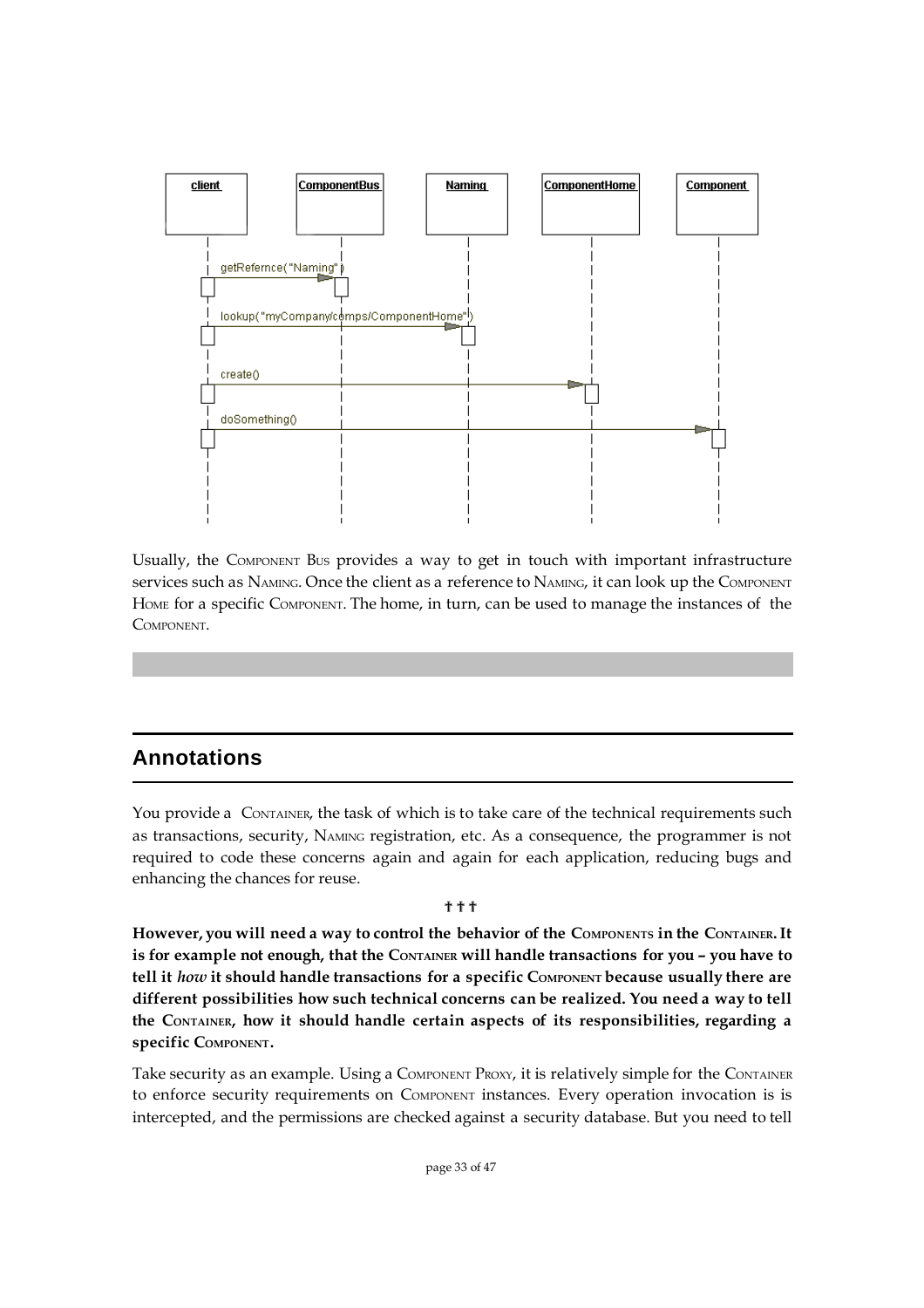the container, what these permission requirements are; i.e. who is allowed to create a COMPONENT instance or invoke an operation on it. The same is true for transactions. You have to tell the CONTAINER, which operations *require* or *support* transactions, or which operations should run within a *new* transaction, etc.

Such technical concerns typically have the following characteristics:

- $\mathcal{L}$  There is only a limited number of possible options for each feature (e.g. a transaction is *required*, *allowed*, or *forbidden* for an operation) or the options can be defined with regards to a set of data items and options (e.g. user *XY* is allowed to invoke the operation *abc()*).
- $\mathscr Z$  Once the above point is specified, the implementation of the requirement follows simple, predefined rules.

Therefore:

**Allow the developer to annotate the components. For each COMPONENT, the programmer has to write an ANNOTATIONS file specifying the behavior of the CONTAINER when it enforces the technical requirements. The CONTAINER is free to decide how it realizes these annotated requirements, as long it is ensured that they comply with the predefined semantics expected by the ANNOTATIONS-creator.**

???

Annotations do not relieve the programmer from thinking about these concerns and making reasonable decisions about what the CONTAINER should do. For example, transaction attributes can be very important regarding the correctness of an application. But the programmer is not required to *code* these things – reducing the chances for errors

Because of these characteristics mentioned above, it is usually possible to use a GUI tool that helps the programmer to specify the annotations, providing the predefined options for selection. To facilitate the creation of such a tool, COMPONENT REFLECTION can help to access the defined operations, etc.

The CONTAINER can implement the requirements either by code generation, or by "plugging in" specific INTERCEPTORS at runtime. The code generation or the configuration of the CONTAINER is usually done during COMPONENT INSTALLATION. Because the programmer only specifies what the container should do, and not how, this leaves a lot of freedom for optimizations on the part of the container.

There are other things that are often part of annotations:

- $\mathcal{L}$  Registration of a COMPONENT in the NAMING system
- ? Used MANAGED RESOURCES
- ? Dependencies on other COMPONENTS

Annotations are also known under the name Declarative Programming and Attribute-Based Programming.

???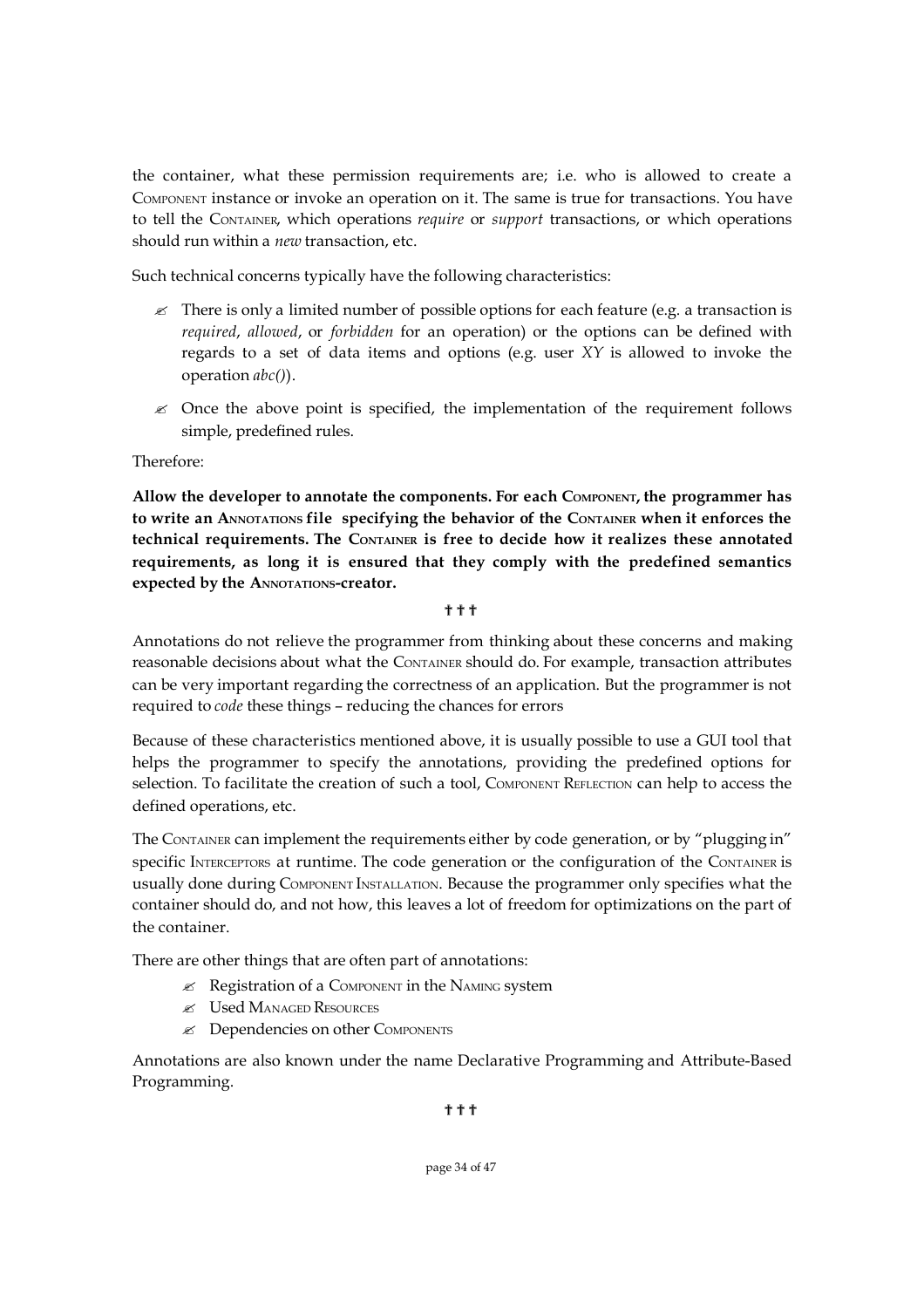In EJB, the deployment descriptor is an instance of this pattern. It contains security, transaction, and other information, such as whether a session bean is stateful or stateless. In EJB 1.0 this has been a serialized object, in EJB 1.1 (and succeeding versions) the deployment descriptor is an XML file. It must be supplied together with the COMPONENT implementation for deployment. The deployment descriptor can be created by hand, although all EJB server vendors (i.e. CONTAINER implementers) provide a tool to facilitate the process. These tools use reflection (see COMPONENT REFLECTION) to gain information about the component.

A CORBA component descriptor serves the purpose of annotations in CCM. It is XML based. It provides information on a component and all its supported and provided interfaces (among other things) as well as threading and transaction policies. The used interfaces are referenced (using their interface repository id), so that additional details about the interfaces can be retrieved from the repository.

COM+ also uses annotations for several aspects of a component's behaviour, in this context it is known as attribute based programming. These "attributes" are stored in a special configuration database called the COM+ catalog, and they can be specified when the component is installed using the Component Services Explorer. The aspects that can be configured by attributes are (among others) transactions, synchronization, pooling, the construction string, just-in-time activation, security, etc.

### **Component Installation**

You express your technical requirements regarding a COMPONENT using ANNOTATIONS and your CONTAINER is capable of implementing these ANNOTATIONS.

???

**Your ANNOTATIONS state the technical requirements declaratively. However, before a COMPONENT should be made available for clients, the consistency of the ANNOTATIONS needs to be ensured, and usually code needs to be generated to realize these annotated requirements and to adapt your COMPONENT to the CONTAINER and the COMPONENT BUS.** 

**Also, the COMPONENT HOMES need to be registered in the NAMING service before the COMPONENT can actually be used.**

Using ANNOTATIONS to specify aspects of the COMPONENT's behaviour has the disadvantage, that the compiler cannot check that the ANNOTATIONS are syntactically and semantically correct and consistent with the component's implementation. But to avoid runtime errors, this is necessary. However, you do not want to force the developer to use a special tool to create the ANNOTATIONS because such a (often GUI-based) tool usually cannot be integrated easily into a make/build process.

In addition, at runtime, the most important concern is performance. Flexibility for the technical requirements is usually not needed anymore. Therefore, you do not want to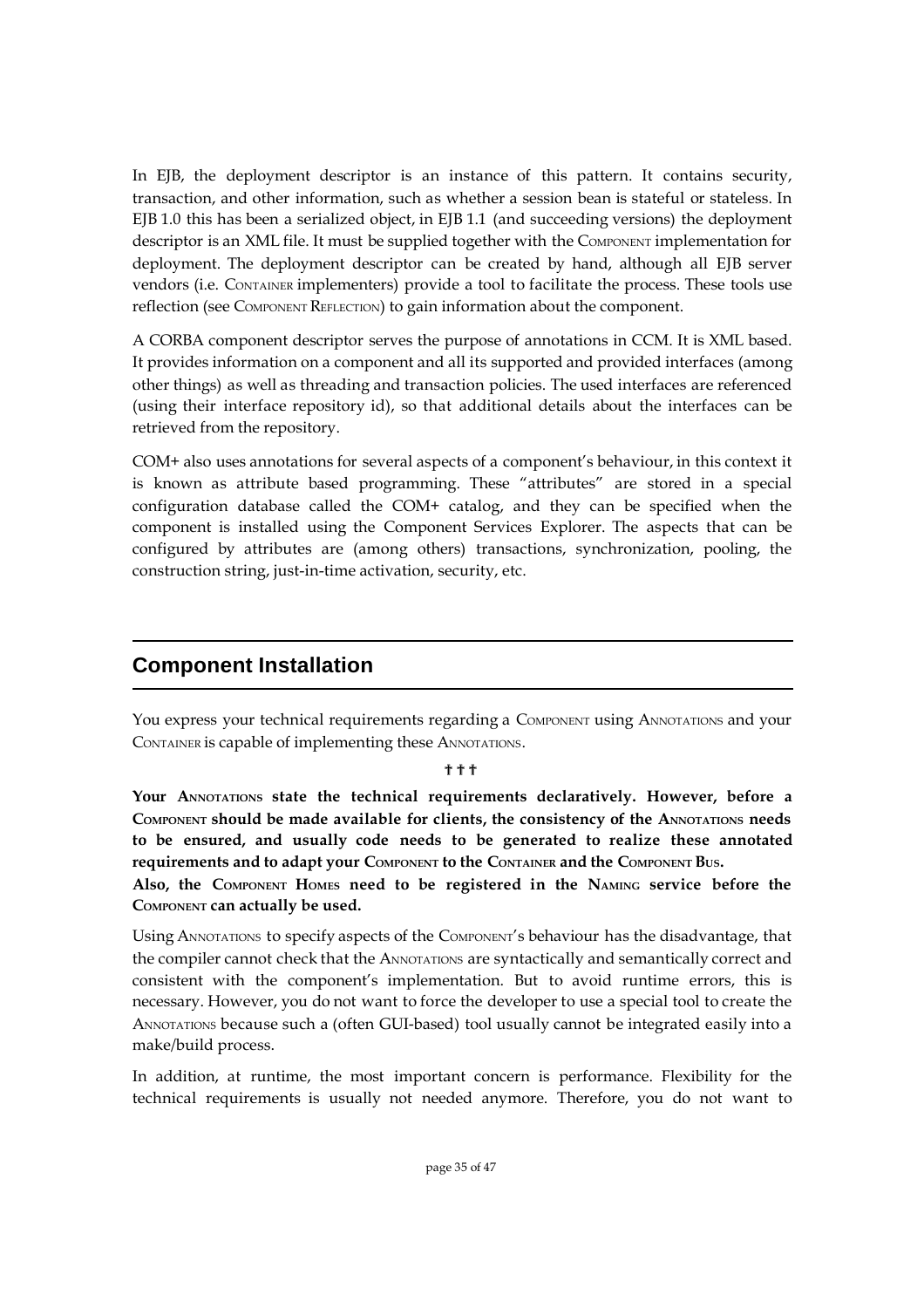interpret the ANNOTATIONS at runtime to determine the specified behaviour. Instead, you might want to use code generation upon COMPONENT INSTALLATION.

There are other requirements for code generation. Usually, the component architecture requires the COMPONENT programmer to follow some programming guidelines/conventions which cannot be enforced by the compiler. These guidelines have to be checked, and if they are correct, glue code has to be generated which adapts the COMPONENT to the requirements of the CONTAINER.

Another problem you have is that the CONTAINER needs to publish the COMPONENT HOMES in its NAMING service, so that they can be looked up by clients.

Therefore:

**Include an explicit installation step for the COMPONENTS in the CONTAINER. You provide your** COMPONENT's code and the ANNOTATIONS to the CONTAINER, and the CONTAINER can do everything **that's required to successfully install the COMPONENT in the CONTAINER.**

???

An explicit installation step allows your CONTAINER to introduce any glue code that is necessary to adapt your COMPONENTS functional requirement's to the technical infrastructure provided by the CONTAINER, taking into account the declarative requirements in the ANNOTATIONS. Component Installation is usually the time when the COMPONENT HOMES are published in the NAMING service.

A disadvantage is that testing becomes more time consuming, because the installation takes up additional time and effort. You should make sure that most of the functionality is tested before your COMPONENT is installed, for example by delegating complex behavior to a "normal" Java class, which can be tested and debugged without the surrounding infrastructure.

#### ???

EJB requires an explicit installation step as described in this pattern, it goes under the name of deployment. A COMPONENT is packaged in a .jar file. It contains the COMPONENT'<sup>S</sup> INTERFACE, the COMPONENT HOME, the bean's implementation and the deployment descriptor. When a component is deployed, the container creates a lot of code to house the component.

Just like EJB, CCM also requires an explicit installation step. Because CCM also uses languages that do not provide reflective capabilities, code generation is even more important than with Java's EJB. COMPONENT REFLECTION can help here.

In COM+ a component has to be explicitly installed. You install a component by using the Component Services Explorer. You can define several attributes (ANNOTATIONS) for the component using this tool. The information is stored in the COM+ catalog, and, partly, in the system registry. To deploy a component to another machine without setting the attributes again, manually, you can create an export file that contains all the attributes. This can be reimported on another machine.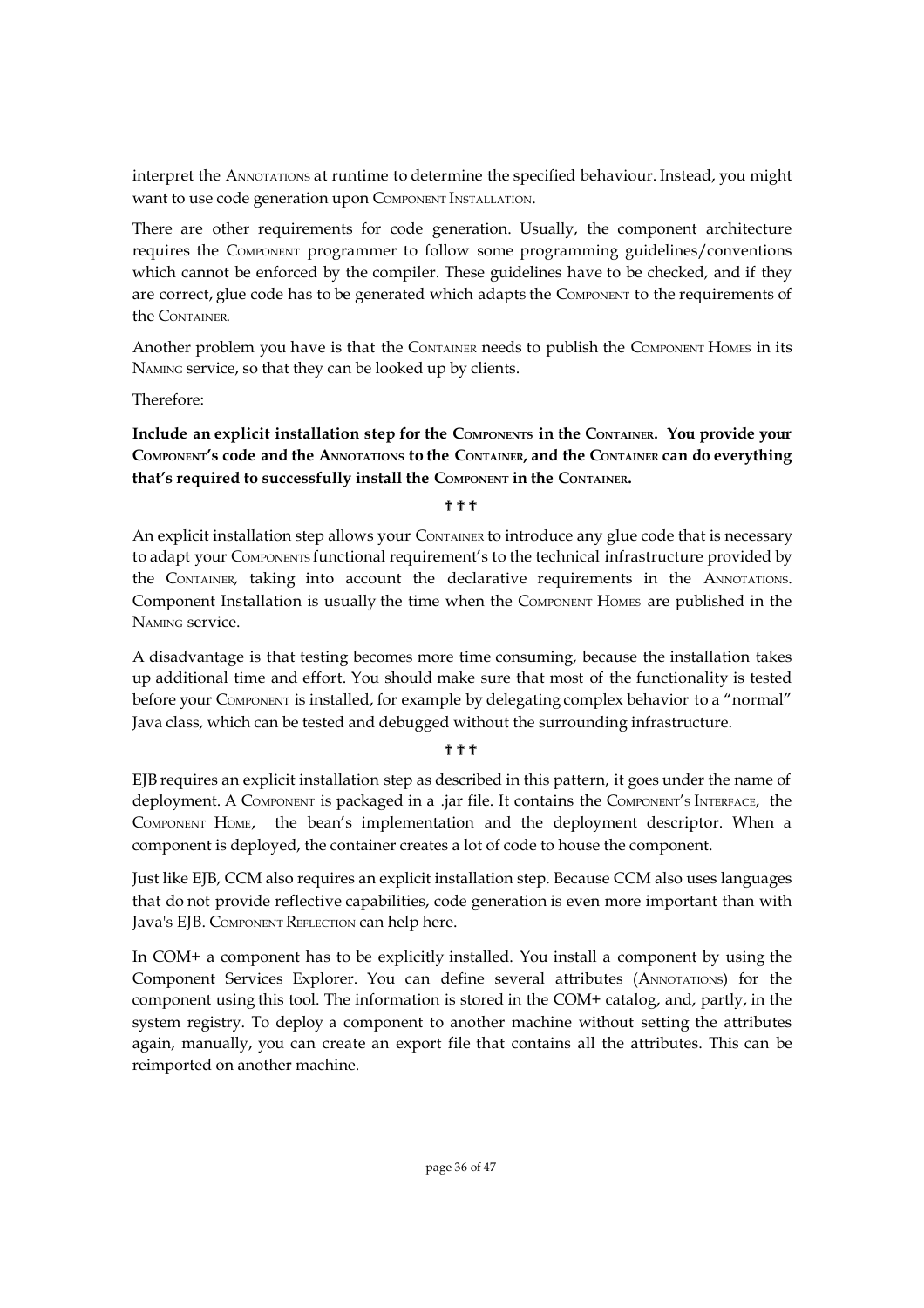## **Component Context**

Your application is decomposed into COMPONENTS which are executed in a CONTAINER.

???

**Your components cannot exist completely on their own. They need to access resources outside themselves, i.e. in the CONTAINER. Or they might need to control** *some* **aspects of their CONTAINER, such as the transaction state. In addition, it might be necessary to provide the COMPONENT with some instance-specific information, perhaps even about itself.**

Imagine a COMPONENT that wants to store some log messages into a logging service. It needs to access this logging service somehow. Of course, NAMING can help. But the COMPONENT still has to get access to the NAMING service, so there must be a way to "bootstrap".

Because a COMPONENT lives in a CONTAINER, it is the container's job to let the COMPONENT access some controlled aspects of its environment. As an example take transactions. The programmer should not need to care, but he must be able to signal to the CONTAINER that the current transaction (no matter who started it, etc.) cannot be finished, because of an application level problem.

In addition, a COMPONENT might want to access some information about itself, such as its state (regarding lifecycle), its own load, or its own identity (PRIMARY KEY), which could change over time if POOLING is used. etc.

Therefore:

**Supply each component instance with a COMPONENT CONTEXT at the beginning of its lifecycle. This context provides operations, with which the COMPONENT can access the environment, i.e. some aspects of the CONTAINER, or instance-specific information about itself. The data in the context can be updated by the CONTAINER transparently.**





Using this pattern allows you to let your COMPONENTS access selected aspects of its environment in a controlled manner. Only the operations provided in the context can be invoked by the COMPONENT. This is in contrast to just letting the COMPONENT access the CONTAINER's internal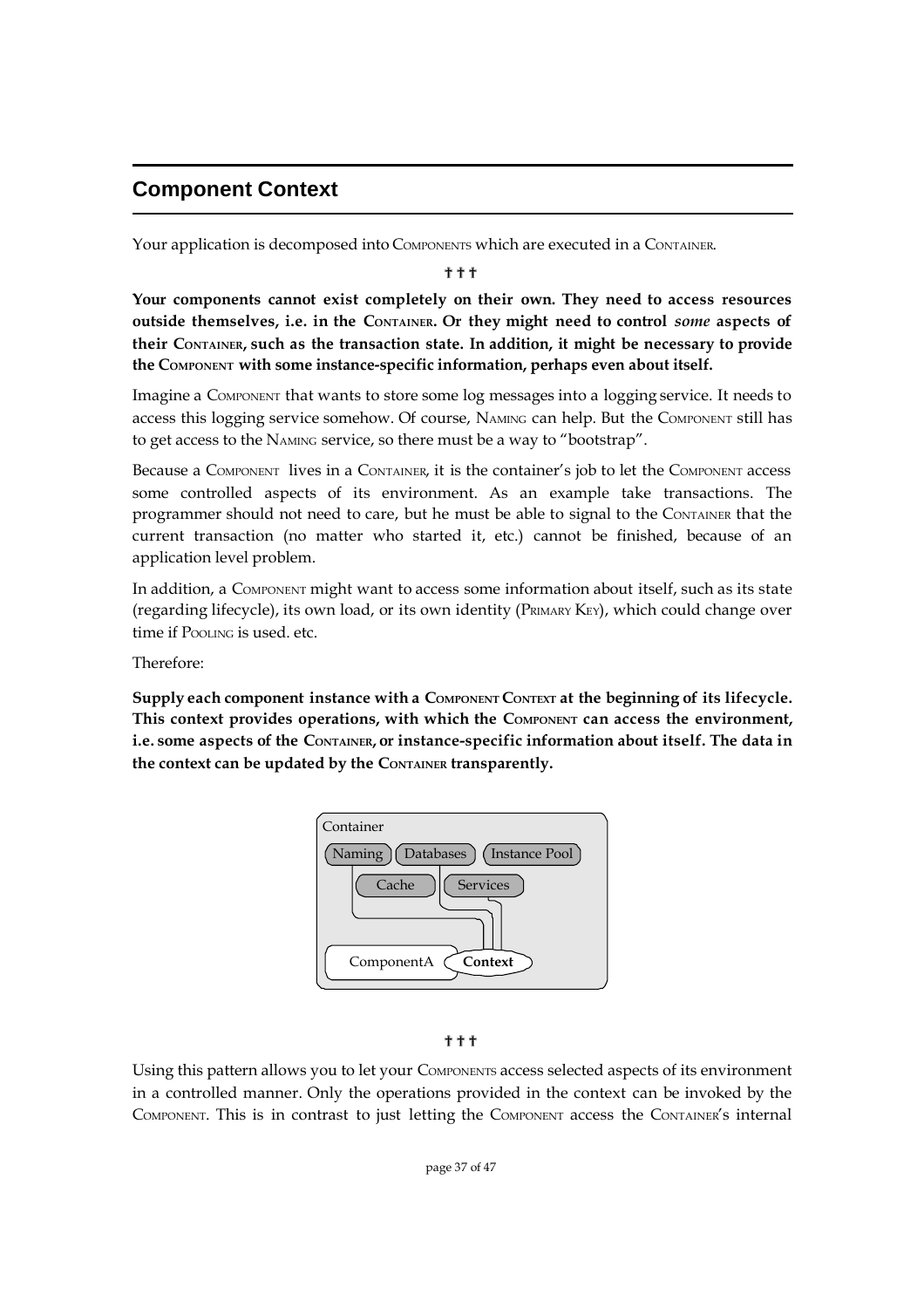state. Examples for resources accessible through a context object include the root NAMING context, database connections, the current transaction, the invoker of an operation (security principal), other components, etc.

If the COMPONENT uses the context to access information about itself, such as its own identity, you must be careful when programming COMPONENTS, that you you do not store information from the context in the instance which might be changed by the CONTAINER without the COMPONENT knowing.

#### **...**<br>?

In EJB, the SessionContext and EntityContext interfaces are an implementation of the Component Context pattern. A bean has to implement operations, which the CONTAINER can call to set the context whenever necessary (setEntityContext() and getSessionContext). I.e. the context is available to a COMPONENT whenever it is active.

CCM defines a set of interfaces. Some are called internal and define the communication path between the component and the container. Examples are Transaction, Security, Storage. One interface, the ComponentContext interface serves as the bootstrap interface to access the others. There are different specialized contexts depending on the type of component. The container passes the Component Context to a component when it is instantiated. The mechanisms are basically the same as in EJB.

In COM+, a component can obtain its context using the CoGetObjectContext(). From a using point of view, this is also a component which provides several interfaces, among others IContextState, used to manage deactivation and transaction voting, and ISecurityProperty to determine the security ID of the caller. Information which is specific to a particular invocation can be obtained using a (formally) different context, the call context, which is available via CoGetCallContext(). Using ISecurtityCallContext, the component can access fine-grained security and caller/role information. IServerSecurity allows the component to access DCOM security information.

## **Configuration Parameters**

You want to reuse your COMPONENTS. To achieve reuse, you need a certain degree of variability in your COMPONENT implementation. This variability can be technical or functional.

#### ???

**To achieve the variablilty, you need a way to "pass (configuration) information to the COMPONENT" during COMPONENT INSTALLATION or later. This information must be accessible** from within the COMPONENT, e.g. using NAMING or the COMPONENT CONTEXT, to allow it to adapt **its behaviour.**

For an example of a functional configuration, take a look at a component which manages adresses. A part of an address is the ZIP code. In each country, the ZIP code has a different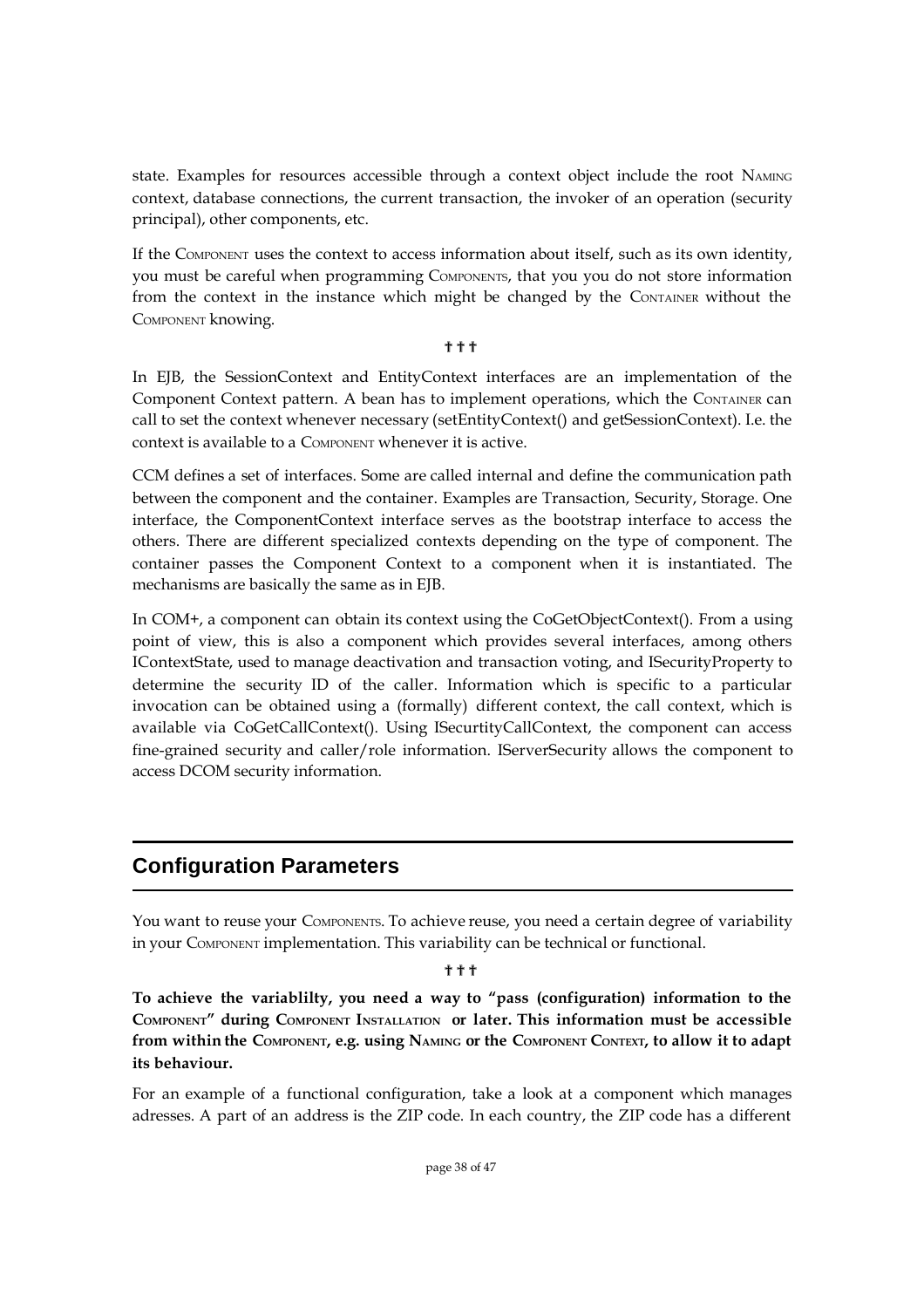format. The format can be validated easily by using a regular expression. In Germany, for example, ZIP codes are five digit numbers, which can be validated by ^99999. To make the format of the ZIP code flexible, the regular expression must be configured during COMPONENT INSTALLATION.

For an example of a technical configuration, consider the initial size of a list. You don't want to hardcode this into your COMPONENT if the optimal size depends on the system in which the COMPONENT is used.

If MANAGED RESOURCES do not provide the additional indirection between COMPONENT-local resource name and the name of the real resource in the NAMING system, you can also specify resource names or security principal information in such paramters.

Therefore:

**The COMPONENT CONTEXT should allow the COMPONENT to access configuration parameters which are defined for the COMPONENT during COMPONENT INSTALLATION, or they are part of the ANNOTATIONS. These parameters are usually name-value pairs, both of a string type.**

???

This pattern allows the user (installer) of a COMPONENT to change parts of the structure of behaviour without changing its implementation. Of course, it is only possible to configure these aspects of the COMPONENT, which the developer has made "accessible" through such a parameter.

On the downside, it is usually not easily possible to force the installer to provide values (or even correct values) for those parameters. ANNOTATIONS created by the implementer can help here, if the architecture permits. To make sure that only correctly configured COMPONENTS are used by clients, the LIFECYCLE CALLBACK operations can be used. For example, the operation invoked upon COMPONENT instantiation can verify the configuration, and in the case of problems, it can signal an error.

#### ???

In EJB, environment parameters can be defined in the deployment descriptor (ANNOTATIONS). They are essentially name-value string pairs, and the bean can access them using NAMING. The parameters reside in a specific context called *java:comp/env/* . The ZIP code example could be configured in the deployment descriptor as a parameter ZIPRegEx=^99999, and the bean would access it using *java:com/env/ZIPRegEx*. Please note, that you do not need this configurability for MANAGED RESOURCES, because EJB provides the indirection between the COMPONENT-local name and the real name in the NAMING system.

CCM is a little bit more advanced here. It explicitly supports the concept of component configuration. The lifecycle of a component instance has two parts: the configuration phase and the operational phase. Once the configuration phase is completed (signaled by a call to *configuration\_complete()* on the component instance) the configuration cannot be changed anymore. The configuration is expressed as a set of values for the components attributes (those defined directly on the component, not on facets), thus the configuration is executed as a series of calls to attribute setters. The component can raise an exception, if the configuration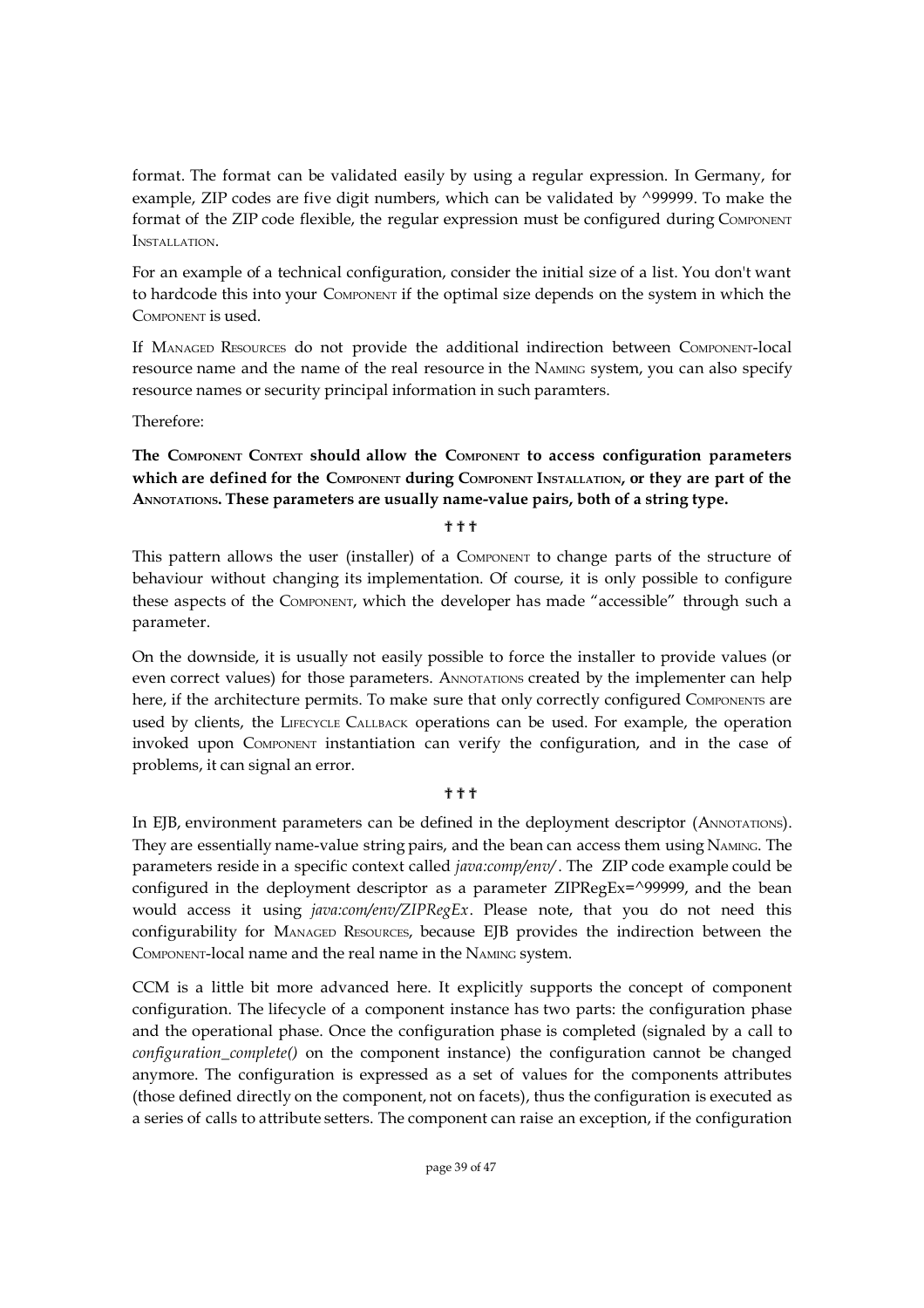is invalid. The configuration is done by a component Configurator, an interface that provides an operation *configure( Component )*. Specific configurators can be associated with creation operations (factories) on the COMPONENT HOME.

COM+ also provides a standard way to pass configuration information from the server to a newly created component instance, which allows you to define values for variable aspects at instance creation time. This mechanism is based on the use of the IObjectConstruct interface. The deployer can define a configuration string, usually in the form name=value;name=value;... which is passed to the component instance.

### **Instance Pooling**

You run your COMPONENTS in a CONTAINER. You DISTINGUISH IDENTITIES and provide LIFECYCLE CALLBACKS operations in your COMPONENT.

#### **\*\***

**Physical instance creation in the CONTAINER is expensive, because a COMPONENT instance is not just simple object, it implies a significant overhead. It is therefore useful to minimize the number of creations and destructions, especially in the case of ENTITY COMPONENTS.**

To provide an extreme example, imagine a client "batch" application which changes the format of telephone numbers in all employee COMPONENT instances. It accesses every logical instance and changes the slash between area code and number into a hyphen. In a naïve implementation, for each logical component, a physical component instance will be created and destroyed afterwards, which is unacceptable. (Of course, there are better ways of doing this, e.g. directly accessing the database for bulk operations).

Therefore:

**In the CONTAINER, use instance pooling to keep a number of component instances ready, which "become" different logical instances at different times. Use LIFECYCLE CALLBACKS to notify a physical COMPONENT instance of upcoming state changes, e.g. the "impersonation" of a new logical instance. Usually, the COMPONENT PROXY is used to invoke LIFECYLCLE OPERATIONS before the invocation itself is forwarded to the physical instance.**

#### ???

Please note, that the CONTAINER must require LIFECYCLE CALLBACKS in the COMPONENTS to be able to manage their lifecycle, and they have to be implemented correctly. Pooled instances will have to behave very differently from components, which currently have a logical ID. The instance can use the COMPONENT CONTEXT to determine whether it is currently active or pooled.

#### **\*\***

Because EJB provides the lifecycle methods ejbLoad() and ejbStore() for entity beans, it is easy for the CONTAINER to implement pooling, this is the reason why these operations are here. For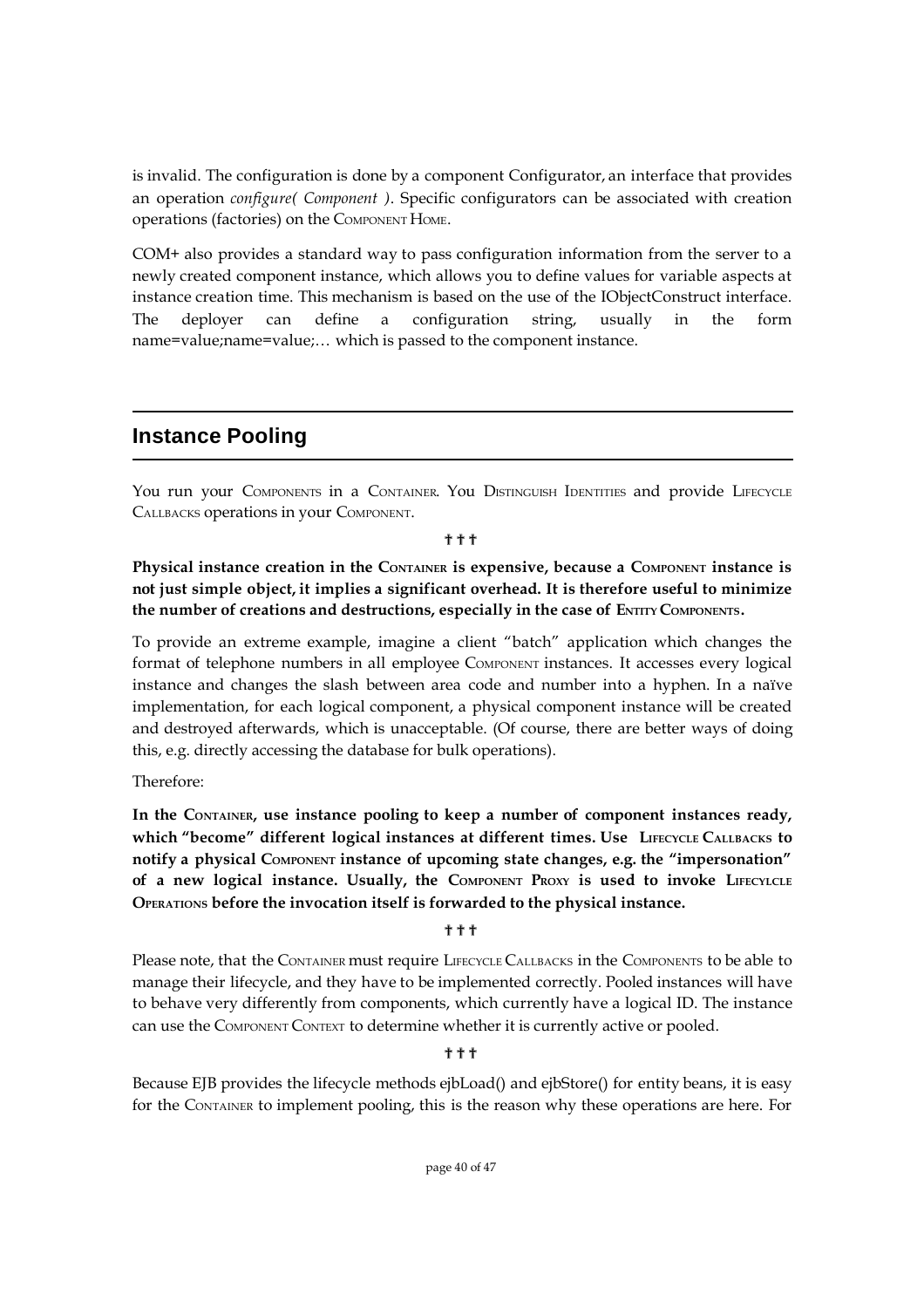example, when an entity bean is taken from the pool to impersonate a new logical entity, then the CONTAINER first ejbLoad() to cause the bean to load the state associated with the primary key in the context.

In CCM, instance pooling is also a feature which is already enabled by the POA. The necessary lifecycle operations are present in the components.

In COM+ you can either leave objects alive all the time, or you can use just-in-time (JIT) activation, a form of PASSIVATION. If JIT-activation is used, many component instances are created and destroyed over time. To get rid of this performance problem, COM+ provides instance pooling for JIT-activated objects. To be poolable, a COM+ component must meet a couple of requirements, among others, it must be stateless. Pooling can be configured with a minimum and maximum instance count for the pool.

### **Passivation**

You run your Components in a CONTAINER. You DISTINGUISH IDENTITIES and provide LIFECYCLE CALLBACKS operations in your COMPONENT.

???

**SESSION COMPONENTS need to be accessible as long as a client does not destroy them (or a timeout is reached). However, they might not be used for a very long time in between invocations. This might fill the memory available to the CONTAINER with SESSION COMPONENTS, which are not really used.**

A typical example is a shopping cart. There are periods where the user does not explicitly use it, but it still must retain its state. Imagine a shopping cart would be empty after you have read the description of another product in the shop for ten minutes. But during these ten minutes, the shopping cart instance is not really used, its resources could be used otherwise.

Therefore:

**Allow the CONTAINER to remove unused COMPONENT instances temporarily from memory. The state of such as passivated COMPONENT must be stored persistently and it must be reloaded upon reactivation. The programmer who develops the COMPONENTS need not care about this, as long as he implements the LIFECYCLE CALLBACK operations correctly.**

#### ???

Note that this is not the same as INSTANCE POOLING. Although both techniques have the same goal (optimization of resource consumption) the techniques are different. Pooling will create a fixed number of COMPONENT instances which "impersonate" different logical identities during their lifetime. In case of Passivation, a COMPONENT which is not used for a certain amount of time is evicted from memory until it is needed again. Note that both techniques require a COMPONENT PROXY to make the logical COMPONENT instances available when a request for them comes in.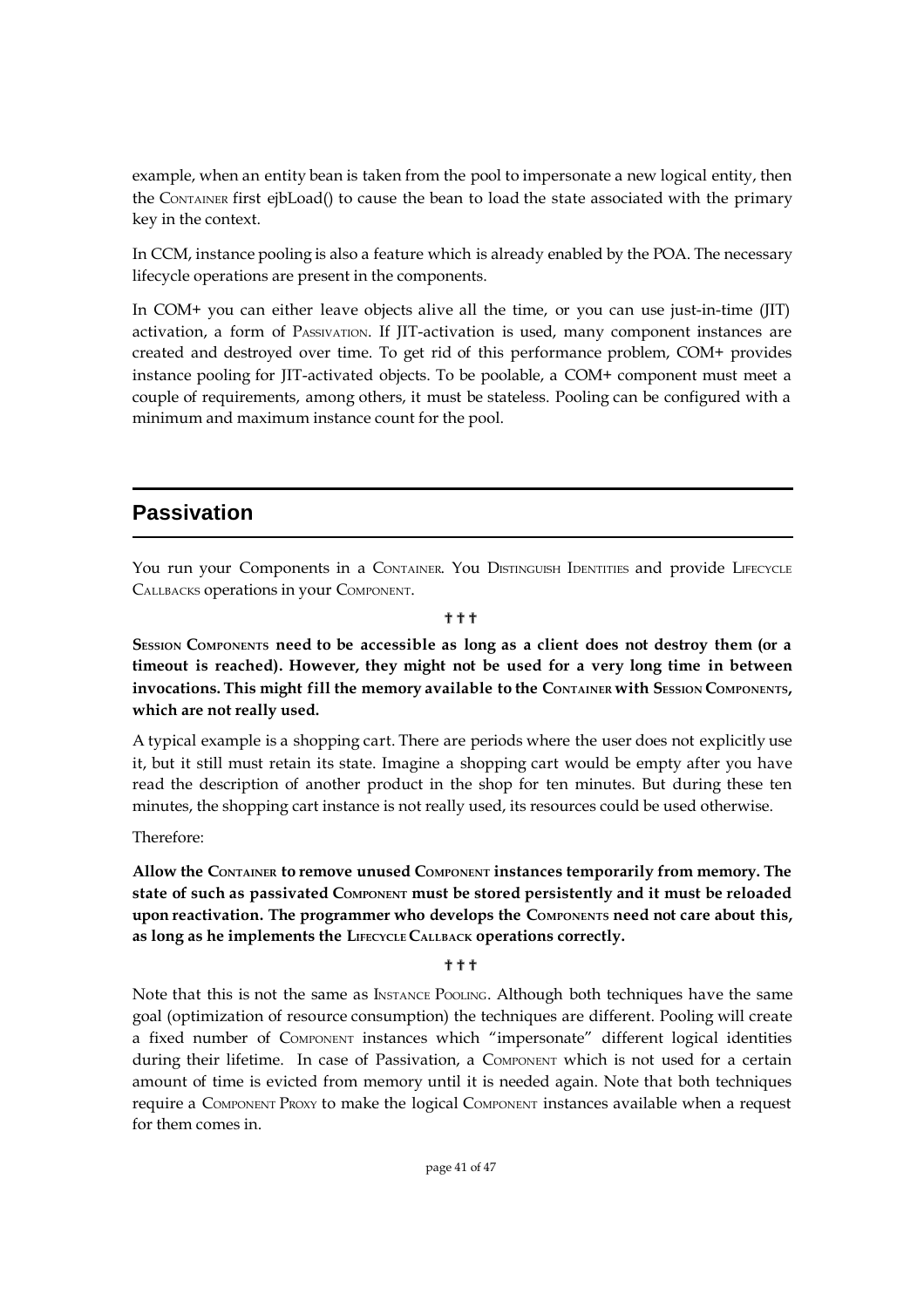Passivation usually involves significant overhead, comparable to paging in operating systems. Therefore, the need to passivate should be avoided whenever possible. The server should have enough memory to keep the instances active, at least for short-lived instances. Heavy passivation is usually a clear indication for not enough server resources.

LIFECYCLE CALLBACK should be used to give the COMPONENT a chance to do something before they are passivated and after they are activated again. Examples are typically concerned with MANAGED RESOURCES.

#### ???

EJB uses passivation for stateful session beans. Some LIFECYCLE CALLBACK operations are there explicitly for this purpose, such as ejbActivate() and ejbPassivate(). They are used by the CONTAINER to inform the bean that it has been activated or is about to be passivated, respectively. EJB provides a neat feature: You do not have to manually return and reacquire certain kinds of MANAGED RESOURCE in ejbPassivate() and ejbActivate(), this is handled by the CONTAINER automatically. Examples are database connections. For stateless session beans passivation is not necessary, because they have no state – the next invocation can use a new (or pooled, different) instance. In entity beans, passivation is also not an issue, because they write their state to persistent storage and are managed in pools – resource usage is therefore limited.

CCM uses the same technique as EJB.

COM+ provides a feature called just-in-time activation, which means that components are instantiated only when requests arrive for the component. When the request has finished (or more correctly: the current transaction), the component is removed from memory.

## **Managed Resource**

You run your COMPONENTS in a CONTAINER. Using the COMPONENT CONTEXT, the COMPONENTS access certain resources outside themselves, such as database connections, message queues, etc.

#### ???

Because the CONTAINER uses INSTANCE POOLING and PASSIVATION, you do not know how many **physical component instances you will have, so you don't know how many resources you have to provide. Also, your components will run in different environments when they are deployed. You do not want to limit the portability of your components by depending on the type or location of a specific resource. Also, the CONTAINER must be able to integrate the resources with its security and transaction policies.**

Obviously, it is not very useful to let a COMPONENT manage its own resources (technical aspect), such as database connections, for several reasons:

Since you never know, how many physical instances of a COMPONENT the CONTAINER will create, you don't know how many instances of a resource you will need. In addition, a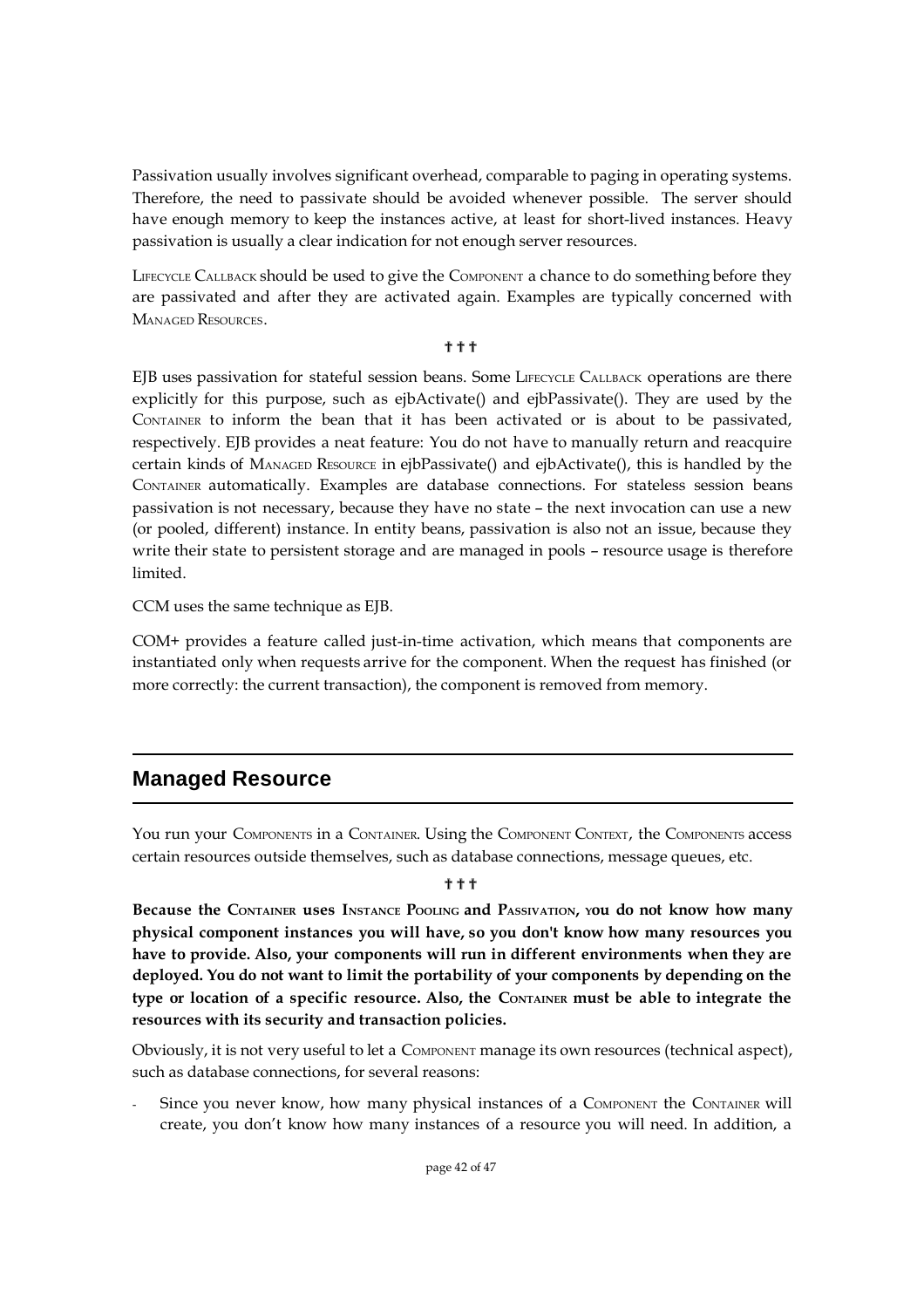COMPONENT might be subject to PASSIVATION or INSTANCE POOLING, in which case a resource must be acquired and released based on their current state (active, passive, pooled). Acquisition of resources such as database connections usually takes too long to do it just in time.

- To access a resource, you usually need to know the driver type, the location (or an identifier), a user to log in with, a password, etc. But if you install the component in another machine's CONTAINER, there might be other types of resources available, or they might reside at another location, or you need to use another driver or user/password. You do not want to limit your component's portability by hard-coding these things in your source code.
- The CONTAINER must be able to interact with the resource, e.g. using INTERCEPTION. This is necessary to allow the CONTAINER to manage transtions and security as specified in the ANNOTATIONS. If the CONTAINER does not know about resources which are accessed by the COMPONENT, this is not possible.

Therefore:

**Let the CONTAINER manage resources for the COMPONENTS. This management should include**

- **? creating pools for every configured resource. The pool is configured externally (type, location, and other configuration such as user/password**
- **? providing a resource factory to the component. The resource factory is the component's interface to acquire a resource.**
- **? make the resource factory accessible through the COMPONENT CONTEXT and/or NAMING. The COMPONENT acquires the resource, uses it, and then releases it immediately afterwards to allow efficient management by the CONTAINER.**
- **? The Component uses logical names to access a managed resource. The logical name is mapped externally to the resource's real NAMING name.**

???

Using this pattern allows the CONTAINER to allocate a preconfigured set of resource when it starts up, creating the pool. When a resource is needed by a COMPONENT, there is no latency due to connection buildup, they are just taken from the pool. The (usually scarce) resources can be used more efficiently, because a component blocks a resource only while it is really needed.

Because all resources are known to the CONTAINER, it can intercept any call to a resource, and insert code to manage transactions and security as specified in the ANNOTATIONS.

The mapping from a logical name to an actual resource hides the details of the exact type and location of a resource. Deploying the COMPONENT in another environment where the resource has another NAMING name would otherwise require either a change of the name of the resource in the code, or a renaming of the resource in the NAMING system. Both is not a good solution. Using the indirection, only requires to change the mapping during COMPONENT INSTALLATION. However, in the case of a database, this is not always an advantage, because the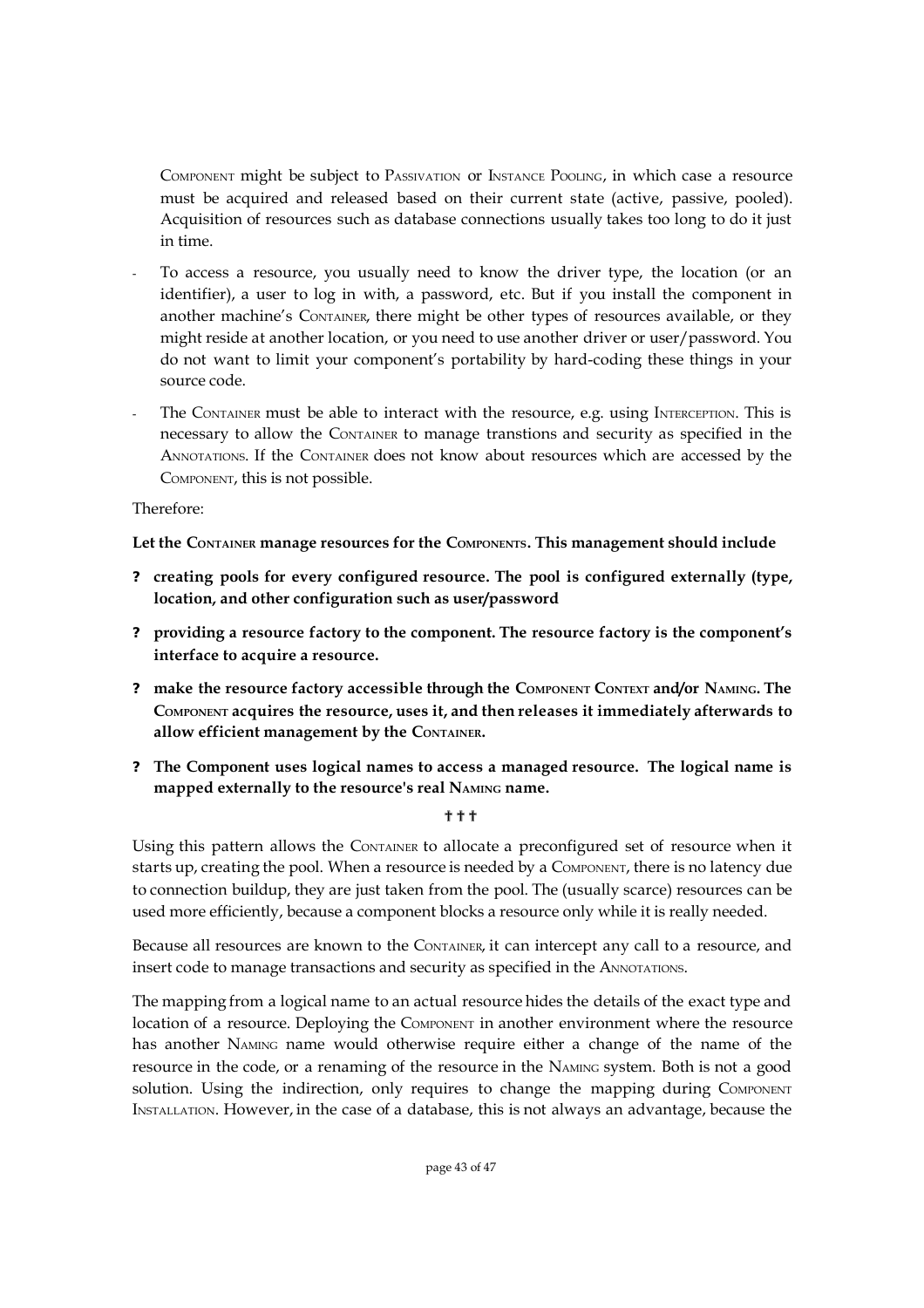interface to a database, usually SQL, is not completely specified, therefore the component needs to know the type of database to create the correct SQL. In practice, a specific component can only create SQL for one specific type of database which severely limits portability.

Resource pooling also has some disadvantages. Either, a component cannot specify, with which user to log into a database, because all connections use the same user (all connections are created equal). Or, if the component specifies user and password, then the pools are usually very small and the advantages are reduced.

In addition, to make this pattern work well, the Component programmer must release a resource correctly, and as quickly as possible. Otherwise, dangling or inefficiently used resources will be the consequence (in C++ this can be achieved by using smart pointers).

???

EJB CONTAINERS let you define connection pools. They are configured in the CONTAINER using proprietary tools or syntax. However, from the COMPONENT'<sup>S</sup> point of view they are all accessed using DataSources. A data source serves as a resource factory for the resources it manages; in addition, it manages the pool. All configured data sources are registered in the NAMING service, allowing the COMPONENTS to access them uniformly. Access can be based on logical names, which are mapped to DataSources in the component's environment parameters.

Persistence is usually handled by the Container in CCM. CCM provides a quite sophisticated persistence service definition, so connection pooling is managed by the container, too. However, because persistence support might be provided by a different vendor that the container itself, a standardized interface from container to persistence provider is defined. A component can access the persistence provider using the Storage interface. Containers are expected to manage pools of connections to persistence providers.

COM+, provides resource pooling through its OLEDB service. OLEDB is the successor to ODBC.

## **Invocation Context**

You are using a CONTAINER to take care of the technical requirements. Among other things, the CONTAINER's job is to manage transactions and security.

#### **\*\***

**To be able to manage transactions and security as well as other things, the CONTAINER needs to know more than just the name of the invoked method and the arguments when an operation is called. This additional information cannot be supplied with a normal method call, because it is not possible in the syntax and semantics of the programming language.**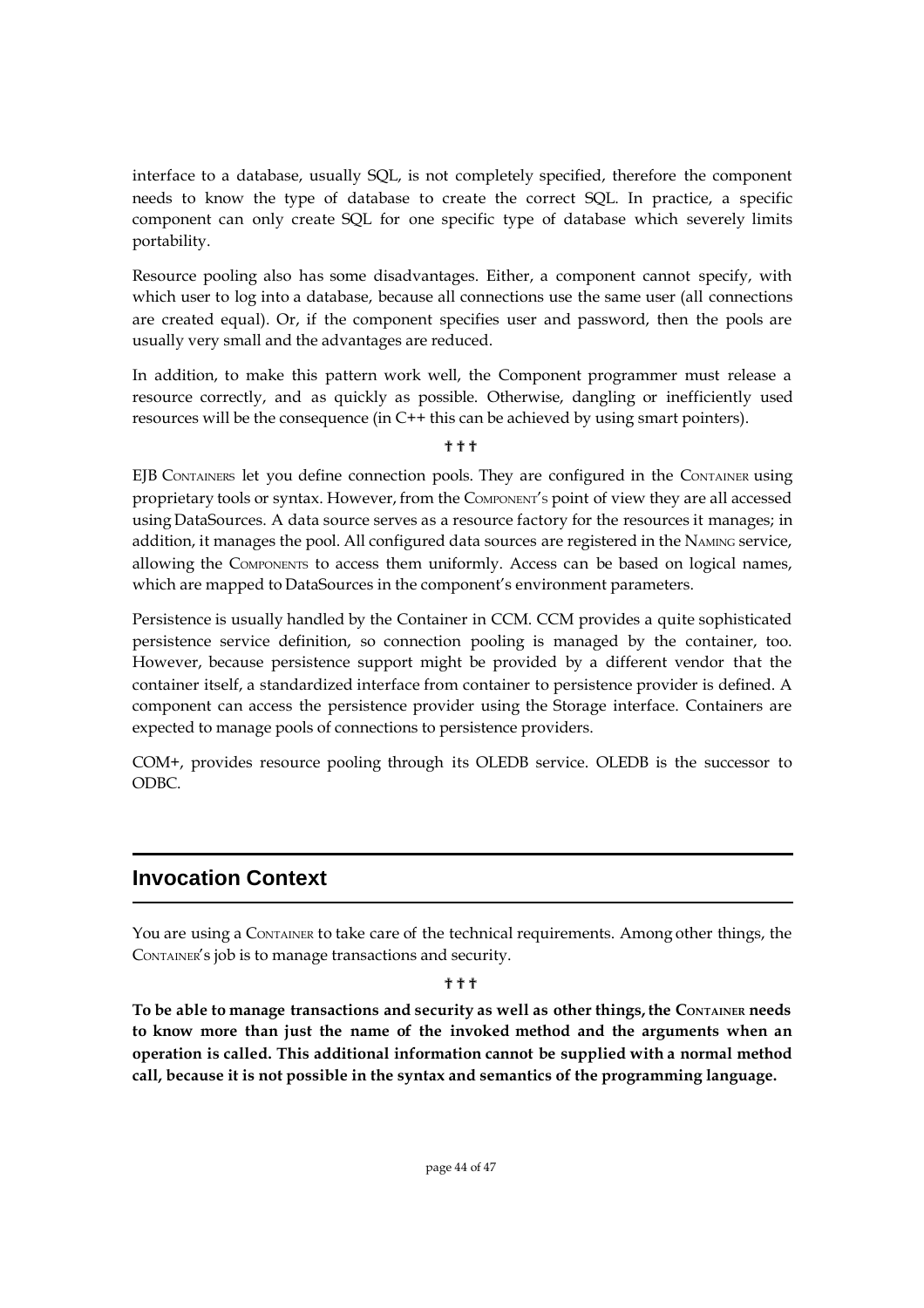For transactions, the so-called transaction context must be transported, which identifies the current transaction when an operation is invoked. This is especially important, when an operation does not start its own new transaction, but runs in a transaction that has been started by another operation. Note that a COMPONENT PROXY alone does not help here, information has to be transported, not just processed.

In case of security, we have the same problem. The security context must be available, which includes the caller id and its security privileges.

Note that it is not suitable to add the required information as parameters to the operation invocation, for two reasons. First, you don't want the developer to take care of these things when he programs its functional COMPONENTS, and second the kind of required information is perhaps not even known at build/compile time. In addition, it clutters the operation signatures.

Therefore:

**Include an invocation context with each operation. It can be inserted or created by a stub provided by the CLIENT LIBRARY. The context can include any kind of information, only the CONTAINER must know how to handle it. Make sure the Component Bus can transport this additional data.**

#### ???

To make this pattern work, of course, the transport protocol (i.e. the message format for the remote invocations) must allow the CONTAINER to transport this information. Note that this invocation context is only present under the hood. The real functional COMPONENT instance is not required to be able to handle such contexts (after all, in local method invocations you definitely cannot add such information to a method call). If parts of the information are necessary for the COMPONENT itself, make it accessible using the COMPONENT CONTEXT.

A disadvantage is, that this additional information makes the remote messages larger and consumes performance, and is therefore not suited for applications, which are overly constrained in these respects. And, purely local, direct invocations on instances are not possible anymore.

The proposed solution is also called *Implicit Context Propagation*, as opposed to *Explicit Context Propagation,* where the context information is explicitly handled by the application programmer. For the reasons outlined above, explicit context propagation is not suitable for components.

#### ???

In EJB, security and transaction information is transported to the COMPONENT. The transport protocols (JRMP or IIOP) both allow to attach this kind of information to method invocation messages. The component can access the information using the COMPONENT CONTEXT.

CCM uses IIOP as a transport protocol. It allows to attach context information.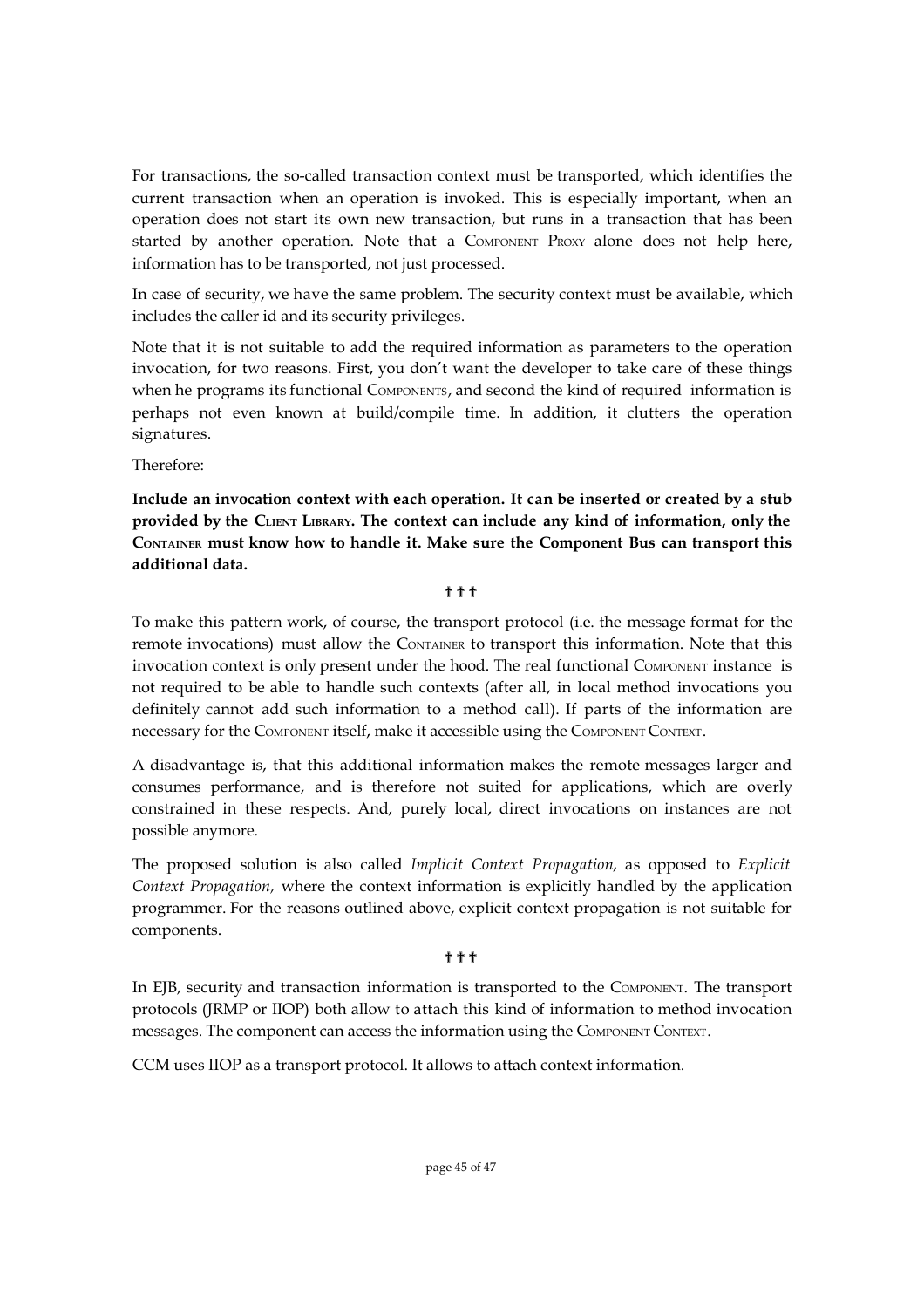COM+ transport protocol, DCE RPC, allows to attach context information, such as security and transaction state. The affected component can obtain this information using the COMPONENT CONTEXT.

## **Acknowledgements**

First of all, I have to thank Sabena Belgian Airlines for showing so bad films on the flight back home from OOPSLA that I had to start a pattern language instead.

Klaus Marquart, my EuroPLoP shepherd for this paper, has worked very hard to supply me with many useful and constructive comments. Many thanks to him!

I have received a lot of valuable and insightful comments and reviews from many people, all of them have contributed significantly to this pattern language as it is now. The following is a list in alphabetical order: Jim Coplien, Costin Cozianu, Kristijan Cvetkovic, Matthias Hessler, Michael Kircher, Francis Pouatcha, Stephan Preis, Michael Schneider, Oliver Vogel and Eberhard Wolff. Thanks to all of you.

## **Literature and Online Resources**

| [AG00]             | Alan Gordon, The COM and COM+ Programming Primer; Prentice-Hall, 2000                                                             |  |  |  |  |  |  |
|--------------------|-----------------------------------------------------------------------------------------------------------------------------------|--|--|--|--|--|--|
| [AOP]              | <i>Oriented</i><br>The<br>Programming<br>Homepage,<br>Aspect<br>http://www.parc.xerox.com/csl/projects/aop/                       |  |  |  |  |  |  |
| [CETUS]            | Schneider, et. al., Cetus-Links, http://www.cetus-links.org                                                                       |  |  |  |  |  |  |
| [GHJV94]           | Gamma, Helm, Johnson, Vlissides; Design Patterns; Addison-Wesley 1994                                                             |  |  |  |  |  |  |
| [HDSC]             | IBM Corp, Hyperspaces, http://www.research.ibm.com/hyperspace/                                                                    |  |  |  |  |  |  |
| [HS99]             | Herzum, Sims; Business Component Factory; Wiley, 2000                                                                             |  |  |  |  |  |  |
| [ <sub>ISE</sub> ] | introduction<br>ISE,<br>to<br>Design<br>by<br>Contract,<br>An<br>http://www.eiffel.com/doc/manuals/technology/contract/index.html |  |  |  |  |  |  |
| $[$ Jini $PL]$     | The Jini Pattern Language,<br>http://www.cs.wustl.edu/~mk1/AdHocNetworking/                                                       |  |  |  |  |  |  |
| $[$ JS00 $]$       | Jon Siegel, CORBA 3, Wiley, 2000                                                                                                  |  |  |  |  |  |  |
| $[$ JSP00]         | Subrahmanyam, et. al, Professional Java Server Programming; Wrox Press,<br>2000                                                   |  |  |  |  |  |  |
| [KJ00]             | Michael Kircher, and Prashant Jain, Lookup Pattern, EuroPLoP 2000<br>conference, Irsee, Germany                                   |  |  |  |  |  |  |
| [MH00]             | Richard Monson-Haefel, Enterprise Java Beans, Second Edition; Wiley, 2000                                                         |  |  |  |  |  |  |